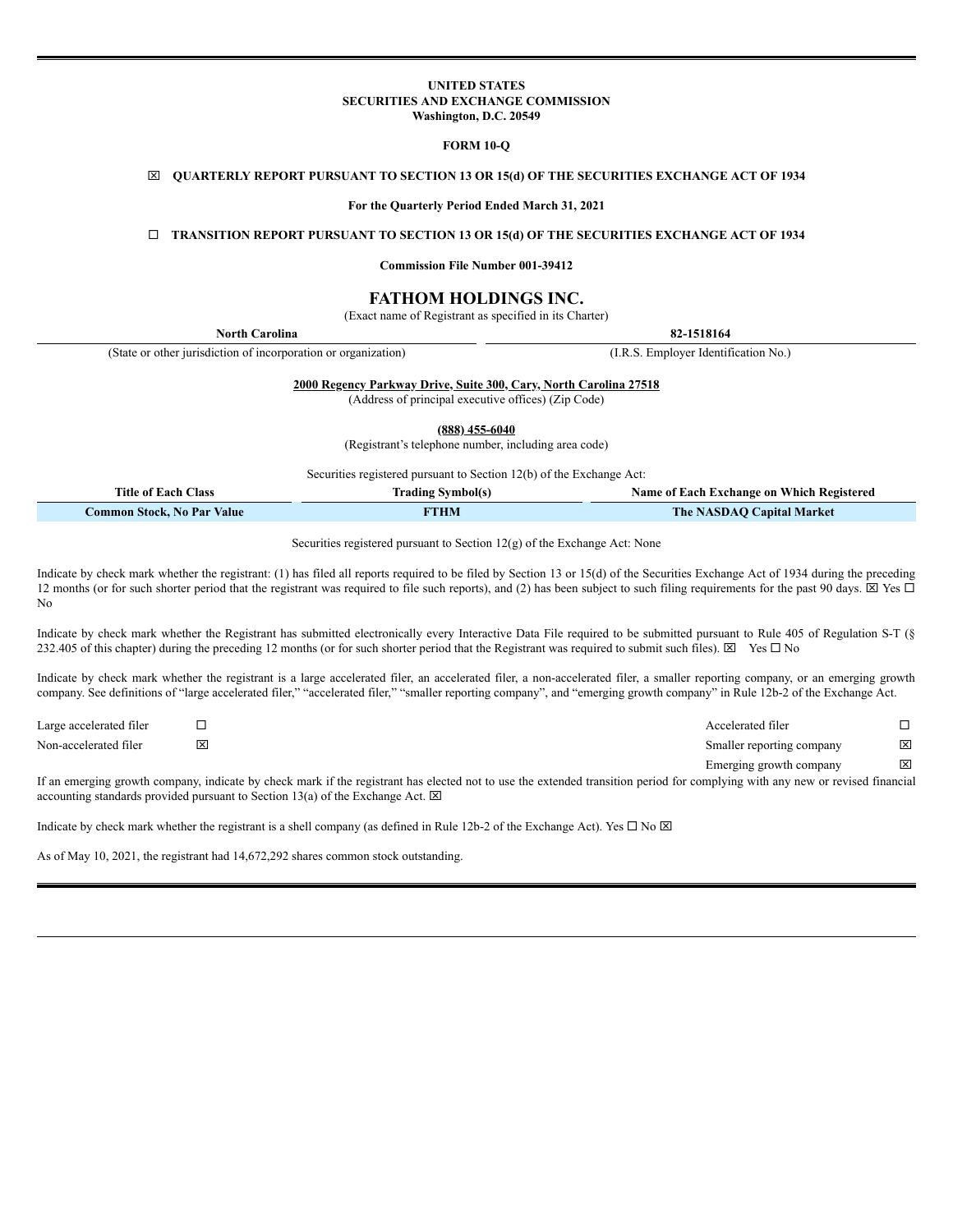## **FATHOM HOLDINGS INC. FORM 10-Q For the Quarterly Period Ended March 31, 2021**

# **TABLE OF CONTENTS**

|                                    |                                                                                                                                   | <b>Page</b>     |
|------------------------------------|-----------------------------------------------------------------------------------------------------------------------------------|-----------------|
|                                    | <b>PART I - FINANCIAL INFORMATION</b>                                                                                             |                 |
| ITEM 1.                            | <b>Financial Statements</b>                                                                                                       |                 |
|                                    | Consolidated Balance Sheets as of March 31, 2021 (Unaudited) and December 31, 2020                                                |                 |
|                                    | Unaudited Consolidated Statements of Operations for the three months ended March 31, 2021 and 2020                                |                 |
|                                    | Unaudited Consolidated Statements of Changes in Stockholders' Equity (Deficit) for the three months ended March 31, 2021 and 2020 |                 |
|                                    | Unaudited Consolidated Statements of Cash Flows for the three months ended March 31, 2021 and 2020                                |                 |
|                                    | Notes to Unaudited Consolidated Financial Statements                                                                              |                 |
| <b>ITEM 2.</b>                     | <u>Management's Discussion and Analysis of Financial Condition and Results of Operations</u>                                      | <u> 19</u>      |
| <b>ITEM 3.</b>                     | Quantitative and Qualitative Disclosures About Market Risk                                                                        | 28              |
| <b>ITEM 4.</b>                     | <b>Controls and Procedures</b>                                                                                                    | 28              |
|                                    |                                                                                                                                   |                 |
| <b>PART II - OTHER INFORMATION</b> |                                                                                                                                   | $\overline{29}$ |
| <b>ITEM 1.</b>                     | <b>Legal Proceedings</b>                                                                                                          | 29              |
| <b>ITEM 1A.</b>                    | <b>Risk Factors</b>                                                                                                               | 29              |
| ITEM 2.                            | Unregistered Sales of Equity Securities and use of Proceeds                                                                       | 29              |
| <b>ITEM 6.</b>                     | <b>Exhibits</b>                                                                                                                   | 30              |
| <b>SIGNATURES</b>                  |                                                                                                                                   | 31              |
|                                    |                                                                                                                                   |                 |

2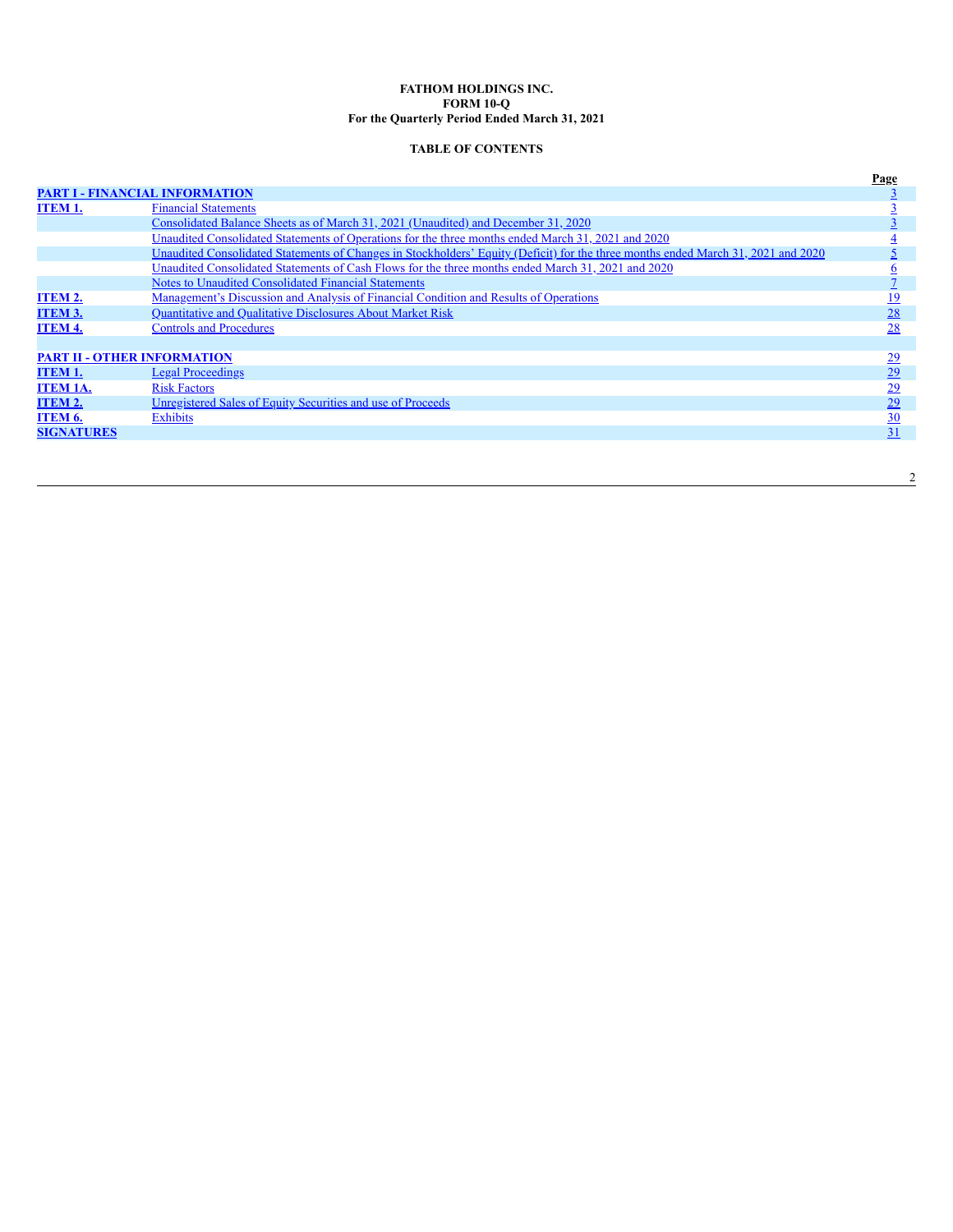# **PART I FINANCIAL INFORMATION**

## <span id="page-2-2"></span><span id="page-2-1"></span><span id="page-2-0"></span>**ITEM 1. Financial Statements.**

## **FATHOM HOLDINGS INC. CONSOLIDATED BALANCE SHEETS**

|                                                                                                                     | March 31, 2021   |              | <b>December 31, 2020</b> |
|---------------------------------------------------------------------------------------------------------------------|------------------|--------------|--------------------------|
| <b>ASSETS</b>                                                                                                       | (Unaudited)      |              |                          |
| Current assets:                                                                                                     |                  |              |                          |
| Cash and cash equivalents                                                                                           | \$<br>24,918,369 | S.           | 28,577,396               |
| Restricted cash                                                                                                     | 992,205          |              | 984,238                  |
| Accounts receivable                                                                                                 | 1,629,028        |              | 1,595,444                |
| Agent annual fees receivable, net                                                                                   | 455,437          |              | 284,725                  |
| Loan receivable                                                                                                     |                  |              | 165,000                  |
| Prepaid and other current assets                                                                                    | 615,454          |              | 1,249,650                |
| Total current assets                                                                                                | 28,610,493       |              | 32,856,453               |
| Property and equipment, net                                                                                         | 538,768          |              | 154,599                  |
| Lease right of use assets                                                                                           | 2,223,059        |              | 437,421                  |
| Intangible assets, net                                                                                              | 4,925,696        |              | 922,147                  |
| Goodwill                                                                                                            | 1,008,268        |              | 799,058                  |
| Other assets                                                                                                        | 57,186           |              | 55,301                   |
| Total assets                                                                                                        | \$<br>37,363,470 | S.           | 35,224,979               |
| <b>LIABILITIES AND STOCKHOLDERS' EQUITY</b>                                                                         |                  |              |                          |
| Current liabilities:                                                                                                |                  |              |                          |
| Accounts payable                                                                                                    | \$<br>3,262,188  | $\mathbb{S}$ | 2,596,206                |
| <b>Accrued liabilities</b>                                                                                          | 2,083,119        |              | 1,063,889                |
| <b>Escrow</b> liabilities                                                                                           | 990,774          |              | 933,336                  |
| Long-term debt - current portion                                                                                    | 244,922          |              | 256,324                  |
| Lease liability - current portion                                                                                   | 252,404          |              | 140,100                  |
| Total current liabilities                                                                                           | 6,833,407        |              | 4,989,855                |
| Long-term debt, net of current portion                                                                              | 260,538          |              | 282,950                  |
| Lease liability, net of current portion                                                                             | 1,976,087        |              | 301,429                  |
| <b>Total liabilities</b>                                                                                            | 9,070,032        |              | 5,574,234                |
| Commitments and contingencies                                                                                       |                  |              |                          |
| Stockholders' equity:                                                                                               |                  |              |                          |
| Common stock, no par value, 100,000,000 authorized and 13,979,556 and 13,830,351 issued and outstanding as of March |                  |              |                          |
| 31, 2021 and December 31, 2020                                                                                      |                  |              |                          |
| Treasury Stock, at cost, 5,683 shares as of March 31, 2021 and December 31, 2020                                    | (30,000)         |              | (30,000)                 |
| Additional paid-in capital                                                                                          | 39,211,307       |              | 37,168,896               |
| Accumulated deficit                                                                                                 | (10, 887, 869)   |              | (7,488,151)              |
| Total stockholders' equity                                                                                          | 28, 293, 438     |              | 29,650,745               |
| Total liabilities and stockholders' equity                                                                          | \$<br>37,363,470 | $\mathbb{S}$ | 35,224,979               |

The accompanying notes are an integral part of the Unaudited Consolidated Financial Statements.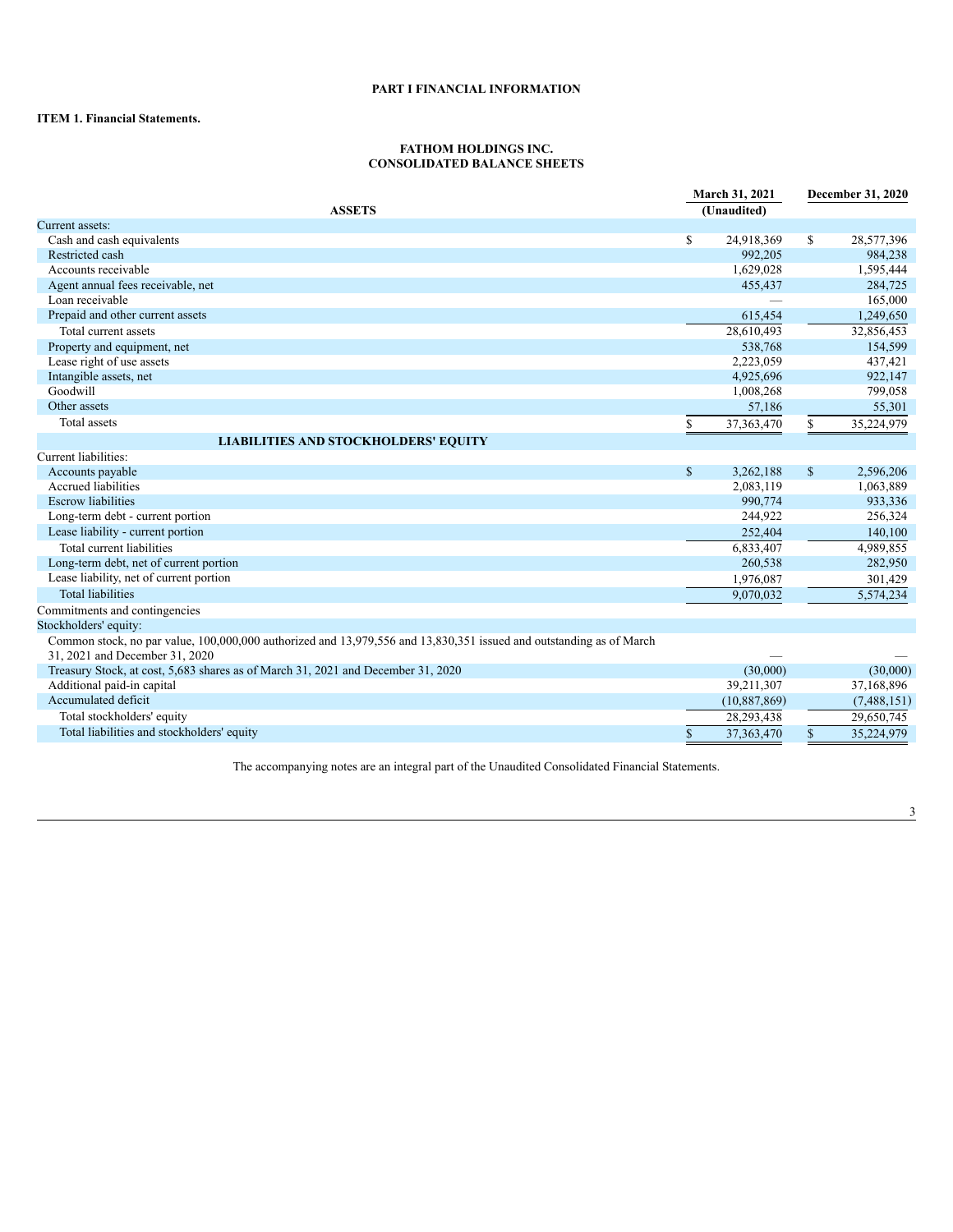## **FATHOM HOLDINGS INC. CONSOLIDATED STATEMENTS OF OPERATIONS (UNAUDITED)**

<span id="page-3-0"></span>

|                                            |              | Three months ended March 31, |            |  |
|--------------------------------------------|--------------|------------------------------|------------|--|
|                                            | 2021         |                              | 2020       |  |
| Revenue                                    | S.           | 49,645,489<br>$\mathbb{S}$   | 28,838,831 |  |
| Cost of revenue                            |              | 46,468,617                   | 26,781,363 |  |
| Gross profit                               |              | 3,176,872                    | 2,057,468  |  |
| General and administrative                 |              | 6,223,783                    | 1,835,969  |  |
| Marketing                                  |              | 402,163                      | 230,433    |  |
| Total operating expenses                   |              | 6,625,946                    | 2,066,402  |  |
| Loss from operations                       |              | (3,449,074)                  | (8,934)    |  |
| Other (income) expense, net                |              |                              |            |  |
| Gain on the extinguishment of debt         |              | (50, 936)                    |            |  |
| Interest (income) expense, net             |              | 1,312                        | 32,837     |  |
| Other income, net                          |              | (4, 732)                     |            |  |
| Other (income) expense, net                |              | (54, 356)                    | 32,837     |  |
| Loss from operations before income taxes   |              | (3,394,718)                  | (41,771)   |  |
| Income tax expense                         |              | (5,000)                      | (1,000)    |  |
| Net loss                                   |              | (3,399,718)                  | (42, 771)  |  |
| Net loss per share                         |              |                              |            |  |
| <b>Basic and Diluted</b>                   | $\mathbf{s}$ | (0.25)<br><sup>\$</sup>      | (0.00)     |  |
| Weighted average common shares outstanding |              |                              |            |  |
| Basic and Diluted                          |              | 13,450,111                   | 9,993,866  |  |

The accompanying notes are an integral part of the Unaudited Consolidated Financial Statements.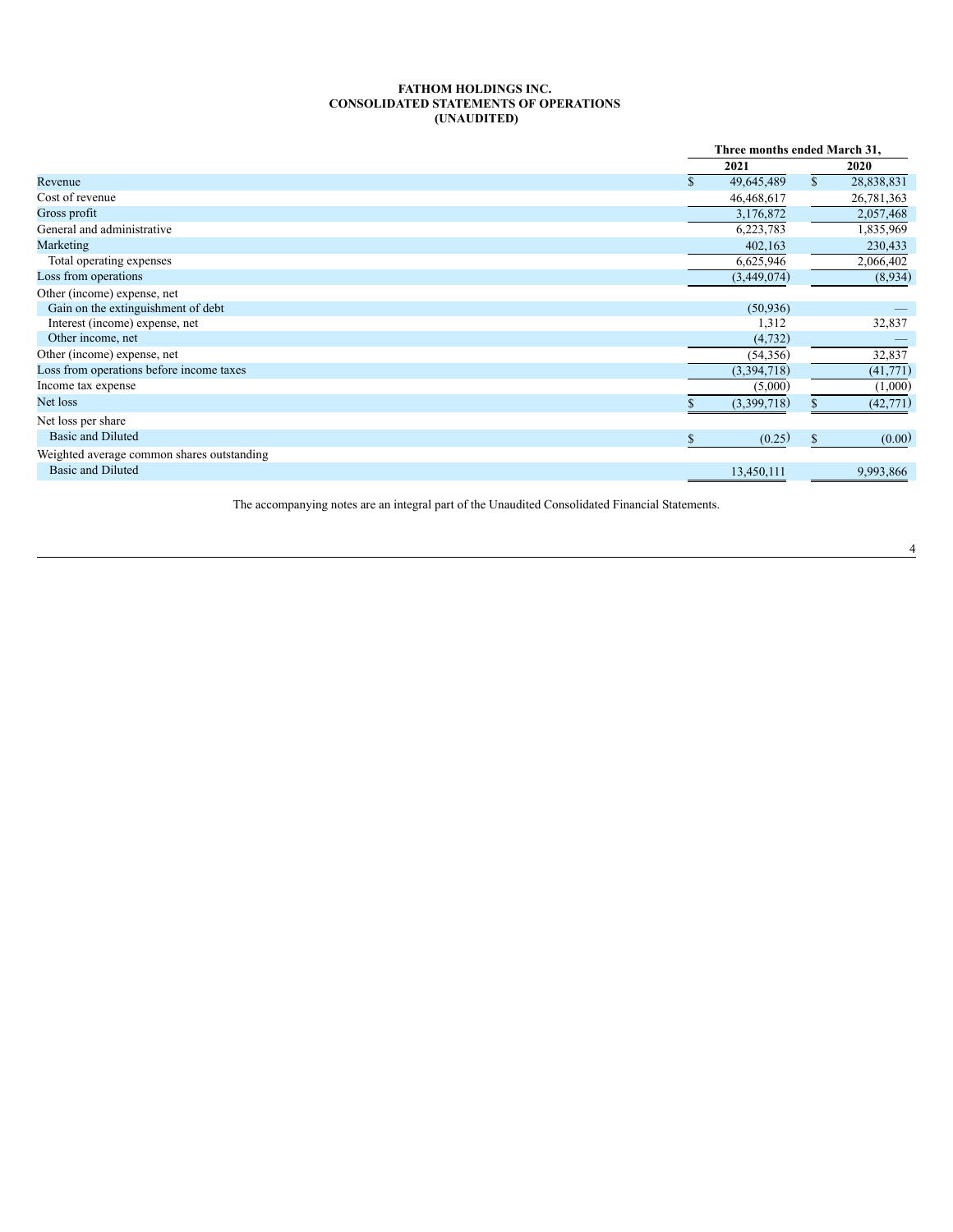## **FATHOM HOLDINGS INC. CONSOLIDATED STATEMENT OF CHANGES IN STOCKHOLDERS' EQUITY (UNAUDITED)**

<span id="page-4-0"></span>

|                                          |                                   |  |           |                       |  |          |  | Three months ended March 31, 2021       |                        |   |              |
|------------------------------------------|-----------------------------------|--|-----------|-----------------------|--|----------|--|-----------------------------------------|------------------------|---|--------------|
|                                          | <b>Common Stock</b>               |  |           | <b>Treasury Stock</b> |  |          |  |                                         |                        |   |              |
|                                          | <b>Shares</b>                     |  | Par Value | <b>Shares</b>         |  | Amount   |  | <b>Additional</b><br>Paid in<br>Capital | Accumulated<br>deficit |   | <b>Total</b> |
| Balance at December 31, 2020             | 13,830,351                        |  |           | 5,683                 |  | (30,000) |  | 37,168,896                              | (7,488,151)            | S | 29,650,745   |
| Issuance of common stock for purchase of |                                   |  |           |                       |  |          |  |                                         |                        |   |              |
| business                                 | 26,644                            |  |           |                       |  |          |  | 1,172,336                               |                        |   | 1,172,336    |
| Share-based compensation                 | 122,561                           |  | –         |                       |  |          |  | 870,075                                 |                        |   | 870,075      |
| Net loss                                 |                                   |  |           |                       |  |          |  |                                         | (3,399,718)            |   | (3,399,718)  |
| Balance at March 31, 2021                | 13,979,556                        |  |           | 5,683                 |  | (30,000) |  | 39,211,307                              | (10,887,869)           |   | 28, 293, 438 |
|                                          | Three months ended March 31, 2020 |  |           |                       |  |          |  |                                         |                        |   |              |
|                                          | <b>Common Stock</b>               |  |           | <b>Treasury Stock</b> |  |          |  |                                         |                        |   |              |
|                                          |                                   |  |           |                       |  |          |  | <b>Additional</b>                       |                        |   |              |

|                              |               |           |               |        | Paid in   | Accumulated |              |
|------------------------------|---------------|-----------|---------------|--------|-----------|-------------|--------------|
|                              | <b>Shares</b> | Par Value | <b>Shares</b> | Amount | Capital   | deficit     | <b>Total</b> |
| Balance at December 31, 2019 | 10,211,658    |           |               |        | 4,988,382 | (6,147,567) | (1,159,185)  |
| Issuance of common stock     | 15,726        |           |               |        | 83,014    |             | 83,014       |
| Share-based compensation     | (4,216)       |           |               |        | 124,721   |             | 124,721      |
| Net loss                     |               |           |               |        |           | (42, 771)   | (42, 771)    |
| Balance at March 31, 2020    | 10,223,168    |           | _             |        | 5.196.117 | (6,190,338) | (994, 221)   |

The accompanying notes are an integral part of the Unaudited Consolidated Financial Statements.

5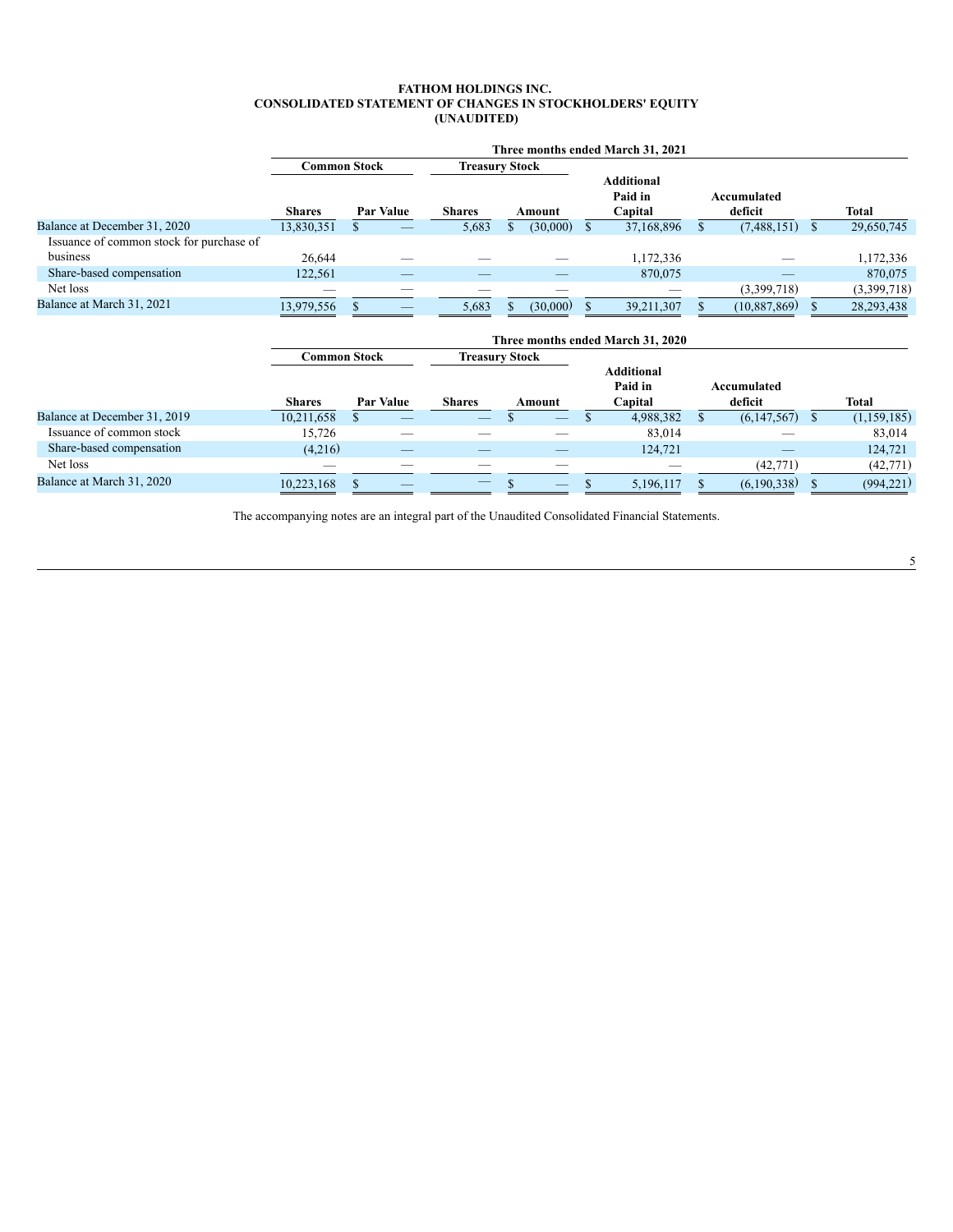## **FATHOM HOLDINGS INC. CONSOLIDATED STATEMENTS OF CASH FLOWS (UNAUDITED)**

<span id="page-5-0"></span>

|                                                                                           |                 | Three months ended March 31, |                 |            |
|-------------------------------------------------------------------------------------------|-----------------|------------------------------|-----------------|------------|
|                                                                                           |                 | 2021                         |                 | 2020       |
| <b>CASH FLOWS FROM OPERATING ACTIVITIES:</b>                                              |                 |                              |                 |            |
| Net loss                                                                                  | $\mathbb{S}$    | $(3,399,718)$ \$             |                 | (42, 771)  |
| Adjustments to reconcile net loss to net cash (used in) provided by operating activities: |                 |                              |                 |            |
| Depreciation and amortization                                                             |                 | 102,359                      |                 | 19,275     |
| Non-cash lease expense                                                                    |                 | 28,644                       |                 | 461        |
| Gain on the extinguishment of debt                                                        |                 | (50, 936)                    |                 |            |
| Bad debt expense                                                                          |                 | 76,975                       |                 | 35,270     |
| Share-based compensation                                                                  |                 | 870,075                      |                 | 124,721    |
| Change in operating assets and liabilities:                                               |                 |                              |                 |            |
| Accounts receivable                                                                       |                 | 1,857                        |                 | (438, 424) |
| Agent annual fees receivable                                                              |                 | (247, 687)                   |                 | (605, 974) |
| Prepaid and other assets                                                                  |                 | 634,196                      |                 | (39, 751)  |
| Accounts payable                                                                          |                 | 571,014                      |                 | 384,428    |
| <b>Accrued liabilities</b>                                                                |                 | 560,972                      |                 | 865,771    |
| <b>Escrow</b> liabilities                                                                 |                 | (100, 230)                   |                 |            |
| Operating lease liabilities                                                               |                 | (27, 320)                    |                 | 77         |
| Other assets                                                                              |                 | (1, 415)                     |                 |            |
| Net cash (used in) provided by operating activities                                       |                 | (981, 214)                   |                 | 303,083    |
| <b>CASH FLOWS FROM INVESTING ACTIVITIES:</b>                                              |                 |                              |                 |            |
| Purchase of property and equipment                                                        |                 | (401, 513)                   |                 | (3,117)    |
| Amounts paid for business and asset acquisitions, net of cash acquired                    |                 | (2,115,449)                  |                 |            |
| Purchase of intangible assets                                                             |                 | (148, 564)                   |                 | (113, 701) |
| Net cash used in investing activities                                                     |                 | (2,665,526)                  |                 | (116, 818) |
| <b>CASH FLOWS FROM FINANCING ACTIVITIES:</b>                                              |                 |                              |                 |            |
| Principal payments on long-term debt                                                      |                 | (4,320)                      |                 | (4,246)    |
| Proceeds from the issuance of common stock                                                |                 |                              |                 | 83,014     |
| Net cash (used in) provided by financing activities                                       |                 | (4,320)                      |                 | 78,768     |
|                                                                                           |                 |                              |                 |            |
| Net (decrease) increase in cash, cash equivalents, and restricted cash                    |                 | (3,651,060)                  |                 | 265.033    |
| Cash, cash equivalents, and restricted cash at beginning of period                        |                 | 29,561,634                   |                 | 579,416    |
| Cash, cash equivalents, and restricted cash at end of period                              | \$              | 25,910,574                   | $\mathbb S$     | 844,449    |
|                                                                                           |                 |                              |                 |            |
| Supplemental disclosure of cash and non-cash transactions:                                |                 |                              |                 |            |
| Cash paid for interest                                                                    | \$              | 4,448                        | \$              | 32,868     |
| Income taxes paid                                                                         | \$              |                              | $\mathbf S$     | 2,261      |
| Right of use assets obtained in exchange for lease liabilities                            | $\overline{\$}$ | 1,785,509                    | $\overline{\$}$ |            |
| Issuance of common stock for the purchase of business                                     | <sup>\$</sup>   | 1,172,336                    | $\mathbf S$     |            |
| Extinguishment of Paycheck Protection Program Loan                                        |                 | 50,600                       | $\mathbf{s}$    |            |
| Loan receivable forgiven and used as purchase consideration                               | $\overline{s}$  | 165,000                      | $\overline{\$}$ |            |
|                                                                                           |                 |                              |                 |            |
| Reconciliation of cash and restricted cash                                                |                 |                              |                 |            |
| Cash and cash equivalents<br>Restricted cash                                              | $\mathsf{\$}$   | 24,918,369                   | $\mathbb S$     | 844,449    |
| Total cash, cash equivalents, and restricted cash shown in statement of cash flows        | \$              | 992,205<br>25,910,574        | $\mathbb{S}$    | 844.449    |
|                                                                                           |                 |                              |                 |            |

The accompanying notes are an integral part of the Unaudited Consolidated Financial Statements.

6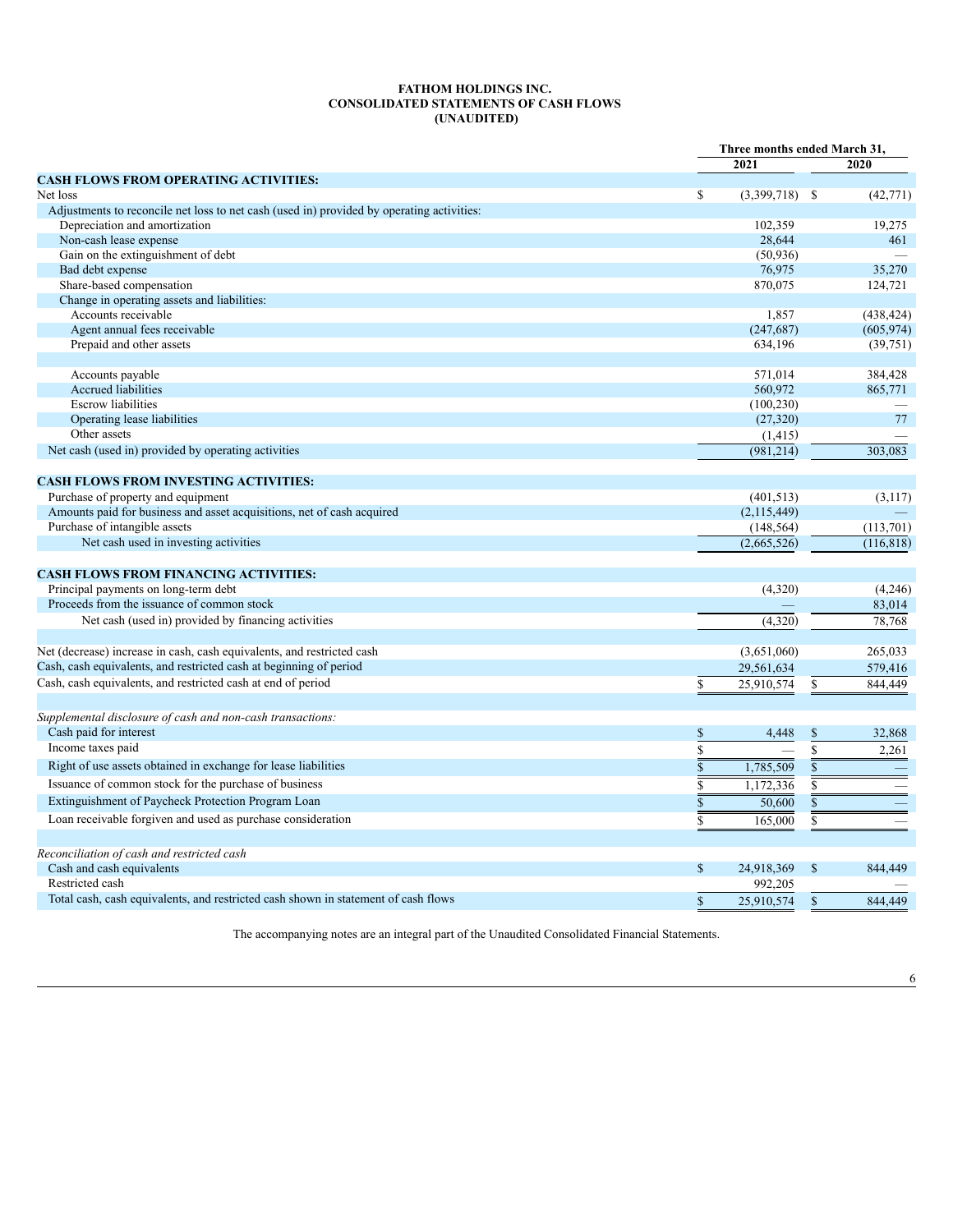### <span id="page-6-0"></span>**Note 1. Description of Business and Nature of Operations**

Fathom Holdings Inc. ("Fathom Holdings," and collectively with its consolidated subsidiaries and affiliates, the "Company") is a cloud-based, technology-driven platformas-a-service company, working with agents, to help individuals purchase and sell residential properties primarily in the South, Atlantic, Southwest and Western parts of the United States. The Company has operations located in multiple states nationwide. The Company is engaged by its customers to assist with buying, selling, or leasing property. In exchange for its services, the Company is compensated by commission income earned upon closing of the sale of a property or execution of a lease. Typically, within the brokerage industry, all brokers involved in a sale are compensated based on commission rates negotiated in a listing agreement. Agents on the "buy" and "sell" sides of each transaction share the total commission identified in the listing agreement. The Company may provide services to the buyer, seller, or both parties to a transaction. When the Company provides services to the seller in a transaction, it recognizes revenue for its portion of the commission, which is calculated as the sales price multiplied by the commission rate less the commission separately distributed to the buyer's agent, or the "sell" side portion of the commission. When the Company provides services to the buyer in a transaction, the Company recognizes revenue in an amount equal to the sales price for the property multiplied by the commission rate for the "buy" side of the transaction. In instances in which the Company represents both the buyer and the seller in a transaction, it recognizes the full commission on the transaction.

Historically, management has not made operating decisions nor assessed performance based on geographic locations. Rather, the chief operating decision maker makes operating decisions and assesses performance based on the services of identified operating segments. While management does consider real estate and brokerage services and affiliated services (e.g., title insurance) to be identified operating segments, the profits and losses and assets of the affiliated services segment are not material. Therefore, the Company aggregates the identified operating segments for reporting purposes.

## **Note 2. Summary of Significant Accounting Policies**

*Basis of Presentation and Principles of Consolidation* — The accompanying unaudited interim consolidated financial statements have been prepared in accordance with generally accepted accounting principles in the United States of America ("GAAP") as determined by the Financial Accounting Standards Board ("FASB") Accounting Standards Codification ("ASC") for interim financial information. Accordingly, they do not include all of the information and footnotes required by GAAP for complete financial statements. In the opinion of management, the unaudited interim consolidated financial statements reflect all adjustments, which include only normal recurring adjustments necessary for the fair statement of the balances and results of operations for the periods presented. These financial statements should be read in conjunction with the Company's audited consolidated financial statements and notes thereto for the year ended December 31, 2020 included in the Company's Annual Report on Form 10-K filed with the SEC on March 24, 2021. The results of operations for any interim periods are not necessarily indicative of the results that may be expected for the entire fiscal year or any other interim period.

The unaudited interim consolidated financial statements include the accounts of Fathom Holdings' wholly owned subsidiaries. All transactions and accounts between and among its subsidiaries have been eliminated. All adjustments and disclosures necessary for a fair presentation of these unaudited interim consolidated financial statements have been included.

*Certain Significant Risks and Business Uncertainties* — The Company is subject to the risks and challenges associated with companies at a similar stage of development. These include dependence on key individuals, successful development and marketing of its offerings, and competition with larger companies with greater financial, technical, and marketing resources. Furthermore, during the period required to achieve substantially higher revenue in order to become consistently profitable, the Company may require additional funds that might not be readily available or might not be on terms that are acceptable to the Company.

*Liquidity* — The Company has a history of negative cash flows from operations and operating losses. The Company generated net losses of approximately \$3.4 million and \$42,771 for the three months ended March 31, 2021 and 2020, respectively. The Company had cash and cash equivalents of \$24.9 million and \$28.6 million as of March 31, 2021 and December 31, 2020, respectively. Additionally, the Company anticipates further expenditures associated with the process of expanding its business. Management believes that existing cash from the \$31.1 million in net proceeds from its Initial Public Offering (the "IPO") completed on August 4, 2020, along with its planned budget, which includes continued increases in the number of our agents and transactions at rates consistent with historical growth, and the expected ability to achieve sales volumes necessary to cover forecasted expenses, provide sufficient funding to continue as a going concern for a period of at least one year from the date of the issuance of the unaudited interim consolidated financial statements.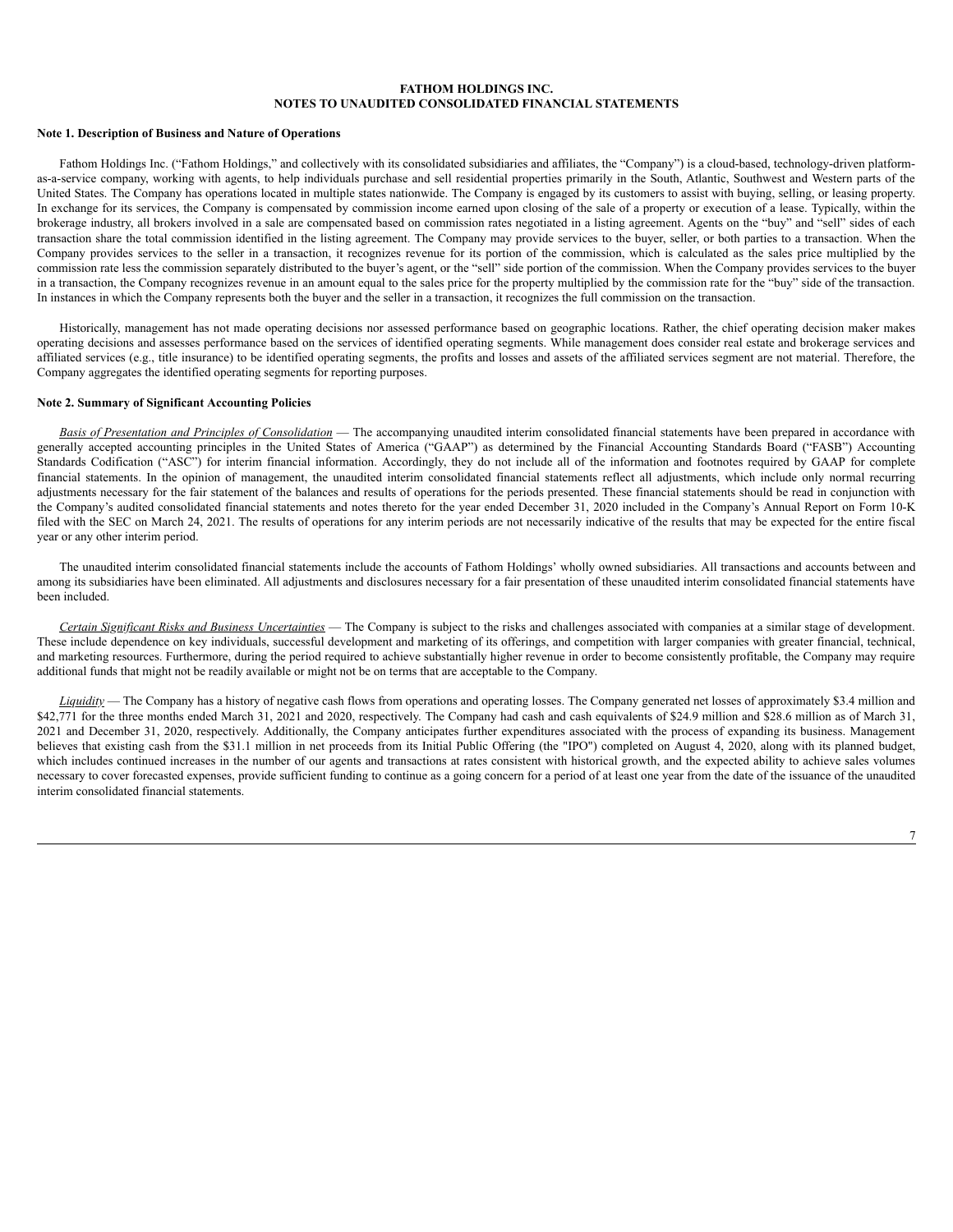*COVID-19 Risks, Impacts and Uncertainties* — On January 30, 2020, the World Health Organization ("WHO") announced a global health emergency because of a new strain of coronavirus originating in Wuhan, China ("COVID-19") and the risks to the international community as the virus spreads globally beyond its point of origin. In March 2020, the WHO classified COVID-19 as a pandemic, based on the rapid increase in exposure globally.

We are subject to the risks arising from COVID-19 including its social and economic impacts on the residential real estate industry in the United States. Our management believes that these social and economic impacts, which to date have included but not been limited to the following, could have a significant impact on the Company's future financial condition, liquidity, and results of operations: (i) restrictions on in-person activities associated with residential real estate transactions arising from shelter-in-place, or similar isolation orders; (ii) decline in consumer demand for in-person interactions and physical home tours; and (iii) deteriorating economic conditions, such as increased unemployment rates, recessionary conditions, lower yields on individual investment portfolios, and more stringent mortgage financing conditions.

Given the daily evolution of COVID-19 and the global responses to curb its spread, the Company is not able to estimate the effects of COVID-19 on its results of operations, financial condition, or liquidity for the year ending December 31, 2021 or beyond. If COVID-19 continues, it may have a material adverse effect on the Company's financial condition, liquidity, and future results of operations.

*Use of Estimates* — The preparation of the unaudited interim consolidated financial statements, in conformity with GAAP, requires management to make estimates and assumptions that affect the reported amounts of assets and liabilities and disclosure of contingent assets and liabilities at the date of the financial statements and the reported amounts of revenues and expenses during the reporting period. The Company regularly evaluates estimates and assumptions related to provisions for doubtful accounts, legal contingencies, income taxes, deferred tax asset valuation allowances, share-based compensation, goodwill, estimated lives of intangible assets, and intangible asset impairment. The Company bases its estimates and assumptions on current facts, historical experience and various other factors that it believes to be reasonable under the circumstances, the results of which form the basis for making judgments about the carrying values of assets and liabilities and the accrual of costs and expenses that are not readily apparent from other sources. The actual results experienced by the Company might differ materially and adversely from the Company's estimates. To the extent there are material differences between the estimates and the actual results, future results of operations will be affected.

*Business Combinations* — The Company accounts for its business combinations under the provisions of Accounting Standards Codification Topic 805-10, Business Combinations ("ASC 805-10"), which requires that the purchase method of accounting be used for all business combinations. Assets acquired and liabilities assumed are recorded at the date of acquisition at their respective fair values. For transactions that are business combinations, the Company evaluates the existence of goodwill. Goodwill represents the excess purchase price over the fair value of the tangible net assets and intangible assets acquired in a business combination. ASC 805-10 also specifies criteria that intangible assets acquired in a business combination must meet to be recognized and reported apart from goodwill. Acquisition-related expenses are recognized separately from the business combinations and are expensed as incurred.

The estimated fair value of net assets acquired, including the allocation of the fair value to identifiable assets and liabilities, is determined using established valuation techniques. A fair value measurement is determined as the price received to sell an asset or pay to transfer a liability in an orderly transaction between market participants at the measurement date. In the context of purchase accounting, the determination of fair value often involves significant judgments and estimates by management, including the selection of valuation methodologies, estimates of future revenues, costs and cash flows, discount rates, and selection of comparable companies. The estimated fair values reflected in the purchase accounting rely on management's judgment and the expertise of a third-party valuation firm engaged to assist in concluding on the fair value measurements. For the business combination completed during the three-month period ended, March 31, 2021, the estimated fair value of identifiable intangible assets, primarily consisting of agent relationships, was determined using a multi-period excess earnings method. The most significant assumptions under the multi-period excess earnings method include the estimated remaining useful life, expected future revenue, annual agent revenue attrition, costs to develop new agents, charges for contributory assets, tax rate, discount rate and tax amortization benefit. Management has developed these assumptions on the basis of historical knowledge of the business and projected financial information of the Company. These assumptions may vary based on future events, perceptions of different market participants and other factors outside the control of Management, and such variations may be significant to estimated values.

The determination and allocation of fair values to the identifiable assets acquired and liabilities assumed are based on various assumptions and valuation methodologies requiring considerable management judgment. The most significant variables in these valuations are discount rates and the number of years on which to base the cash flow projections, as well as other assumptions and estimates used to determine the cash inflows and outflows. Management determines discount rates based on the risk inherent in the acquired assets, specific risks, industry beta and capital structure of guideline companies. The valuation of an acquired business is based on available information at the acquisition date and assumptions that are believed to be reasonable. However, a change in facts and circumstances as of the acquisition date can result in subsequent adjustments during the measurement period, but no later than one year from the acquisition date.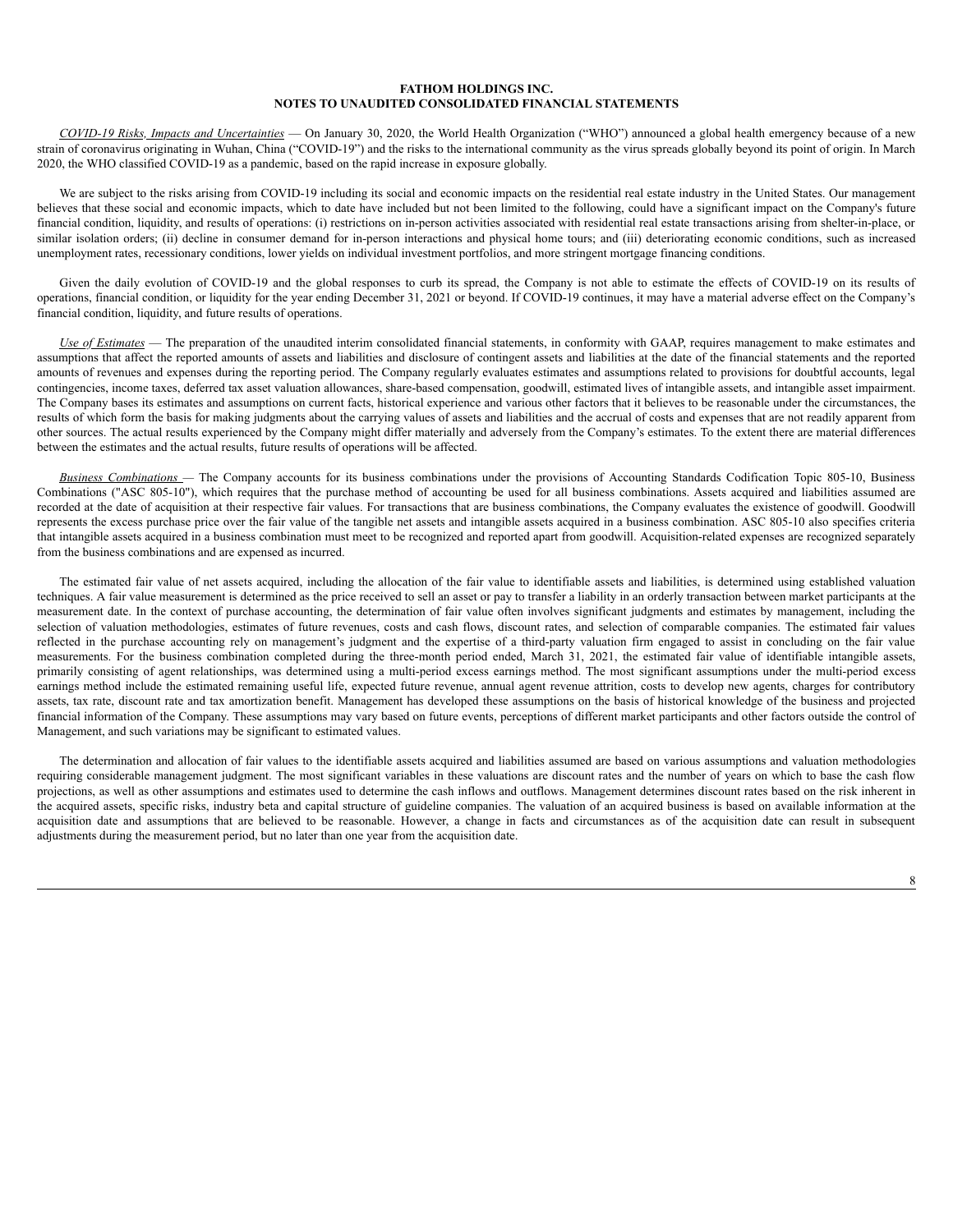*Asset Acquisitions* — The Company follows the guidance in ASC 805, Business Combinations, for determining the appropriate accounting treatment for asset acquisitions. ASU No. 2017-01, Clarifying the Definition of a Business, provides an initial fair value screen to determine if substantially all of the fair value of the assets acquired is concentrated in a single asset or group of similar assets. If the initial screening test is not met, the set is considered a business based on whether there are inputs and substantive processes in place. Based on the results of this analysis and conclusion on an acquisition's classification of a business combination or an asset acquisition, the accounting treatment is derived.

If the acquisition is deemed to be a business, the purchase method of accounting is applied. Identifiable assets acquired and liabilities assumed at the acquisition date are recorded at fair value. If the transaction is deemed to be an asset acquisition, the cost accumulation and allocation model is used whereby the assets and liabilities are recorded based on the purchase price and allocated to the individual assets and liabilities based on relative fair values.

*Intangible Assets, Net —* Intangible Assets, net is comprised of definite-lived intangibles and capitalized internal use software.

*Trade names and Agent Relationships:* The Company's definite-lived intangible assets primarily consist of trade names and agent relationships acquired as part of the Company's business acquisitions. For definite-lived intangible assets, such as trade names and agent relationships, whenever impairment indicators are present, the Company performs a review for impairment. The Company calculates the undiscounted value of the projected cash flows associated with the asset, or asset group, and compares this estimated amount to the carrying amount. If the carrying amount is found to be greater, the Company will record an impairment loss for the excess of book value over the fair value. In addition, in all cases of an impairment review, the Company will reevaluate the remaining useful lives of the assets and modify them, as appropriate. Currently, trade names and agent relationships have a useful life estimated at ten years and seven years, respectively.

*Capitalized internal use software:* The Company's capitalized internal use software consists of internally developed software and developed software acquired pursuant to acquisitions*.* Costs incurred in the preliminary stages of website and software development are expensed as incurred. Once an application has reached the development stage, direct internal and external costs relating to upgrades or enhancements that meet the capitalization criteria are capitalized in capitalized software, net and amortized on a straight-line basis over their estimated useful lives. Maintenance and enhancement costs (including those costs in the post-implementation stages) are typically expensed as incurred, unless such costs relate to substantial upgrades and enhancements to the websites (or software) that result in added functionality, in which case the costs are capitalized as well.

Capitalized software costs are amortized over the expected useful lives of the applicable software. Currently, capitalized software for internal use has a useful life estimated between five and seven years. The software acquired pursuant to the Naberly acquisition discussed in Note 3 has a useful life estimated at seven years.

Estimated useful lives of website and software development activities are reviewed annually or whenever events or changes in circumstances indicate that intangible assets may be impaired and adjusted as appropriate to reflect upcoming development activities that may include significant upgrades or enhancements to the existing functionality.

*Goodwill* - Goodwill, which represents the excess of purchase price over the fair value of net assets acquired, is carried at cost. Goodwill is not amortized; rather, it is subject to a periodic assessment for impairment by applying a fair value-based test. The Company is organized in one reporting unit and evaluates the goodwill for the Company as a whole. Goodwill is assessed for impairment on an annual basis or more frequently if events or changes in circumstances indicate that the asset might be impaired. Under the authoritative guidance issued by the FASB, the Company has the option to first assess the qualitative factors to determine whether it is more likely than not that the fair value of the reporting unit is less than its carrying amount as a basis for determining whether it is necessary to perform a quantitative goodwill impairment test. If the Company determines that it is more likely than not that the fair value of a reporting unit is less than its carrying amount, then the goodwill impairment test is performed. The goodwill impairment test requires the Company to estimate the fair value of the reporting unit and to compare the fair value of the reporting unit with its carrying amount. If the fair value exceeds the carrying amount, then no impairment is recognized. If the carrying amount recorded exceeds the fair value calculated, then an impairment charge is recognized for the difference. The judgments made in determining the projected cash flows used to estimate the fair value can materially impact the Company's financial condition and results of operations. There was no impairment of goodwill during the three months ended March 31, 2021.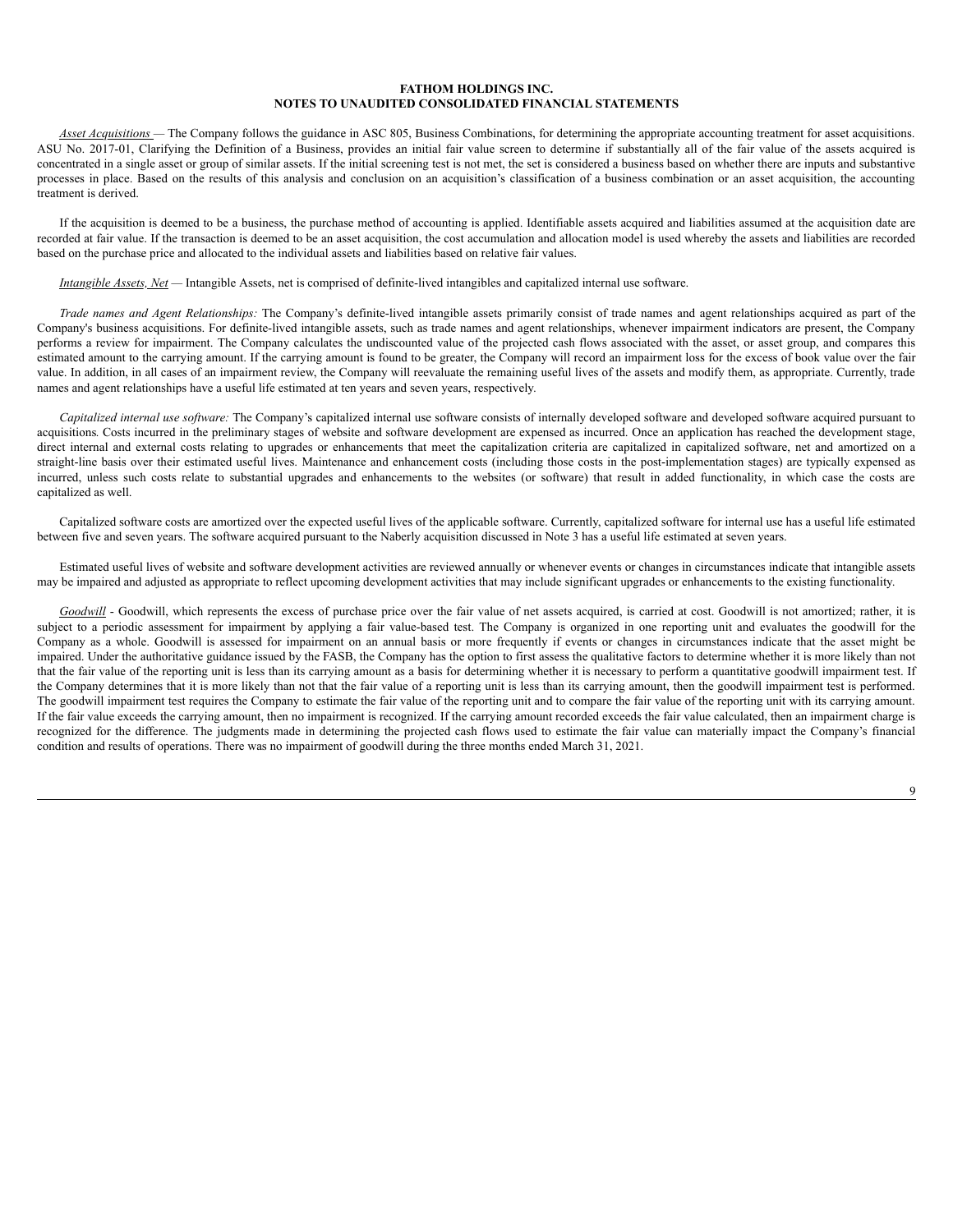*Revenue Recognition* — We apply the provisions of FASB ASC Topic 606, *Revenue from Contracts with Customers* ("ASC 606"), and all related appropriate guidance. The Company recognizes revenue under the core principle to depict the transfer of control to the Company's customers in an amount reflecting the consideration to which the Company expects to be entitled. In order to achieve that core principle, the Company applies the following five-step approach: (1) identify the contract with a customer; (2) identify the performance obligations in the contract; (3) determine the transaction price; (4) allocate the transaction price to the performance obligations in the contract; and (5) recognize revenue when a performance obligation is satisfied.

The Company's revenue substantially consists of commissions generated from real estate brokerage services. The Company is contractually obligated to provide for the fulfillment of transfers of real estate between buyers and sellers. The Company provides these services itself and controls the services of its agents necessary to legally transfer the real estate. Correspondingly, the Company is defined as the principal. The Company, as principal, satisfies its obligation upon the closing of a real estate transaction. The Company has concluded that agents are not employees of the Company, rather deemed to be independent contractors. Upon satisfaction of its obligation, the Company recognizes revenue in the gross amount of consideration it is entitled to receive. The transaction price is calculated by applying the Company's portion of the agreed-upon commission rate to the property's selling price. The Company may provide services to the buyer, seller, or both parties to a transaction. When the Company provides services to the seller in a transaction, it recognizes revenue for its portion of the commission, which is calculated as the sales price multiplied by the commission rate less the commission separately distributed to the buyer's agent, or the "sell" side portion of the commission. When the Company provides services to the buyer in a transaction, the Company recognizes revenue in an amount equal to the sales price for the property multiplied by the commission rate for the "buy" side of the transaction. In instances in which the Company represents both the buyer and the seller in a transaction, it recognizes the full commission on the transaction. Commissions revenue contains a single performance obligation that is satisfied upon the closing of a real estate transaction, at which point the entire transaction price is earned. The Company's customers remit payment for the Company's services to the title company or attorney closing the sale of property at the time of closing. The Company receives payment upon close of property or within days of the closing of a transaction. The Company is not entitled to any commission until the performance obligation is satisfied and is not owed any commission for unsuccessful transactions, even if services have been provided.

The Company's revenue also includes fees charged for title search and examination, property settlement and title insurance services provided in association with property acquisitions and refinance transactions. We provide the title search and property settlement services ourselves and control the services before they are transferred to our customers since we are primarily responsible for fulfilling the promise and also have full discretion in establishing the price for the settlement services (except in states where fees are set statutorily). As such, we are defined as the principal. As principal, we satisfy our obligation upon the closing of a real estate transaction. Upon satisfaction of our obligation, we recognize revenue in the gross amount of consideration we are entitled to receive. The transaction price for title and property settlement services is determined by the fixed fees we charge for our services. We provide our services to the buyers and sellers involved in the purchase transaction, as well as to the borrower in a refinance transaction. Title and property settlement revenue contains a single performance obligation that is satisfied upon the closing of a real estate transaction, at which point the entire transaction price is earned. The Company is not entitled to any title and property settlement revenue until the performance obligation is satisfied and is not owed any consideration for unsuccessful transactions, even if services have been provided.

For title insurance services, we work in conjunction with insurance underwriters to perform these services, obtain the insurance policy premiums associated with title insurance on behalf of customers and remit the policy premium to the insurance underwriters. Since the insurance underwriter is ultimately providing the insurance policy to the borrower, we are not responsible for fulfilling the promise to provide the specified services. Additionally, we do not have discretion in dictating the price for the insurance policy, which is set by each jurisdiction and is either filed by insurance underwriters or set by the state insurance commissioners. Therefore, we do not control the specified service provided by the insurance underwriter. As such, in these circumstances, we act as an agent. As the agent, we satisfy our obligation upon the closing of a real estate transaction. Upon satisfaction of our obligation, we recognize revenue in the net amount of consideration we are entitled to receive, which is our fee for brokering the insurance policy less any consideration paid to the insurance underwriters. The transaction price for title insurance services is fixed, based on statutory rates depending on the jurisdiction. We negotiate with insurance underwriters the percentage they receive, and the rest is recognized as revenue. Title insurance revenue contains a single performance obligation that is satisfied upon the closing of a real estate transaction, at which point the entire transaction price is earned. The Company is not entitled to any title insurance revenue until the performance obligation is satisfied and is not owed any consideration for unsuccessful transactions, even if services have been provided.

The Company has utilized the practical expedient in ASC 606 and elected not to capitalize contract costs for contracts with customers with durations less than one year. The Company does not have significant remaining unfulfilled performance obligations or contract balances.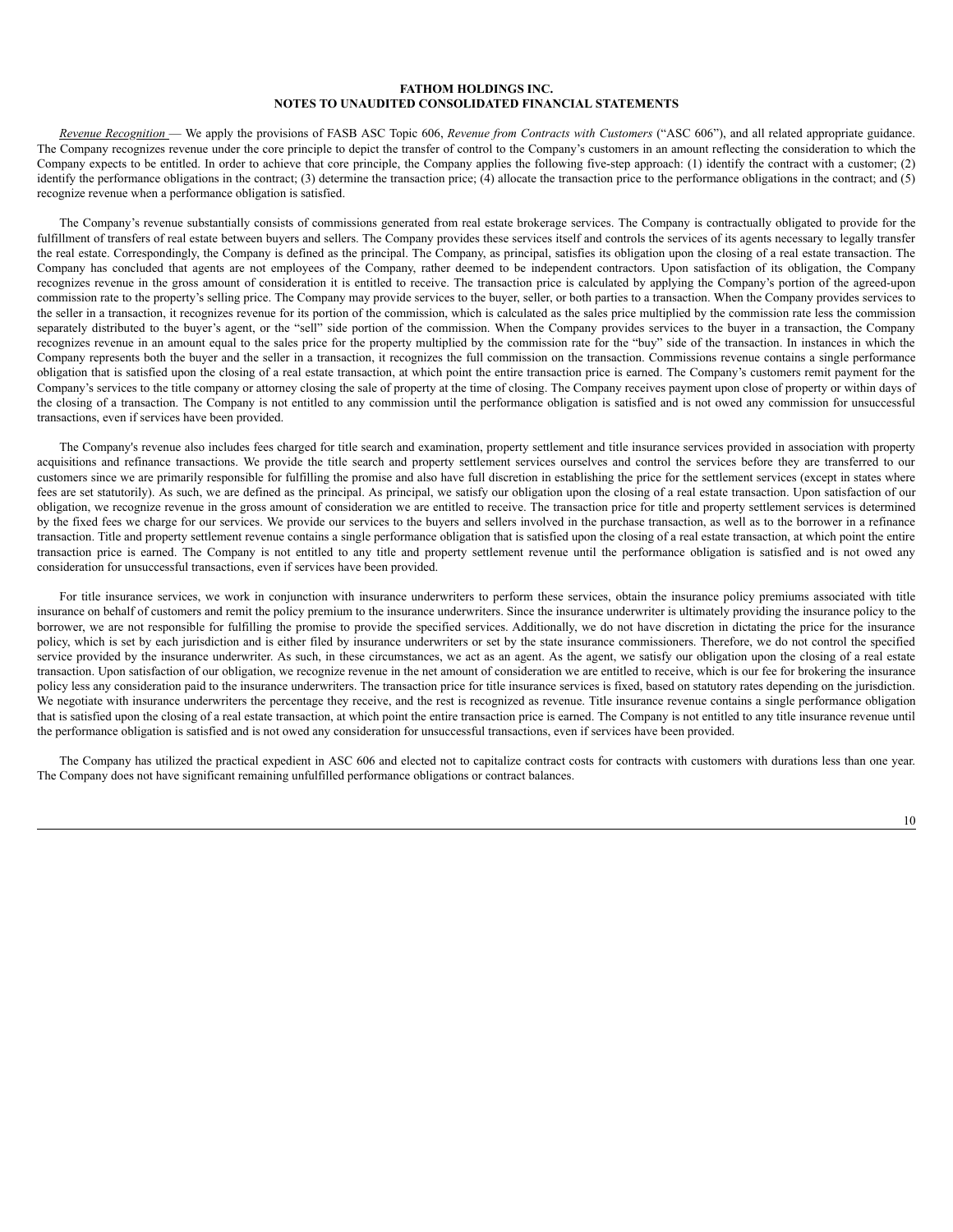*Reclassifications* — Certain amounts in the prior year consolidated financial statements have been reclassified to conform to the current year presentation with no effect on the previously reported net loss or stockholders' equity. These reclassifications primarily relate to the inclusion of share-based compensation paid to agents within cost of revenue.

### **Note 3. Acquisitions**

On March 1, 2021, the Company completed the acquisition of Red Barn Real Estate, LLC ("Red Barn") deemed immaterial to the Company. The Red Barn acquisition was accounted for as a business combination using the purchase method of accounting.

On March 1, 2021 the Company acquired substantially all of the assets of Naberly, Inc. ("Naberly") for cash consideration of \$2,665,000. Based on the Company's preliminary estimation of the fair value of the assets acquired, the Naberly acquisition was accounted for as an asset acquisition. The total acquisition cost, including transaction costs of approximately \$95,000, was \$2,760,000 and was recorded as software intangible assets.

During the year ended December 31, 2020, in connection with, and in advance of the closing under the asset purchase agreement to acquire the assets of Naberly, the Company issued to Naberly, an unsecured loan (the "Loan") in the principal amount of up to \$165,000 with an interest rate of two percent (2%) per annum, compounded annually, and a maturity date of February 28, 2021. As of March 31, 2021, the outstanding principal balance of the Loan was forgiven in connection with the closing of the acquisition, and was accounted for as part of the purchase consideration transferred to Naberly.

### **Note 4. Property and Equipment, Net**

Property and equipment, net consisted of the following at the dates indicated:

|                                   | <b>March 31, 2021</b> | <b>December 31, 2020</b> |
|-----------------------------------|-----------------------|--------------------------|
|                                   | (Unaudited)           |                          |
| Vehicles                          | 119,324               | 119,324                  |
| Computers and equipment           | 182,863               | 138,842                  |
| Furniture and fixtures            | 401,822               | 44,330                   |
| Leasehold improvements            | 3,402                 | 3,402                    |
| Total property and equipment      | 707,411               | 305,898                  |
| Accumulated depreciation          | (168, 643)            | (151,299)                |
| Total property and equipment, net | 538,768               | 154,599                  |

Depreciation expense for property and equipment was approximately \$17,000 and \$8,000 for the three months ended March 31, 2021 and 2020, respectively.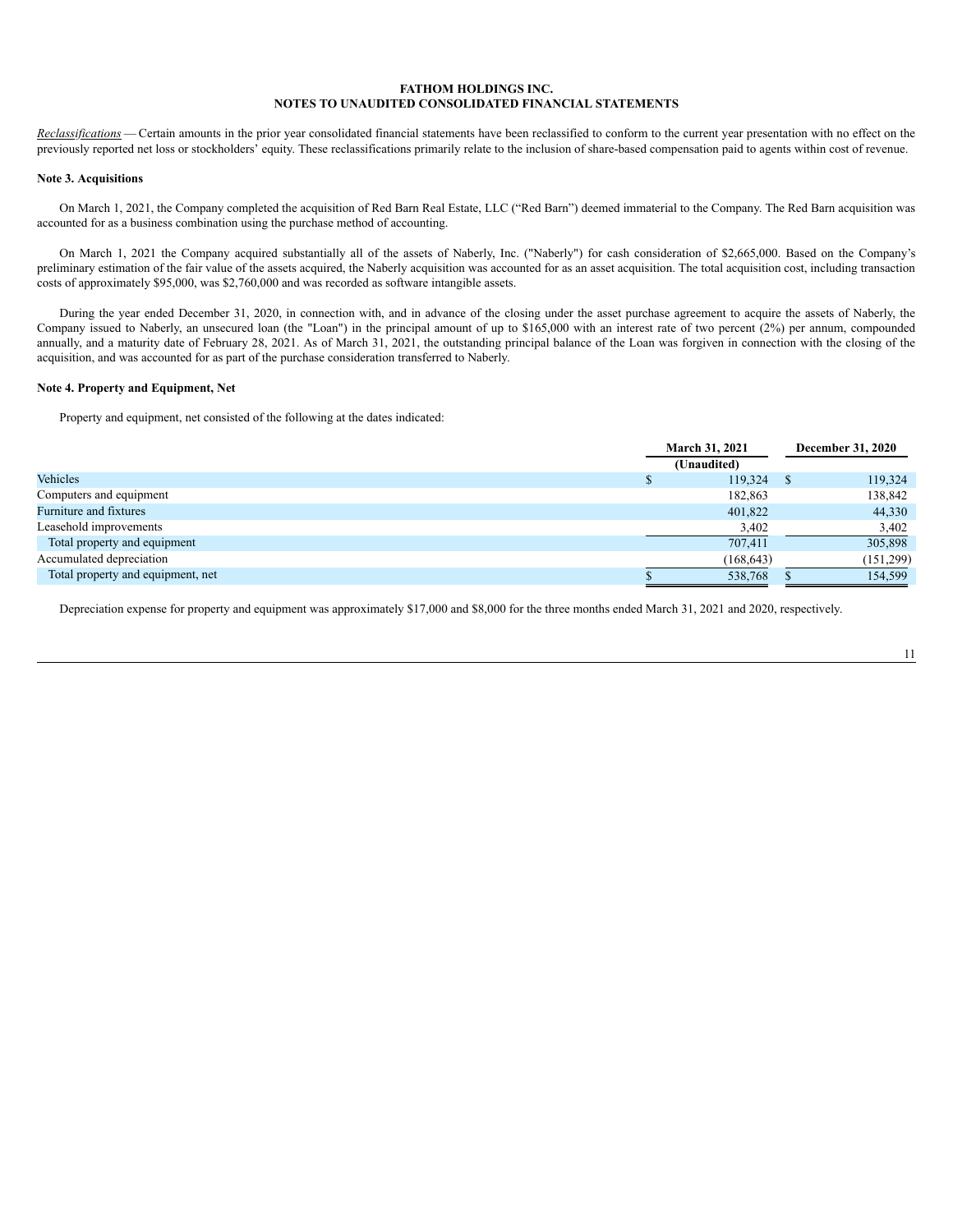### **Note 5. Intangible Assets, Net**

Intangible assets, net consisted of the following at the dates indicated:

|                      | <b>March 31, 2021</b> |                       |                             |                          |               |                     |
|----------------------|-----------------------|-----------------------|-----------------------------|--------------------------|---------------|---------------------|
|                      |                       | <b>Gross Carrying</b> | Accumulated<br>Amortization |                          |               | <b>Net Carrying</b> |
|                      |                       | Amount                |                             |                          |               | Value               |
|                      |                       |                       |                             | (Unaudited)              |               |                     |
| Trade names          | S.                    | 166,000               | - \$                        | $(5,533)$ \$             |               | 160,467             |
| Software development |                       | 3,829,812             |                             | (244, 583)               |               | 3,585,229           |
| Agent relationships  |                       | 1,180,000             |                             |                          |               | 1,180,000           |
|                      |                       | 5,175,812             |                             | (250, 116)               |               | 4,925,696           |
|                      |                       |                       |                             | <b>December 31, 2020</b> |               |                     |
|                      |                       | Gross                 |                             |                          |               |                     |
|                      |                       | Carrying              |                             | Accumulated              |               | <b>Net Carrying</b> |
|                      |                       | Amount                |                             | Amortization             |               | Value               |
| Trade names          |                       | 166,000               |                             | (1,383)                  | <sup>\$</sup> | 164,617             |
| Software development |                       | 921,248               |                             | (163, 718)               |               | 757,530             |
|                      |                       | 1,087,248             |                             | (165, 101)               |               | 922,147             |

As of March 31, 2021, the estimated future amortization expense for definite-lived intangible assets was:

| <b>Years Ended December 31,</b> |           |
|---------------------------------|-----------|
| 2021 (remaining)                | 600,065   |
| 2022                            | 800,086   |
| 2023                            | 800,086   |
| 2024                            | 787,586   |
| 2025                            | 619,701   |
| Thereafter                      | 1,318,172 |
| Total                           | 4,925,696 |

Amortization expense was approximately \$85,000 and \$11,000 for the three months ended March 31, 2021 and 2020 respectively.

## **Note 6. Goodwill**

The Company recorded goodwill in connection with the acquisition of Verus Title Inc. ("Verus"), which closed on November 24, 2020 and in connection with the March 1, 2021 acquisition of Red Barn. These acquisitions have been accounted for using the acquisition method of accounting. Under the acquisition method of accounting, the Company allocated the total purchase price to the tangible and identifiable intangible assets acquired, and assumed liabilities based on their estimated fair values as of the acquisition date, as determined by management. The excess of the purchase price over the aggregate fair values of the identifiable assets was recorded as goodwill.

The changes in the carrying value of goodwill as of March 31, 2021 are as noted in the table below:

|                                     | <b>Carrying Value</b> |
|-------------------------------------|-----------------------|
| Balance at December 31, 2020        | 799.058               |
| Goodwill acquired during the period | 209,210               |
| Impairment losses                   | _                     |
| Balance at March 31, 2021           | .008.268              |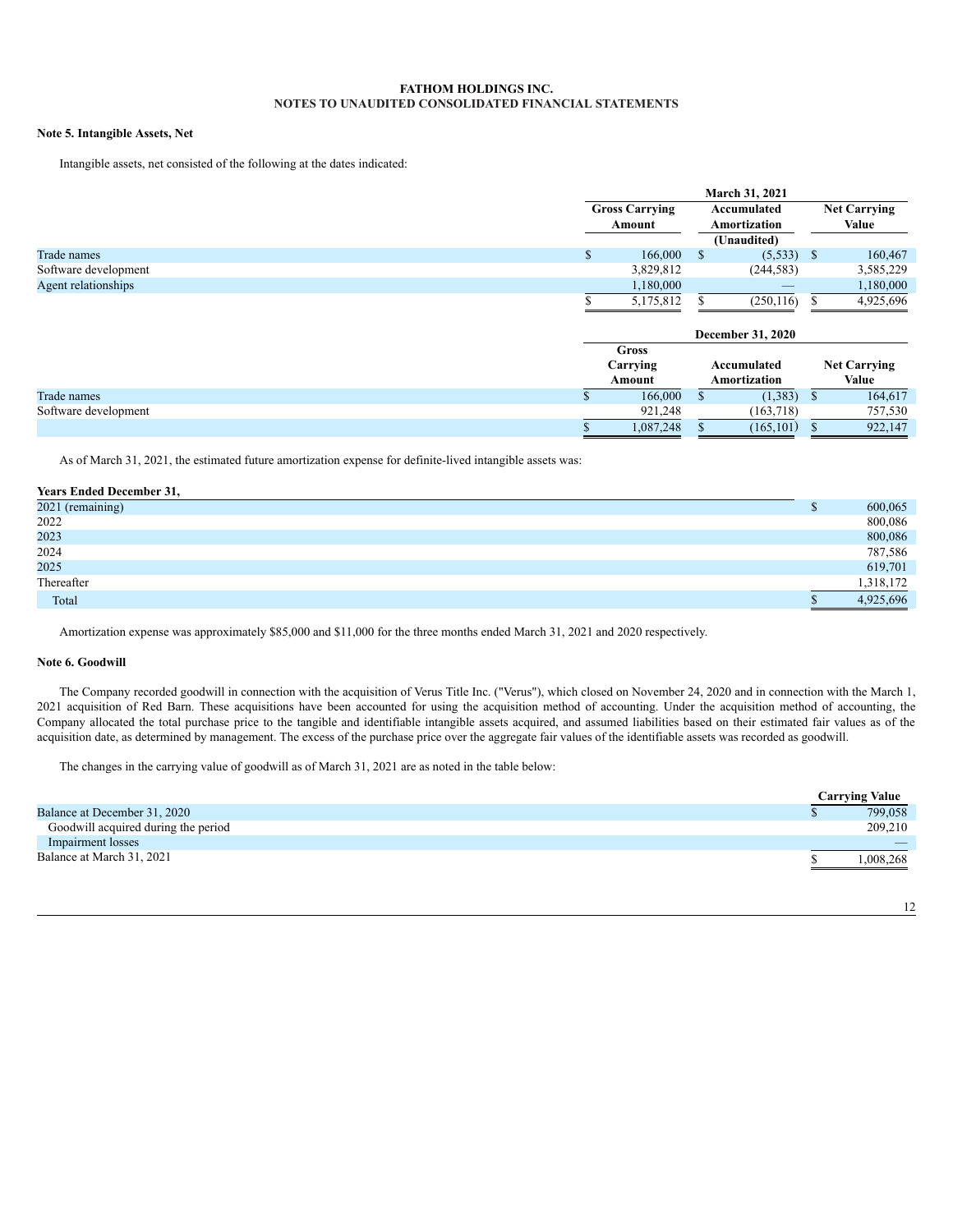## **Note 7. Accrued Liabilities**

Accrued liabilities consisted of the following at the dates indicated:

|                           |    | <b>March 31, 2021</b> |   | December 31,<br><b>2020</b> |  |
|---------------------------|----|-----------------------|---|-----------------------------|--|
|                           |    | (Unaudited)           |   |                             |  |
| Deferred annual fee       | Y. | 457,019               | S | 292,696                     |  |
| Accrued compensation      |    | 421,578               |   | 201,587                     |  |
| Due to sellers            |    | 400,000               |   |                             |  |
| Other accrued liabilities |    | 245,080               |   | 157,925                     |  |
| Credit card liability     |    | 242,104               |   | 177,986                     |  |
| Accrued legal fees        |    | 200,000               |   | 75,000                      |  |
| Accrued professional fees |    | 89.917                |   | 54,420                      |  |
| Accrued tax liabilities   |    | 27,421                |   | 104,275                     |  |
| Total accrued liabilities |    | 2,083,119             |   | 1,063,889                   |  |

## **Note 8. Debt**

Long-term debt consisted of the following at the dates indicated:

|                                                                | <b>March 31, 2021</b> | <b>December 31, 2020</b> |
|----------------------------------------------------------------|-----------------------|--------------------------|
|                                                                | (Unaudited)           |                          |
| Paycheck Protection Program Loan                               | 303,681               | 354,281                  |
| Small Business Administration Loan                             | 171.006               | 149.900                  |
| Loan payable - Automobile Loan                                 | 30,773                | 35,093                   |
| Long-term debt                                                 | 505.460               | 539,274                  |
| Less current portion of the Paycheck Protection Program Loan   | (203, 810)            | (237, 182)               |
| Less current portion of the Small Business Administration Loan | (23, 642)             | (1,748)                  |
| Less current portion of the Loan Payable                       | (17, 470)             | (17,394)                 |
| Long-term debt, net of current portion                         | 260,538               | 282,950                  |

## *Loan Payable*

The Company obtained a loan for an automobile used by the Chief Executive Officer. The term of the loan is from July 2016 through December 2022 with an annual interest rate of 1.74%. The components of the loan payable were as follows:

Maturities of the loan payable obligation as of March 31, 2021 are as follows:

|                                 | <b>Maturities of</b> |
|---------------------------------|----------------------|
|                                 | Loan                 |
| <b>Years Ended December 31,</b> | Payable              |
| 2021 (remaining)                | 13,074               |
| 2022                            | 17,699               |
|                                 | 30,773               |
|                                 |                      |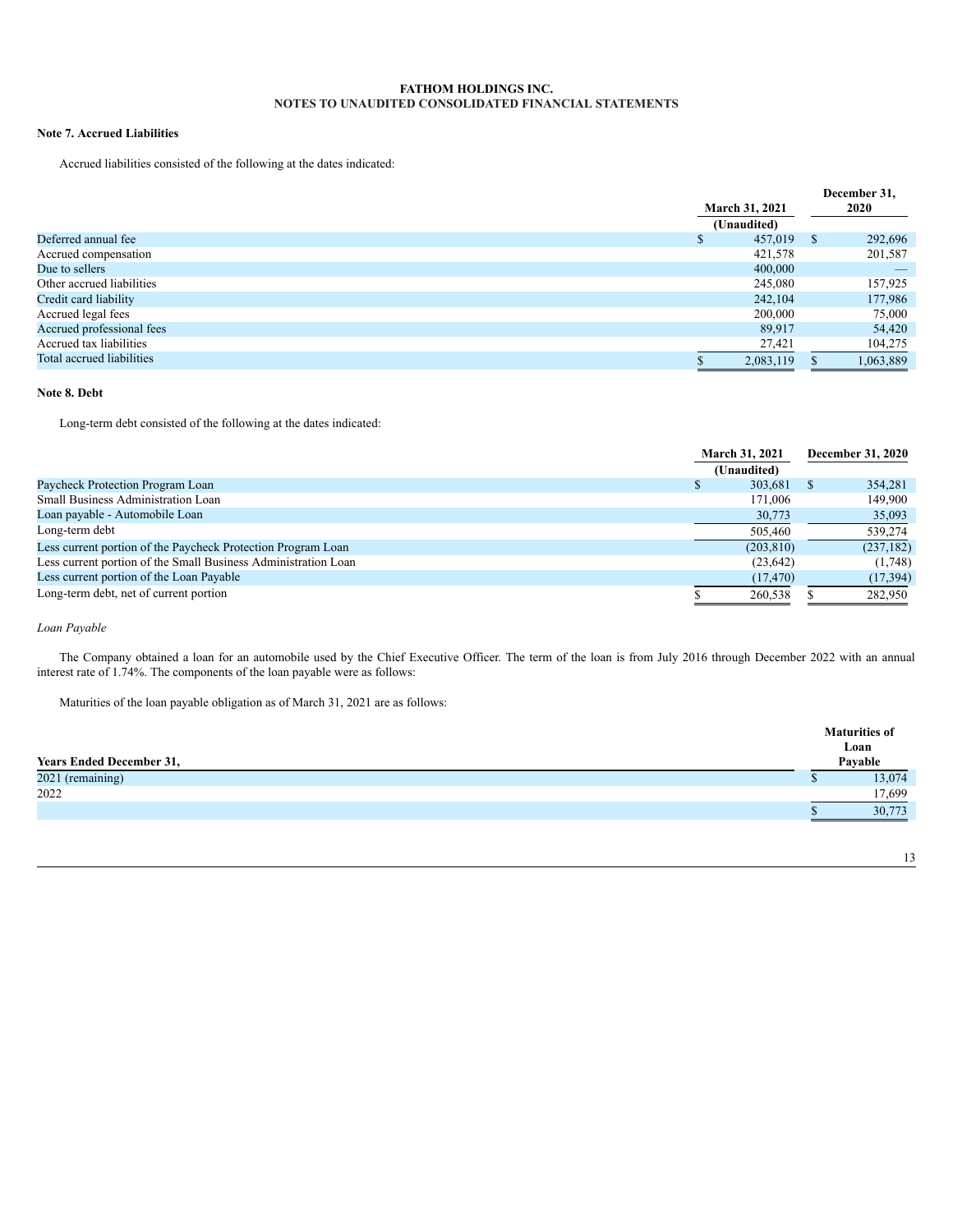#### *Note Payable – Paycheck Protection Program Loan*

In May 2020, the Company applied for and received \$303,681 in unsecured loan funding (the "PPP Loan") from the Paycheck Protection Program (the "PPP"), established pursuant to the Coronavirus Aid, Relief, and Economic Security Act (the "CARES Act") and administered by the U.S. Small Business Administration ("SBA").

Under the terms of the promissory note (the "PPP Note") and the PPP Loan, interest accrued on the outstanding principal at the rate of 1% per annum. Interest expense under the PPP Loan amounted to \$628 and \$0 for the three months ended March 31, 2021 and 2020, respectively. The Company believes it has used the entire PPP Note amount for qualifying expenses and applied for forgiveness in March 2021, however, until forgiveness is approved by the SBA there is no assurance that the Company will obtain forgiveness of the PPP Loan in whole or in part.

Additionally, in connection with the acquisition of Verus, the Company assumed \$50,600 in loan funding from the PPP. The Company received full forgiveness of all outstanding principal, accrued, and unpaid interest on this Loan as of January 6, 2021. The forgiveness of this Loan qualified for debt extinguishment in accordance with ASC 470-50, *Debt Modifications and Extinguishments*, and as a result, the outstanding principal and accrued and unpaid interest was written off in the amount of \$50,600 and \$336, respectively, and the Company recorded a gain on extinguishment totaling \$50,936 for the three months ended March 31, 2021.

### *Note Payable – Small Business Administration Loan*

On June 5, 2020, the Company received \$150,000 in loan funding from the SBA (the "SBA Note") under the Economic Injury Disaster Loan program. The Company will use all the proceeds of this secured SBA Note solely as working capital to alleviate economic injury caused by COVID-19. The SBA Note is evidenced by a promissory note of the Company dated June 5, 2020 in the principal amount of \$150,000, to the SBA, the lender. Debt issuance costs incurred in connection with the SBA Note of \$100 were expensed. Under the terms of the SBA Note, interest accrues on the outstanding principal at a rate of 3.75% per annum, and installment payments, including principal and interest, of \$731 monthly, will begin in June 2021. All remaining principal and accrued interest is due and payable in May 2050.

### **Note 9. Leases**

#### *Operating Leases*

The Company has operating leases primarily consisting of office space with remaining lease terms of 1 to 7 years, subject to certain renewal options as applicable.

Leases with an initial term of twelve months or less are not recorded on the balance sheet, and the Company does not separate lease and non-lease components of contracts. There are no material residual guarantees associated with any of the Company's leases, and there are no significant restrictions or covenants included in the Company's lease agreements. Certain leases include variable payments related to common area maintenance and property taxes, which are billed by the landlord, as is customary with these types of charges for office space.

Our lease agreements generally do not provide an implicit borrowing rate. Therefore, the Company used a benchmark approach to derive an appropriate imputed discount rate. The Company benchmarked itself against other companies of similar credit ratings and comparable quality and derived an imputed rate, which was used in a portfolio approach to discount its real estate lease liabilities. We used estimated incremental borrowing rates for all active leases.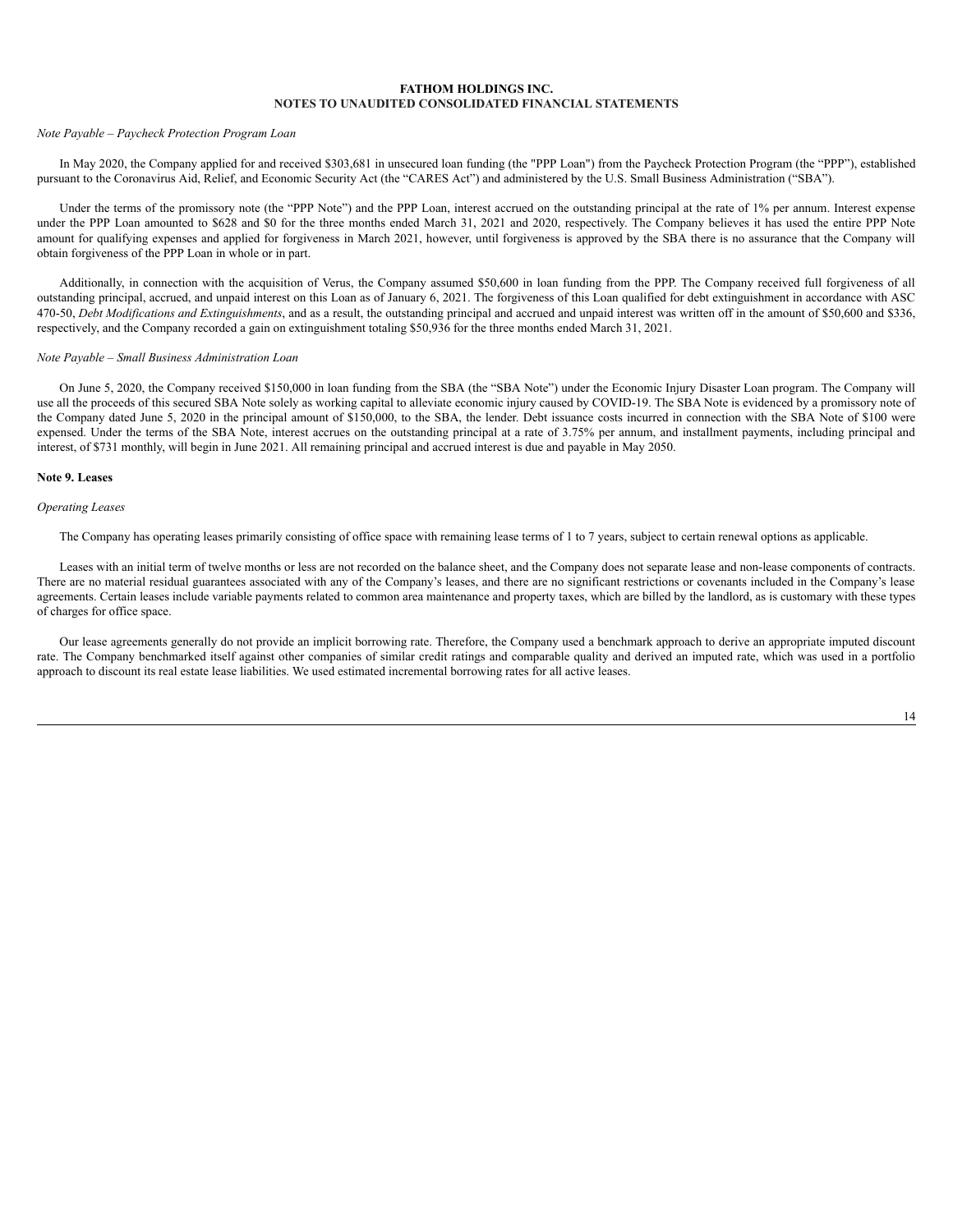## *Lease Costs*

The table below presents certain information related to the lease costs for the Company's operating leases for the periods indicated:

|                                 | Three months ended March 31. |             |        |
|---------------------------------|------------------------------|-------------|--------|
| Components of total lease cost: | 2021                         |             | 2020   |
|                                 |                              | (Unaudited) |        |
| Operating lease expense         | 47.674                       |             | 35,350 |
| Short-term lease expense        | 28.462                       |             | 17.003 |
| Total lease cost                | 76.136                       |             | 52.353 |

## *Lease Position as of March 31, 2021 and December 31, 2020*

Right of use lease assets and lease liabilities for our operating leases were recorded in the unaudited interim consolidated balance sheet as follows:

|                                         |   | <b>March 31, 2021</b> |              | December 31,<br><b>2020</b> |
|-----------------------------------------|---|-----------------------|--------------|-----------------------------|
|                                         |   | (Unaudited)           |              |                             |
| <b>Assets</b>                           |   |                       |              |                             |
| Lease right of use assets               | D | 2,223,059             | S            | 437,421                     |
| Total lease assets                      | S | 2,223,059             | <sup>S</sup> | 437,421                     |
|                                         |   |                       |              |                             |
| <b>Liabilities</b>                      |   |                       |              |                             |
| Current liabilities:                    |   |                       |              |                             |
| Lease liability - current portion       | S | 252,404               | <sup>S</sup> | 140,100                     |
| Noncurrent liabilities:                 |   |                       |              |                             |
| Lease liability, net of current portion |   | 1,976,087             |              | 301,429                     |
| Total lease liability                   |   | 2,228,491             |              | 441,529                     |

## *Lease Terms and Discount Rate*

The table below presents certain information related to the weighted average remaining lease term and the weighted average discount rate for the Company's operating leases as of:

|                                                                     | March 31.   |               |
|---------------------------------------------------------------------|-------------|---------------|
|                                                                     | 2021        | 2020          |
|                                                                     | (Unaudited) |               |
| Weighted average remaining lease term (in years) - operating leases | 6.40        | $4.5^{\circ}$ |
| Weighted average discount rate - operating leases                   | 6.40%       | 8%            |

## *Undiscounted Cash Flows*

Future lease payments included in the measurement of lease liabilities on the consolidated balance sheet as of March 31, 2021, for the following five fiscal years and thereafter were as follows:

| <b>Years Ended December 31,</b>                | <b>Operating Leases</b> |
|------------------------------------------------|-------------------------|
| 2021 (remaining)                               | 266,236                 |
| 2022                                           | 472,273                 |
| 2023                                           | 426,467                 |
| 2024                                           | 368,388                 |
| 2025                                           | 337,104                 |
| 2026 and thereafter                            | 881,775                 |
| <b>Total Minimum Lease Payments</b>            | 2,752,243               |
| Less effects of discounting                    | (523, 752)              |
| Present value of future minimum lease payments | 2,228,491               |

15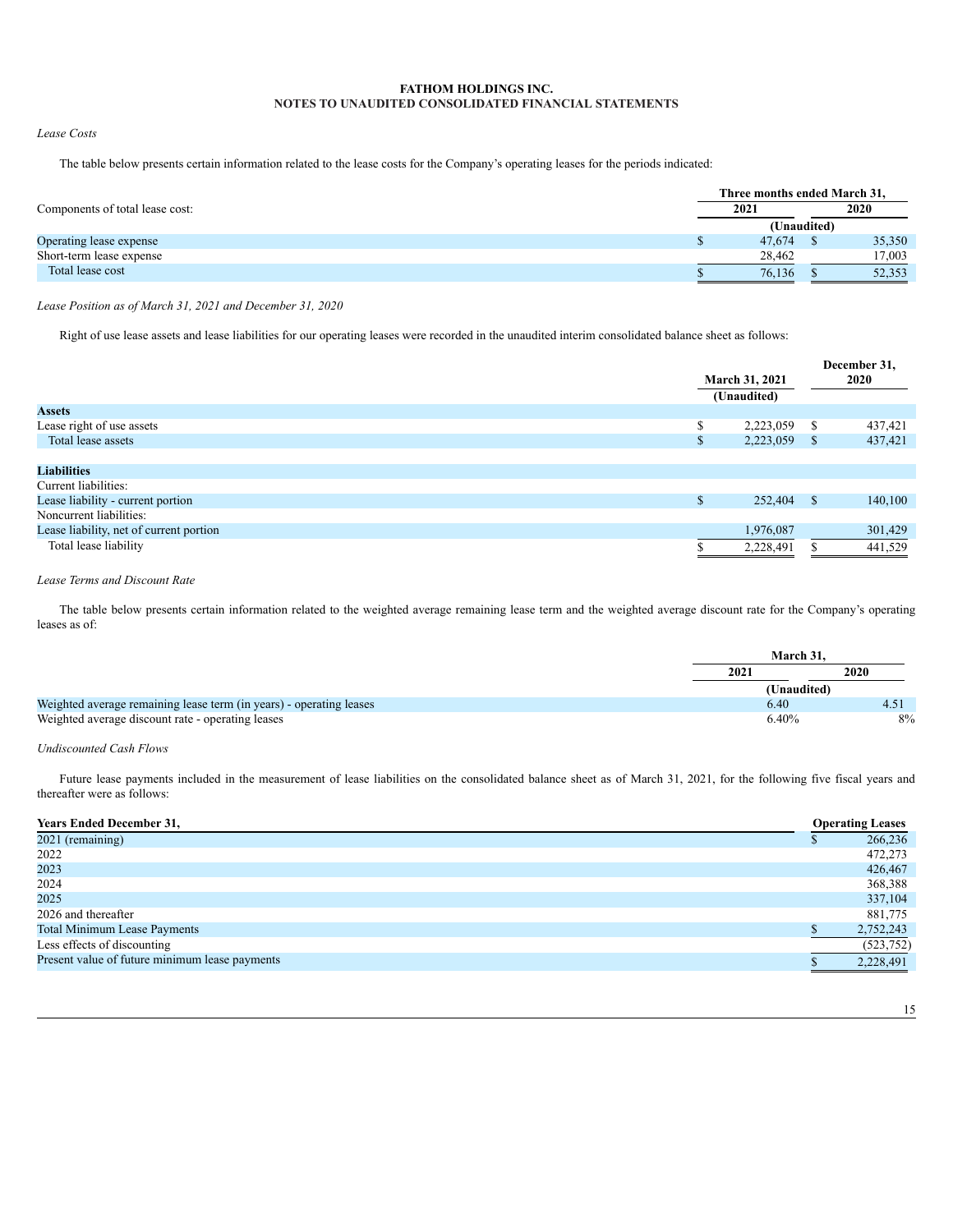#### **Note 10. Share-based Compensation**

The Company's 2017 Stock Plan (the "Plan") provides for granting stock options and restricted stock awards to employees, directors, contractors and consultants of the Company. A total of 3,182,335 shares of common stock are authorized to be issued pursuant to the Plan. As of March 31, 2021, there were 2,739,261 shares available for future grants under the Plan.

The Company's 2019 Omnibus Stock Incentive Plan (the "2019 Plan") provides for granting stock options and restricted stock awards to employees, directors, agents, contractors and consultants of the Company. A total of 1,060,778 shares of common stock are authorized to be issued pursuant to the 2019 Plan. As of March 31, 2021, there were 460,033 shares available for future grants under the 2019 Plan.

### Restricted Stock Awards

|                                |               | Weighted<br><b>Average Grant</b><br>Date Fair Value |
|--------------------------------|---------------|-----------------------------------------------------|
|                                | <b>Shares</b> |                                                     |
| Nonvested at December 31, 2020 | 390,787       | 13.56                                               |
| Granted                        | 153,215       | 38.04                                               |
| Vested                         | (31,208)      | (42.37)                                             |
| Forfeited                      | (4,010)       | (11.84)                                             |
| Nonvested at March 31, 2021    | 508,784       | 19.18                                               |

In March 2021, pursuant to the 2019 Plan, the Company granted 82,003 restricted stock awards to certain employees and agents, of which 4,564 awards vested immediately and the remaining 77,439 awards will vest three years from the grant date subject to continuous service with the Company. The fair value of these restricted stock awards was \$32.87 per share based on the Company's closing stock price on the grant date.

In March 2021, pursuant to the 2019 Plan, in connection with the Acquisitions (See Note 3), the Company granted 44,568 restricted stock awards to former founders of the target companies in the Acquisitions who are now employees of the Company, of which 10,478 will vest one year from the grant date, and the remaining 34,090 will 18 months from the grant date. The fair value of the Company's restricted stock awards granted in March 2021 was \$44.00 per share based on the Company's closing stock price on the grant date.

The Company recognized stock compensation expense for restricted stock awards to employees in the amount of \$556,709, net of forfeitures of \$1,264, and \$9,051, net of forfeitures of \$0, for the three months ended March 31, 2021 and 2020, respectively, which is included in general and administrative expense. The Company recognized stock compensation expense for restricted stock awards to agents in the amount of \$272,186, net of forfeitures of \$18,455, and \$94,107, net of forfeitures of \$2,371, for the three months ended March 31, 2021 and 2020, respectively, which is included in cost of revenue.

At March 31, 2021, the total unrecognized compensation expense related to unvested restricted stock awards granted was \$8,437,964, which the Company expects to recognize over a period of approximately 2.05 years.

### Stock Option Awards

A summary of stock option activity under the Plans are as follows:

|                                       | <b>Options Outstanding</b> | Weighted<br>Average<br><b>Exercise Price</b> | <b>Weighted Average</b><br><b>Remaining Contractual</b><br><b>Term in Years</b> | Aggregate<br>intrinsic value |
|---------------------------------------|----------------------------|----------------------------------------------|---------------------------------------------------------------------------------|------------------------------|
| Balance at December 31, 2020          | 47,332                     | 8.03                                         | 8.8                                                                             | 1,325,903                    |
| Granted                               | 13.638                     | 44.00                                        | 10.0                                                                            |                              |
| Balance at March 31, 2021             | 60.970                     | 16.07                                        | 8.9                                                                             | 1,353,829                    |
| Options exercisable at March 31, 2021 | 37.130                     | 4.7                                          | 8.2                                                                             | 1,185,190                    |

In March 2021, pursuant to the 2019 Plan, the Board granted stock option awards to the independent directors to acquire shares of common stock with an exercise price of \$44.00 per share. The stock options will vest on the earlier of (a) one year from the date of grant and (b) the next annual stockholder meeting, subject to the director's continued service on the Board.

For the three months ended March 31, 2021 and 2020, the Company recognized \$41,180 and \$21,563, respectively, of share-based compensation expense for stock options in general and administrative expense. At March 31, 2021, the total unrecognized compensation related to unvested stock option awards granted was \$280,574, which the Company expects to recognize over a period of approximately 0.78 years. The weighted-average grant-date fair value of options granted during the three months ended March 31, 2021 and 2020, was \$18.64 and \$0, respectively.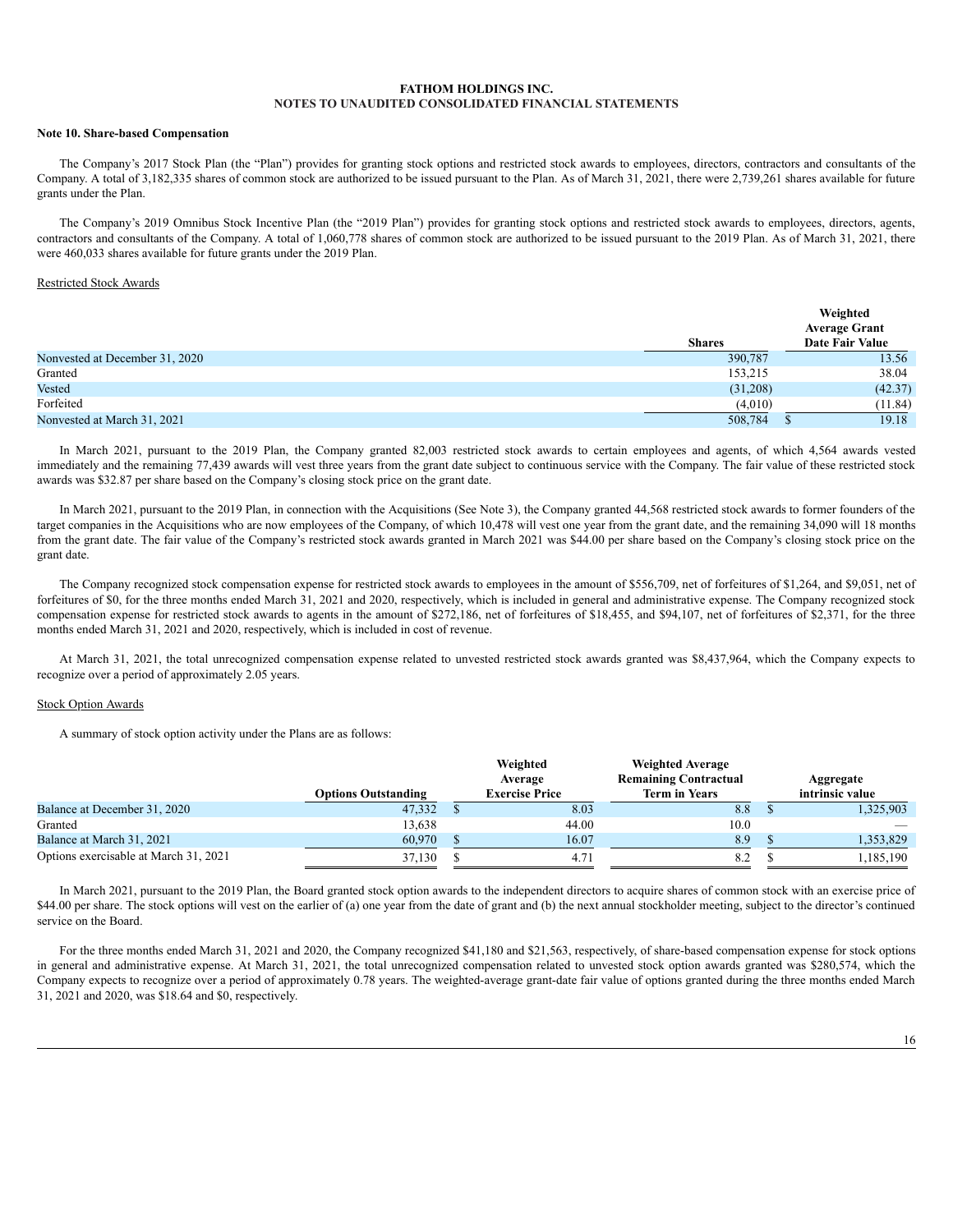### **Note 11. Equity-classified Warrants**

On August 4, 2020, the Company issued a warrant to the underwriter of its IPO (the "Underwriter Warrant") to purchase 240,100 shares of common stock. The Underwriter Warrant is exercisable at a per share exercise price of \$11.00, and is exercisable at any time from and after January 31, 2021 through August 4, 2025.

During the three months ended March 31, 2021, no warrants to purchase common stock were issued, exercised, or expired.

## **Note 12. Related Party Transactions**

Included in revenue for the three months ended March 31, 2021 and 2020 was approximately \$0 and \$158,500, respectively, from a related party in exchange for the Company providing lead generation services.

Included in cost of revenue for the three months ended March 31, 2021 and 2020 was approximately \$780 and \$12,052, respectively, from related parties in exchange for the Company receiving lead generation services.

Included in marketing expense for the three months ended March 31, 2021 and 2020 was approximately \$143,123 and \$48,901, respectively, from related parties in exchange for the Company receiving marketing services.

### **Note 13. Net Loss per Share Attributable to Common Stock**

Basic loss per share of common stock is computed by dividing net loss attributable to common stockholders by the weighted average number of shares of common stock outstanding for the period. Diluted net loss per share is calculated by adjusting the weighted-average number of shares outstanding for the dilutive effect of common stock equivalents outstanding for the period, determined using the treasury-stock method. Diluted loss per share excludes, when applicable, the potential impact of stock options, unvested shares of restricted stock awards, and common stock warrants because their effect would be anti-dilutive due to our net loss. Since the Company had a net loss in each of the periods presented, basic and diluted net loss per common share are the same.

The calculation of basic and diluted net loss per share attributable to common stock was as follows:

|                                                                   | Three months ended March 31, |  |           |  |
|-------------------------------------------------------------------|------------------------------|--|-----------|--|
|                                                                   | 2021                         |  | 2020      |  |
|                                                                   | (Unaudited)                  |  |           |  |
| <b>Numerator:</b>                                                 |                              |  |           |  |
| Net loss attributable to common stock—basic and diluted           | (3,399,718)                  |  | (42, 771) |  |
| Denominator:                                                      |                              |  |           |  |
| Weighted average shares-basic and diluted                         | 13,450,111                   |  | 9,993,866 |  |
| Net loss per share attributable to common stock—basic and diluted | (0.25)                       |  | (0.00)    |  |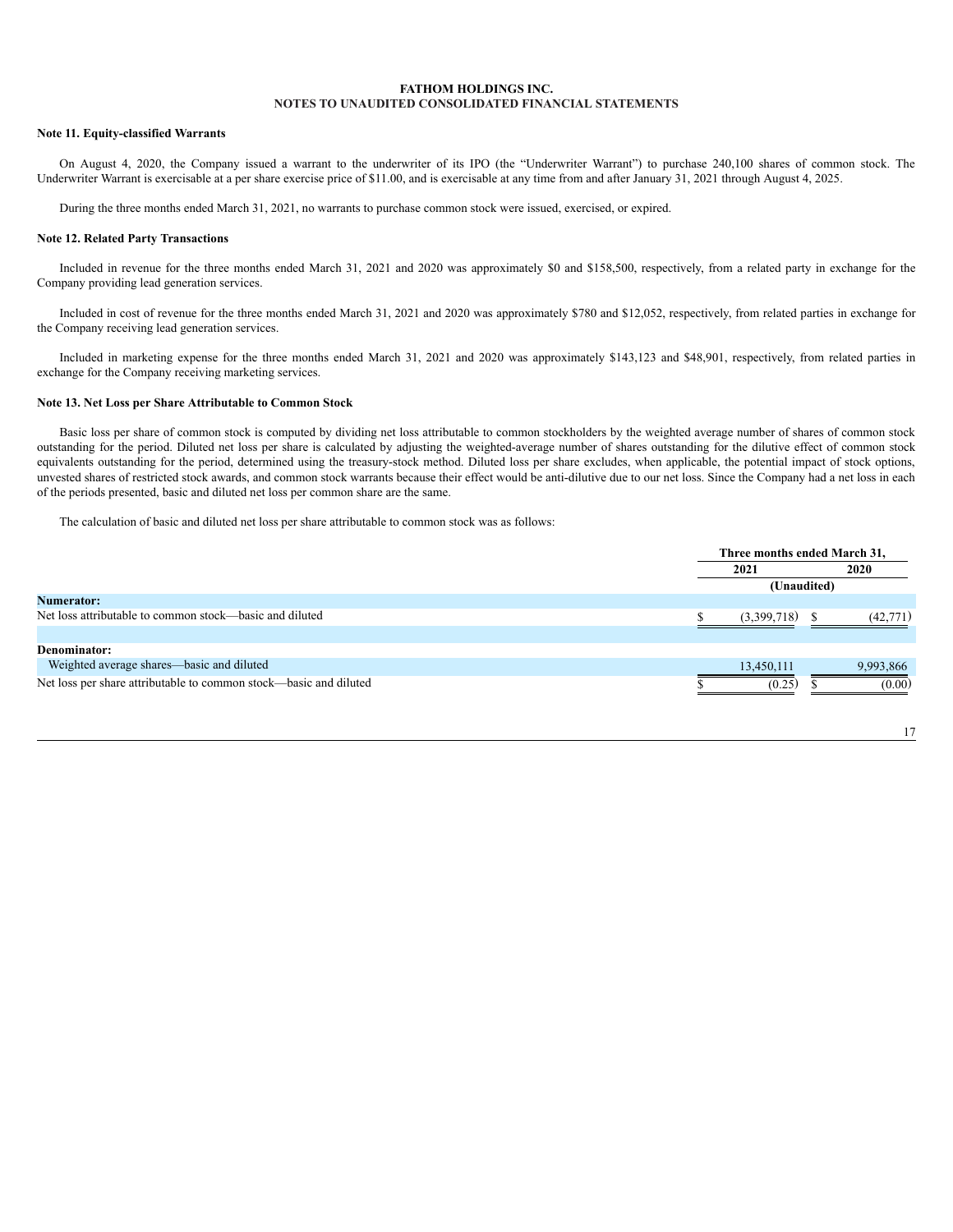The following outstanding shares of common stock equivalents were excluded from the computation of the diluted net loss per share attributable to common stock for the periods presented because their effect would have been anti-dilutive.

| 2020<br>2021<br>Stock options               | Three months ended March 31, |         |
|---------------------------------------------|------------------------------|---------|
|                                             |                              |         |
|                                             | 60,970                       | 37,130  |
| Unvested restricted stock awards<br>508,784 |                              | 223,765 |
| 240,100<br>Common stock warrants            |                              |         |

### **Note 14. Income Taxes**

As of December 31, 2020, the Company had federal net operating loss carryforwards of approximately \$9.2 million and state net operating loss carryforwards of approximately \$4.5 million. Losses will begin to expire, if not utilized, in 2032. Utilization of the net operating loss carryforwards may be subject to an annual limitation according to Section 382 of the Internal Revenue Code of 1986 as amended, and similar provisions.

The Company applies the standards on uncertainty in income taxes contained in ASC Topic 740, Accounting for Income Taxes. The adoption of this interpretation did not have any impact on the Company's consolidated financial statements, as the Company did not have any significant unrecognized tax benefits during the three months ended March 31, 2021 or the year ended December 31, 2020. Currently, the statute of limitations remains open subsequent to and including the year ended December 31, 2016.

### **Note 15. Legal Proceedings**

From time to time the Company is involved in litigation, claims, and other proceedings arising in the ordinary course of business. Such litigation and other proceedings may include, but are not limited to, actions relating to employment law and misclassification, intellectual property, commercial or contractual claims, brokerage or real estate disputes, or other consumer protection statutes, ordinary-course brokerage disputes like the failure to disclose property defects, commission disputes, and vicarious liability based upon conduct of individuals or entities outside of the Company's control, including agents and third party contractor agents. Litigation and other disputes are inherently unpredictable and subject to substantial uncertainties and unfavorable resolutions could occur. As of March 31, 2021, there was no material litigation against the Company.

## **Note 16. Subsequent Events**

On April 20, 2021, the Company acquired E4:9 Holdings, Inc. ("E4:9") for approximately \$28.9 million, subject to final working capital adjustments, consisting of cash consideration of approximately \$9.8 million and stock consideration of \$16.6 million. E4:9 is a holding company with three operating subsidiaries serving the residential real estate sector: Encompass Lending Group, Dagley Insurance Agency and Real Results. The Company is expected to benefit by gaining new opportunities to grow the business, while consumers will have a one-stop shop for all of their housing needs.

On April 26, 2021, the Company acquired LiveBy Inc. ("LiveBy") for approximately \$9.3 million, subject to final working capital adjustments, consisting of cash consideration of approximately \$3.3 million and stock consideration of approximately \$5.6 million. LiveBy's technology pairs local data with its geospatial boundaries to create key insights that help boost website management, inform and attract customers, and nurture agent leads. The Company intends to fully integrate LiveBy into the Company's proprietary intelliAgent software suite.

Determination of the final fair value and purchase price allocations for both the E4:9 and LiveBy acquisitions have not been completed as of the financial statement filing date as respective valuation determinations have yet to be performed.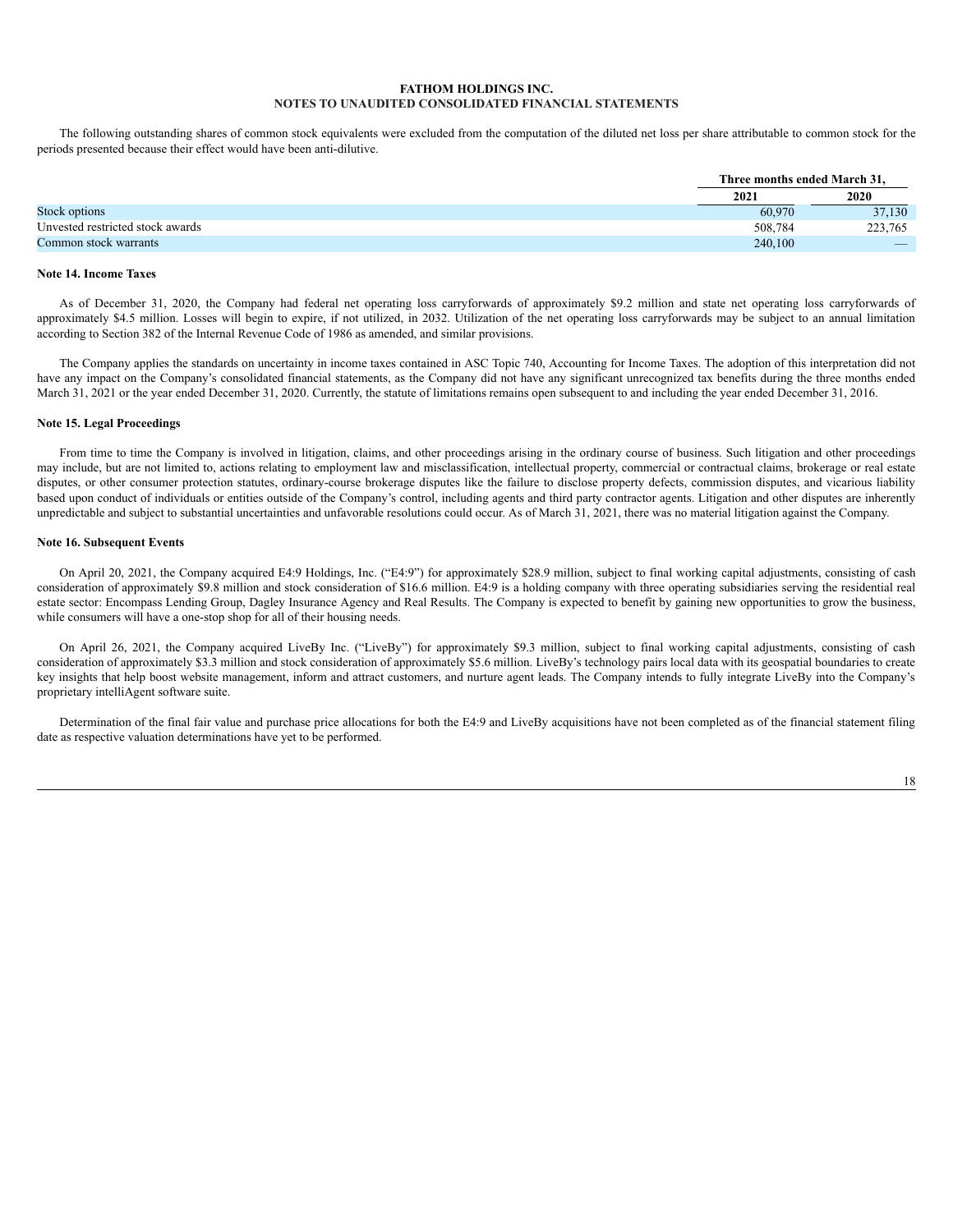### **SPECIAL NOTE REGARDING FORWARD-LOOKING STATEMENTS**

The Company's consolidated operating results are affected by a wide variety of factors that could materially and adversely affect revenues and profitability, including the risk factors described in our most recent Annual Report on Form 10-K, as amended, and the risk factors described in this quarterly report. As a result of these and other factors, the Company may experience material fluctuations in future operating results on a quarterly or annual basis, which could materially and adversely affect its business, consolidated financial condition, liquidity, operating results, and common stock prices. Furthermore, this document and other documents filed by the Company with the Securities and Exchange Commission ("SEC") contain certain forward-looking statements under the Private Securities Litigation Reform Act of 1995 ("Forward-Looking Statements") with respect to the business of the Company. Forward-Looking Statements are necessarily subject to risks and uncertainties, many of which are outside our control, that could cause actual results to differ materially from these statements. Forward-Looking Statements can be identified by such words as "anticipates," "believes," "potential," "assumes," "could," "should," "estimates," "expects," "intends," "potential," "seek," "predict," "may," "will" and similar references to future periods. All statements other than statements of historical facts included in this report regarding our strategies, prospects, financial condition, operations, costs, plans and objectives and regarding the anticipated impact of COVID-19 are Forward-Looking Statements. These Forward-Looking Statements are subject to certain risks and uncertainties, including those detailed in our most recent Annual Report on Form 10-K, as amended, and in the risk factors described in this quarterly report, which could cause actual results to differ materially from these Forward-Looking Statements. The Company undertakes no obligation to publicly release the results of any revisions to these Forward-Looking Statements which may be necessary to reflect events or circumstances after the date hereof or to reflect the occurrence of unanticipated events. Any Forward-Looking Statement made by the Company is based only on information currently available to us and speaks only as of the date on which it is made.

The terms the "Company," "Fathom," "we," "us," and "our" as used in this report refer to Fathom Holdings Inc. and its consolidated subsidiaries unless otherwise specified.

### <span id="page-18-0"></span>**Item 2. Management's Discussion and Analysis of Financial Condition and Results of Operations.**

The information in this Management's Discussion and Analysis of Financial Condition and Results of Operations ("MD&A") should be read in conjunction with the Company's consolidated financial statements and the related notes set forth in Item 1 of Part I of this quarterly report on Form 10-O, our MD&A set forth in our Form 10-K, and our consolidated financial statements and related notes set forth in our Form 10-K Statement. See Part II, Item 1A, "Risk Factors," below, and "Cautionary Notice Regarding Forward-Looking Information," above, and the information referenced therein, for a description of risks that we face and important factors that we believe could cause actual results to differ materially from those in our forward-looking statements. All statements herein regarding the likely impact of COVID-19 constitute forward-looking statements. All amounts and percentages are approximate due to rounding and all dollars in the text are in millions, except per share amounts or where otherwise noted. When we cross-reference to a "Note," we are referring to our "Notes to Unaudited Consolidated Financial Statements," unless the context indicates otherwise. All amounts noted *within the tables are in thousands and amounts and percentages are approximate due to rounding.*

#### **Overview**

Fathom is a cloud-based, technology-driven platform-as-a-service company operating in the real estate industry. Our primary operation, Fathom Realty (as defined below), operates as a real estate brokerage company, working with real estate agents to help individuals purchase and sell residential and commercial properties, primarily in the South, Atlantic, Southwest, and Western parts of the United States, with the intention of expanding into all states.

Fathom Realty Holdings, LLC, a Texas limited liability company ("Fathom Realty"), is a wholly owned subsidiary of Fathom Holdings Inc. that was formed on April 11, 2011 and is headquartered in Cary, North Carolina. Fathom Realty owns 100% of 28 subsidiaries, each an LLC representing the state in which the entity operates (e.g., Fathom Realty NJ, LLC).

On August 4, 2020, the Company completed an IPO of its common stock, which resulted in the issuance and sale of 3,430,000 shares of its common stock at a public offering price of \$10.00 per share, generating net proceeds of \$31.1 million after deducting underwriting discounts and other offering costs.

On November 24, 2020, the Company completed its acquisition of Verus. Verus partners with real estate brokerage firms and lender institutions to offer title and settlement solutions, as well as insurance premium services, associated with real estate transactions. Verus operates as a technology enabled title agency offering a client-focused approach to real estate transactions in the South, Atlantic and Northeast parts of the United States. The acquisition of Verus complements the Company's suite of services focused on title and settlement solutions, as well as insurance premium services, associated with real estate transaction in the residential real estate market, gives agents another distinct competitive advantage, and further positions the Company to continue on our growth trajectory.

Additionally, in March 2021, the Company completed its acquisitions of Red Barn Real Estate, LLC ("Red Barn") and Naberly Inc. ("Naberly"). The acquisition of Red Barn, a real estate brokerage business, will help us to expand our reach in the Atlanta region real estate market. We believe the acquisition of Naberly will help to expand and further develop our proprietary intelliAgent platform and improve operational efficiency.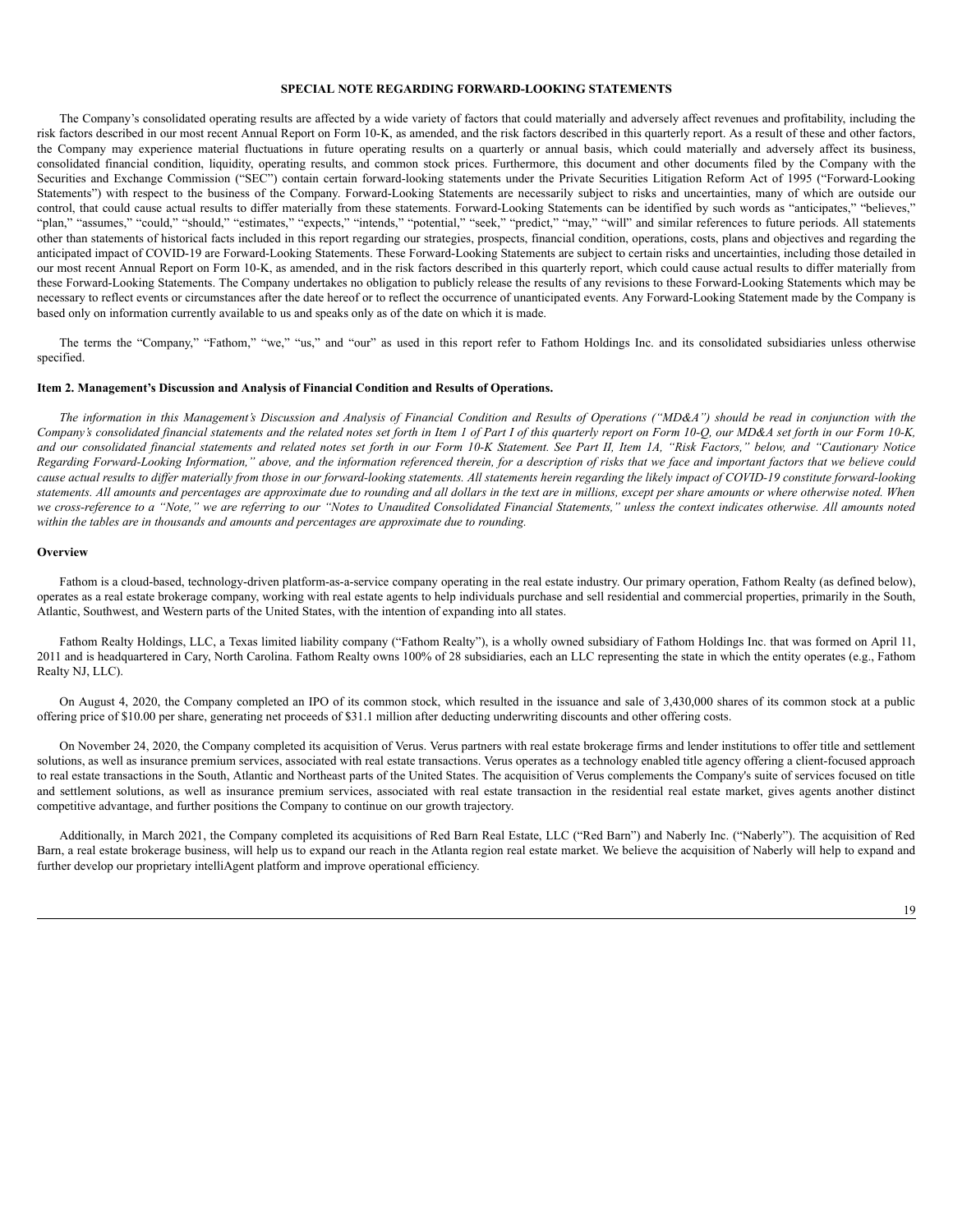### **COVID-19**

Our business is dependent on the economic conditions within the markets in which we operate. Changes in these conditions can have a positive or negative impact on our business. The economic conditions influencing the housing markets primarily include economic growth, interest rates, unemployment, consumer confidence, mortgage availability, and supply and demand.

In periods of economic growth, demand typically increases resulting in increasing home sales transactions and home sales prices. Similarly, a decline in economic growth, increasing interest rates and declining consumer confidence generally decreases demand. Additionally, regulations imposed by local, state, and federal government agencies, and geopolitical instability, can also negatively impact the housing markets in which we operate.

In December 2019, a novel strain of coronavirus, COVID-19, was identified in Wuhan, China. This new coronavirus has caused a global health emergency and was declared a pandemic by the World Health Organization in March 2020 ("COVID-19" or the "Pandemic"). In an effort to contain and slow the spread of COVID-19, governments implemented various measures, such as, ordering non-essential businesses to close, issuing travel advisories, cancelling large scale public events, ordering residents to shelter in place, and requiring the public to practice social distancing. In most states, real estate has been considered an essential business.

We are continually monitoring the affects COVID-19 could have on our business. We believe that in the states and regions in which we operate the social and economic impacts, which include, but are not limited to, the following, could have a significant bearing on our future financial condition, liquidity, and results of operations: (i) restrictions on in-person activities associated with residential real estate transactions arising from shelter-in-place, or similar isolation orders; (ii) decline in consumer demand for in-person interactions and physical home tours; and (iii) deteriorating economic conditions, such as increased unemployment rates, recessionary conditions, lower yields on individual investment portfolios, and more stringent mortgage financing conditions. In response to COVID-19, the Company implemented cost-saving measures early on to include the elimination of non-essential travel and in-person training activities, and deferral of certain planned expenditures.

COVID-19 has materially and adversely affected businesses worldwide. While the Federal Reserve's quantitative easing and lowering of interest rates could offset some of the negative impacts on housing demand, it is too early to determine whether the lower interest rates can overcome the current economic concerns and rising uncertainty. According to the NAR housing statistics, existing home sales saw a seasonal decrease of 3.7% in March 2021 from the previous month, but actually increased 12.3% in March 2021 compared to the previous year. We believe these trends were driven by declining mortgage rates, a decline in inventory, and an increasing demand for remote workspace, among other factors.

Despite the ongoing Pandemic, the Company's transactions and base of agents increased during 2020 and during the first three months of 2021. However, while the Company believes it is well positioned in times of economic uncertainty, it is not able to estimate the effects of COVID-19 on its results of operations, financial condition, or liquidity for the year ending December 31, 2021 and beyond. If the Pandemic continues, it might have a material adverse effect on the Company's financial condition, liquidity, and future results of operations.

#### *Agents*

Due to our low-overhead business model, which leverages our proprietary technology, we can offer our agents the ability to keep significantly more of their commissions compared to traditional real estate brokerage firms. We believe we offer our agents some of the best technology, training, and support available in the industry. We believe our business model and our focus on treating our agents well will attract more agents and higher-producing agents.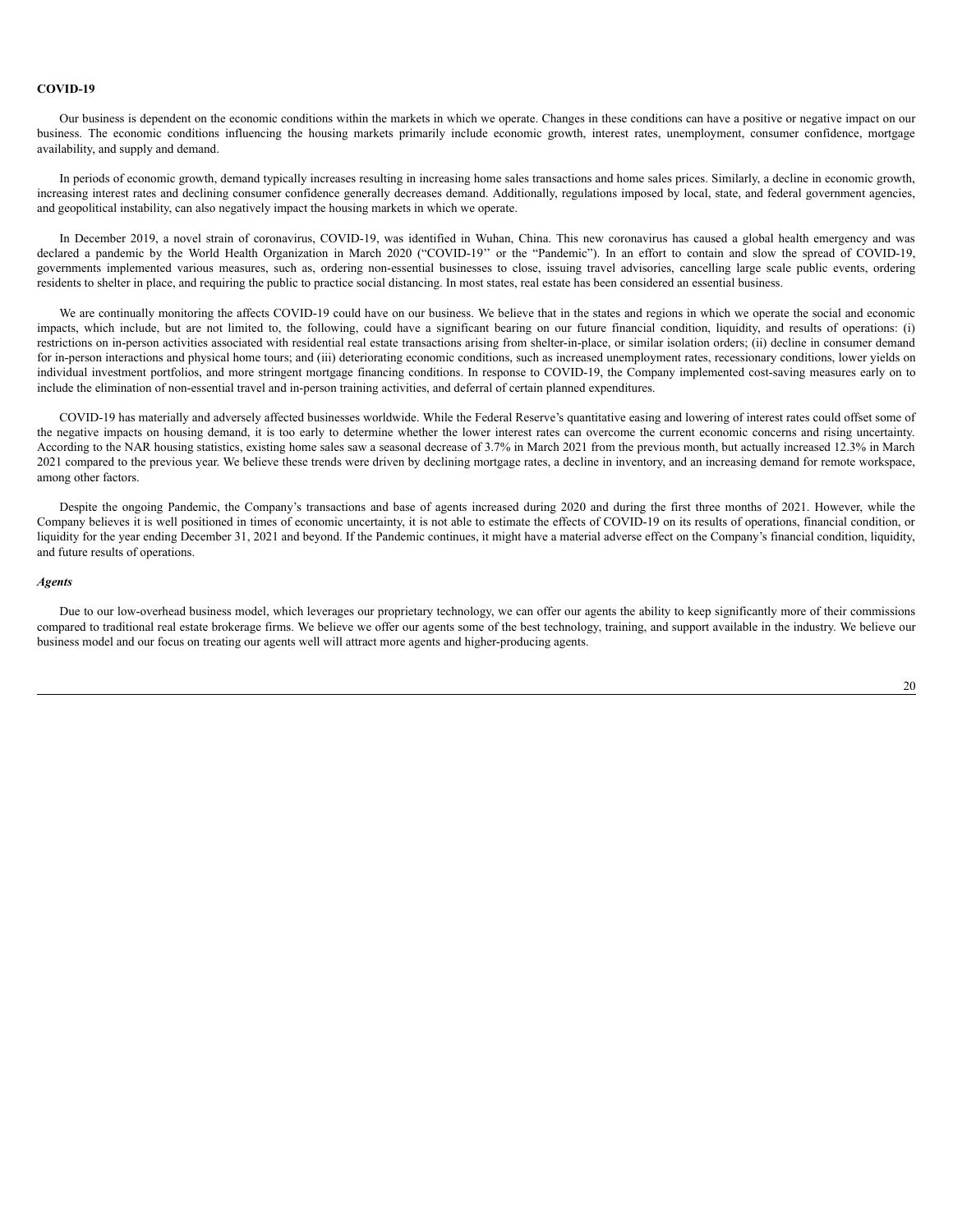We had the following number of agents as of:

|                                       | 202 | חרחר                 |      |
|---------------------------------------|-----|----------------------|------|
| $\sim$ $\sim$ $\sim$<br>сп.<br>$\sim$ |     | $\epsilon$<br>$\sim$ | 120/ |

### *Agent Equity Ownership*

Effective January 1, 2019, agents can receive stock grants, which vest in three years based on continued affiliation with the Company, in two ways: 1) when the agent closes a sale of a property for the Company; and 2) when the agent refers another agent to join the Company. These stock grants are granted quarterly.

### *Reportable Segments*

Historically, management has not made operating decisions nor assessed performance based on geographic locations. Rather, the chief operating decision maker makes operating decisions and assesses performance based on the services of identified operating segments. While management does consider real estate and brokerage services and affiliated services (e.g., title insurance) to be identified operating segments, the profits and losses and assets of the affiliated services segment are not material. The Company aggregates the identified operating segments for reporting purposes.

#### **Components of Our Results of Operations**

#### *Revenue*

The Company's revenue substantially consists of commissions generated from real estate brokerage services.

We recognize commission-based revenue on the closing of a transaction, less the amount of any closing-cost reductions. Furthermore, in connection with our acquisition of Verus, we also recognized property settlement and title insurance revenue upon the closing of the transaction. Revenue is affected by the number of real estate transactions we close, the mix of transactions, home sale prices, and commission rates.

### *Cost of Revenue*

Cost of revenue consists primarily of agent commissions, less fees paid to us by our agents, order fulfillment, share-based compensation for agents, and title searches. We expect cost of revenue to continue to rise in proportion to the expected increase in revenue.

### *Operating Expenses*

### *General and Administrative*

General and administrative expenses consist primarily of personnel costs, share-based compensation for employees, and fees for professional services. Professional services principally consist of external legal, audit, and tax services. In the short term, we expect general and administrative expenses to increase in absolute dollars due to the anticipated growth of our business and to meet the increased compliance requirements associated with our transition to, and operation as, a public company. However, in the long term, we anticipate general and administrative expenses as a percentage of revenue to decrease over time, if and as we are able to increase revenue.

### *Marketing*

Marketing expenses consist primarily of expenses for online and traditional advertising, as well as costs for marketing and promotional materials. Advertising costs are expensed as they are incurred. We expect marketing expenses to increase in absolute dollars as we use the proceeds of our IPO to expand advertising programs and we anticipate marketing expenses as a percentage of revenue to decrease over time, if and as we are able to increase revenue.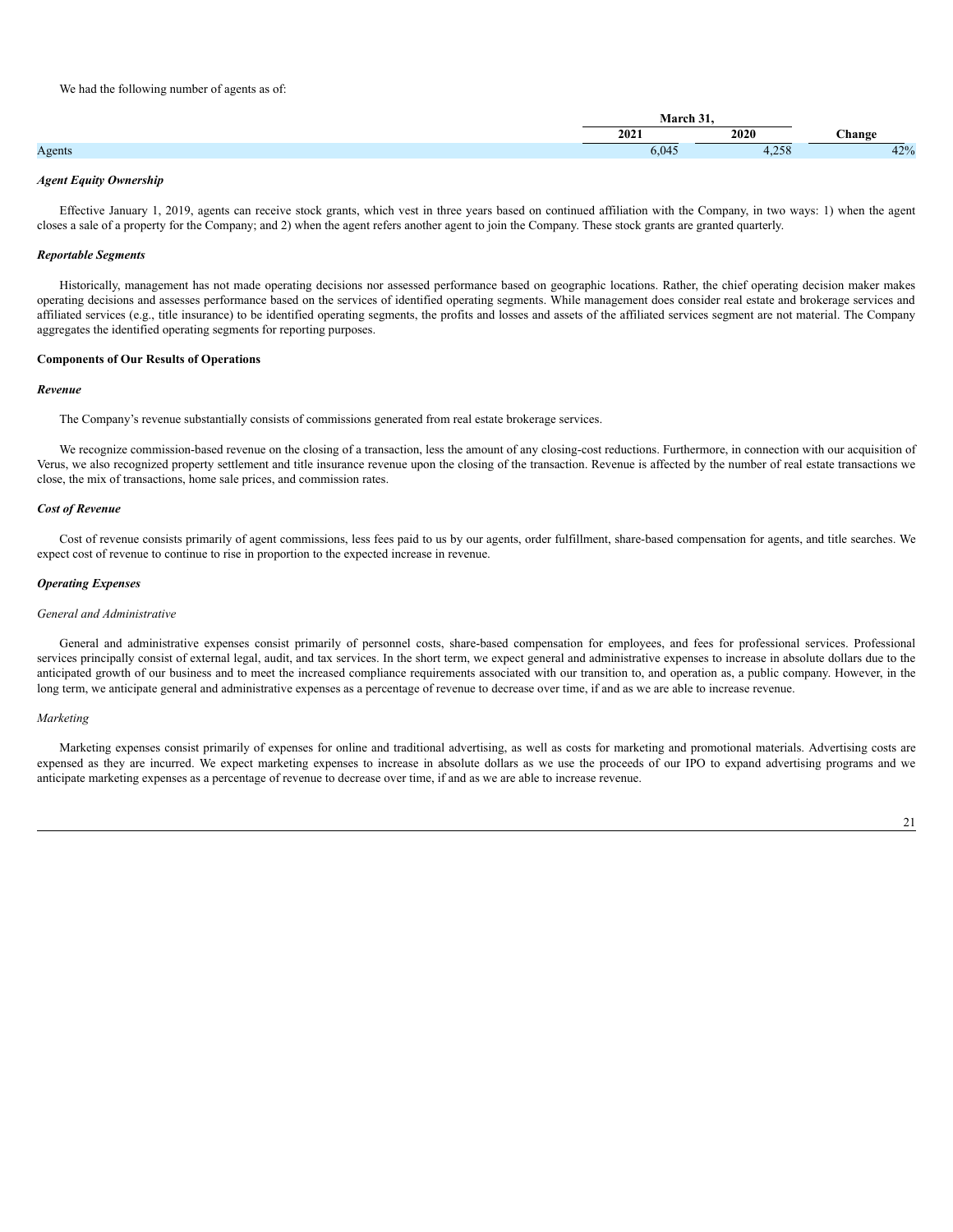## *Income Taxes*

We have not recorded any U.S. federal or state income tax benefits for the net losses we have incurred due to our uncertainty of realizing a benefit from those items. As of December 31, 2020, we had federal net operating loss carryforwards of \$9.2 million and state net operating loss carryforwards of \$4.5 million. Losses will begin to expire, if not utilized, in 2032. Utilization of the net operating loss carryforwards may be subject to an annual limitation according to Section 382 of the Internal Revenue Code of 1986 as amended, and similar state law provisions.

#### **Results of Operations**

## *Comparison of the Three Months Ended March 31, 2021 and 2020*

*Revenue*

|         |      | Three Months Ended March 31. |             |            | Change         |            |            |     |
|---------|------|------------------------------|-------------|------------|----------------|------------|------------|-----|
|         | 2021 |                              | 2020        |            | <b>Dollars</b> |            | Percentage |     |
|         |      |                              | (Unaudited) |            |                |            |            |     |
| Revenue |      | 49.645.489                   |             | 28.838.831 |                | 20,806,658 |            | 72% |

For the three months ended March 31, 2021, revenue increased by approximately \$20.8 million or 72%, as compared with the three months ended March 31, 2020. This was primarily due to an increase in transaction volume from approximately 4,290 transactions for the three months ended March 31, 2020 to approximately 6,874 transactions for the three months ended March 31, 2021, and revenue generated from property settlement and title insurance. Our transaction volume increased primarily due to the growth in the number of agents contracted with us.

### *Cost of Revenue*

|                 |      | <b>Three Months Ended March 31.</b> |      |               |                | Change     |            |  |
|-----------------|------|-------------------------------------|------|---------------|----------------|------------|------------|--|
|                 | 2021 |                                     | 2020 |               | <b>Dollars</b> |            | Percentage |  |
|                 |      | (Unaudited)                         |      |               |                |            |            |  |
| Cost of revenue |      | 46.468.617                          |      | 26,781,363 \$ |                | 19,687,254 | 74%        |  |

For the three months ended March 31, 2021, cost of revenue increased by approximately \$19.7 million, or 74%, as compared with the three months ended March 31, 2020. Cost of revenue primarily includes costs related to agent commissions, net of fees paid to us by our agents. These costs are generally correlated with recognized revenues. As such, the increase in cost of revenue compared to the same period in 2020 was primarily attributable to an increase in agent commissions paid due to higher transaction volume and rising home prices.

#### *Operating Expenses*

|                            | <b>Three Months Ended March 31.</b> |             |              |  | Change         |            |  |
|----------------------------|-------------------------------------|-------------|--------------|--|----------------|------------|--|
|                            | 2021                                |             | 2020         |  | <b>Dollars</b> | Percentage |  |
|                            |                                     | (Unaudited) |              |  |                |            |  |
| General and administrative | 6.223.783                           |             | 1,835,969 \$ |  | 4,387,814      | 239%       |  |
| Marketing                  | 402.163                             |             | 230.433      |  | 171.730        | 75%        |  |
| Total operating expenses   | 6,625,946                           |             | 2,066,402 \$ |  | 4.559.544      | 221%       |  |

For the three months ended March 31, 2021, general and administrative expenses increased by approximately \$4.4 million, or 239%, as compared with the three months ended March 31, 2020. The increase was primarily attributable to our growth and becoming a public company, including a \$1.3 million increase in payroll salaries and benefits, a \$1.0 million increase in professional fees, a \$0.8 million increase in other general and administrative expenses, a \$0.6 million increase in share-based compensation expense, a \$0.3 million increase in insurance expenses, a \$0.2 million increase in recruiting and training expenses, a \$0.2 million increase in technology expenses, a \$0.1 million increase in office expenses, and a \$0.1 million increase in board of director expenses.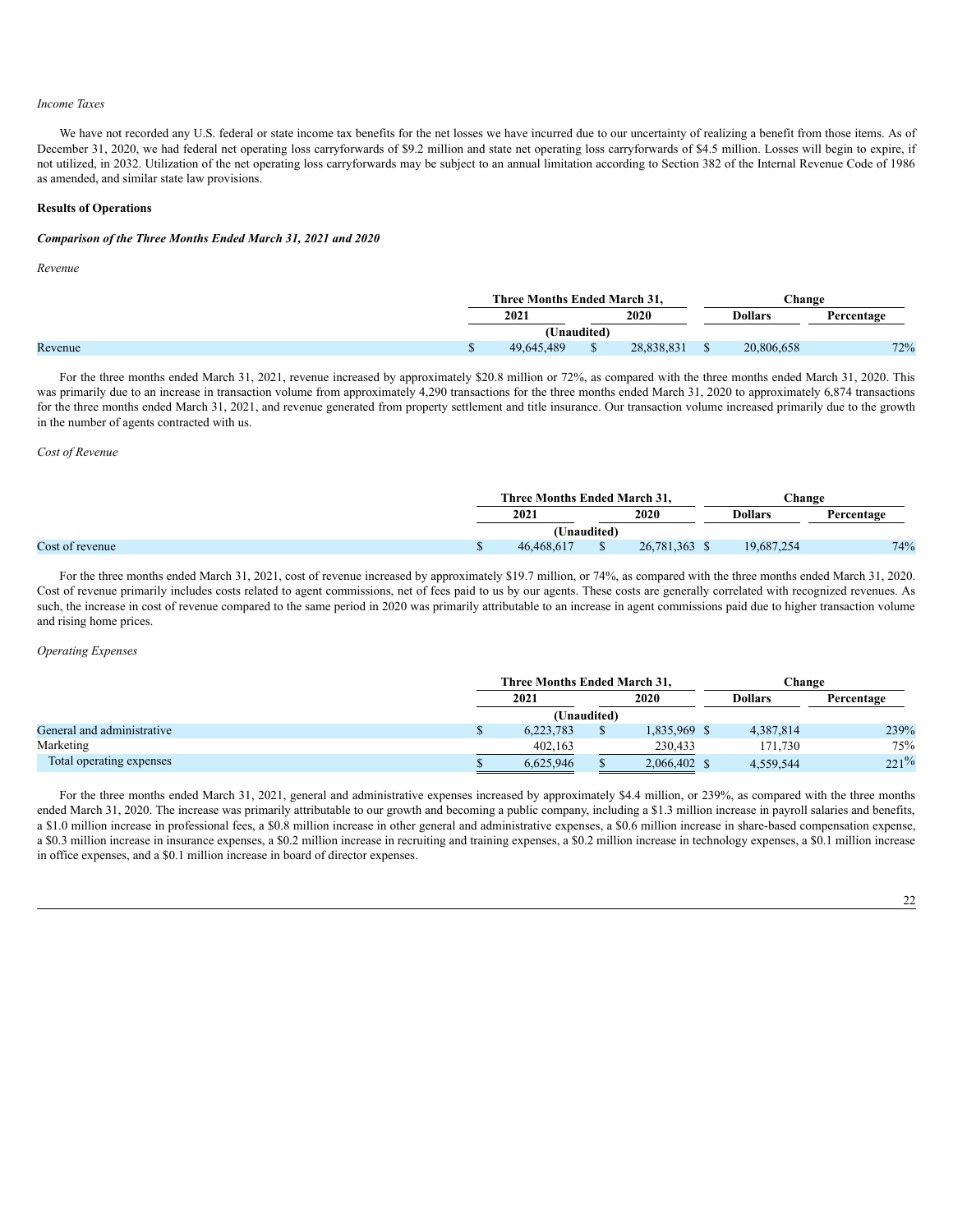For the three months ended March 31, 2021, marketing expenses increased by approximately \$0.2 million, or 75%, as compared with the three months ended March 31, 2020. The increase was primarily attributable to an increase in direct advertising costs.

### **Liquidity and Capital Resources**

## *Capital Resources*

|                     |                       |  |                      | Change         |            |  |
|---------------------|-----------------------|--|----------------------|----------------|------------|--|
|                     | <b>March 31, 2021</b> |  | December 31,<br>2020 | <b>Dollars</b> | Percentage |  |
|                     | (Unaudited)           |  |                      |                |            |  |
| Current assets      | 28,610,493            |  | 32,856,453           | (4,245,960)    | $(13)\%$   |  |
| Current liabilities | 6,833,407             |  | 4,989,855            | .843,552       | 37%        |  |
| Net working capital | 21,777,086            |  | 27,866,598           | (6,089,512)    | (22)%      |  |

On August 4, 2020 the Company completed its IPO, which resulted in the issuance and sale of 3,430,000 shares of its common stock at a public offering price of \$10.00 per share, generating net proceeds of \$31.1 million after deducting underwriting discounts and other offering costs.

To date, our principal sources of liquidity have been the net proceeds we received through the IPO and, historically, private sales of our common stock, as well as proceeds from loans and operations. As of March 31, 2021, our available cash totaled \$24.9 million, which represented a decrease of \$3.7 million compared to the year ended December 31, 2020. As of March 31, 2021, we had net working capital of \$21.8 million, which represented a decrease of \$6.1 million compared to the year ended December 31, 2020. We anticipate that our existing balances of cash and cash equivalents and future expected cash flows generated from our operations will be sufficient to satisfy our operating requirements for at least the next twelve months from the date of the issuance of the unaudited interim consolidated financial statements.

Our future capital requirements depend on many factors, including potential acquisitions, our level of investment in technology, and our rate of growth into new markets. Our capital requirements might also be affected by factors which we cannot control such as the residential real estate market, interest rates, and other monetary and fiscal policy changes to the manner in which we currently operate. Additionally, as the impact of COVID-19 on the economy and operations evolves, we will continuously assess our liquidity needs. In the event of a sustained market deterioration, we may need or seek advantageously to obtain additional funding through equity or debt financing, which might not be available on favorable terms or at all and could hinder our business and dilute our existing shareholders.

### *Cash Flows*

### *Comparison of the Three Months Ended March 31, 2021 and 2020*

|                                                     | <b>Three Months Ended March 31.</b> |             |                |           |            | <b>Change</b> |             |
|-----------------------------------------------------|-------------------------------------|-------------|----------------|-----------|------------|---------------|-------------|
|                                                     | 2021<br><b>2020</b>                 |             | <b>Dollars</b> |           | Percentage |               |             |
|                                                     | (Unaudited)                         |             |                |           |            |               |             |
| Net cash (used in) provided by operating activities |                                     | (981.214)   |                | 303.083   |            | (1, 284, 297) | $(424)\%$   |
| Net cash used in investing activities               |                                     | (2.665.526) |                | (116.818) |            | (2,548,708)   | $(2,182)\%$ |
| Net cash (used in) provided by financing activities |                                     | (4,320)     |                | 78.768    |            | (83,088)      | $(105)\%$   |

#### *Cash Flows from Operating Activities*

Net cash used in operating activities for the three months ended March 31, 2021 consisted of a net loss of \$3.4 million, non-cash charges of \$1.0 million, including \$0.9 million of share-based compensation expense, \$0.1 million of bad debt, \$0.1 million of gain on extinguishment of debt, and \$0.1 million of depreciation and amortization and lease expense. Changes in assets and liabilities were primarily driven by a \$0.6 million decrease in prepaid and other current assets, a \$0.6 million increase in accounts payable due primarily to the increase in agent transaction volume, a \$0.6 million increase in accrued liabilities, partially offset by a \$0.2 million increase in agent annual fees receivable due primarily to an increase in the number of agents, and a \$0.1 million decrease in escrow liabilities.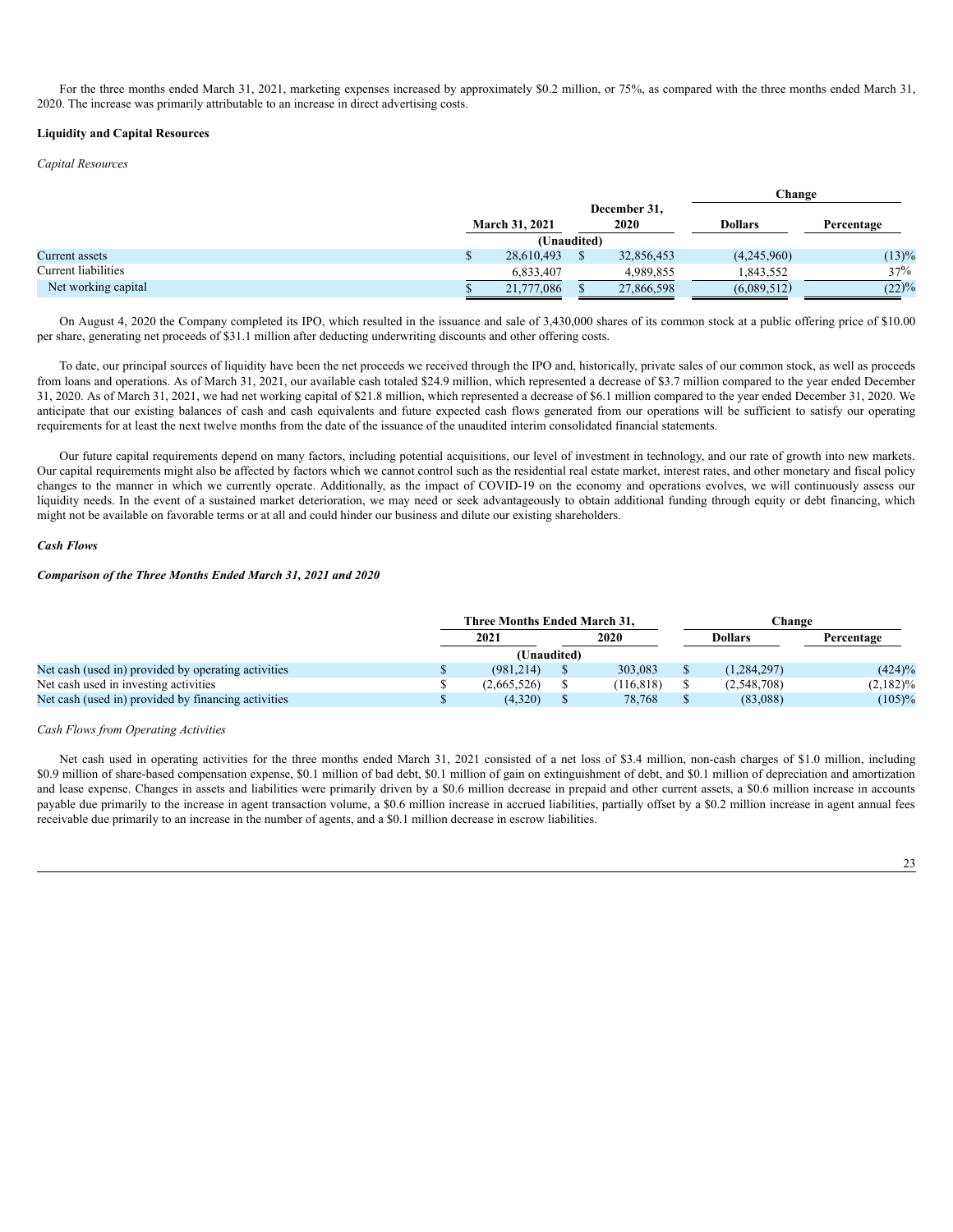Net cash provided by operating activities for the three months ended March 31, 2020 consisted of a net loss of \$42,771, offset by non-cash charges of \$0.2 million, including \$0.1 million of share-based compensation expense. Changes in assets and liabilities were primarily driven by a \$0.9 million increase in accrued liabilities, \$0.4 million increase in accounts payable, partially offset by a \$0.6 million increase in agent annual fees receivable, and a \$0.4 million increase in accounts receivable.

#### *Cash Flows from Investing Activities*

Net cash used in investing activities for the three months ended March 31, 2021 consisted of \$2.1 million for the purchase of a business and assets, net of cash acquired, \$0.4 million for purchases of computers and equipment, and \$0.1 million for purchase of capitalized software.

Net cash used in investing activities for the three months ended March 31, 2020 consisted of primarily \$0.1 million in purchases of capitalized software as well as computers and equipment.

### *Cash Flows from Financing Activities*

Net cash used in financing activities for the year ended March 31, 2021 consisted of principal payments on an outstanding loan.

Net cash provided by financing activities for the three months ended March 31, 2020 consisted of \$0.1 million of proceeds from issuance of common stock offset by our principal payments on an outstanding loan.

#### **NON-GAAP FINANCIAL MEASURE**

To supplement our unaudited interim consolidated financial statements, which are prepared and presented in accordance with U.S. Generally Accepted Accounting Principles ("GAAP"), we use Adjusted EBITDA, a non-GAAP financial measure, to understand and evaluate our core operating performance. This non-GAAP financial measure, which may be different than similarly titled measures used by other companies, is presented to enhance investors' overall understanding of our financial performance and should not be considered a substitute for, or superior to, the financial information prepared and presented in accordance with GAAP.

We define the non-GAAP financial measure of Adjusted EBITDA as net loss, excluding other (income) expense, income tax expense, depreciation and amortization, and share-based compensation expense.

We believe that Adjusted EBITDA provides useful information about our financial performance, enhances the overall understanding of our past performance and future prospects, and allows for greater transparency with respect to a key metric used by our management for financial and operational decision-making. We believe that Adjusted EBITDA helps identify underlying trends in our business that otherwise could be masked by the effect of the expenses that we exclude in Adjusted EBITDA. In particular, we believe the exclusion of share-based compensation expense related to restricted stock awards and stock options provides a useful supplemental measure in evaluating the performance of our operations and provides better transparency into our results of operations.

We are presenting the non-GAAP measure of Adjusted EBITDA to assist investors in seeing our financial performance through the eyes of management, and because we believe this measure provides an additional tool for investors to use in comparing our core financial performance over multiple periods with other companies in our industry.

Adjusted EBITDA should not be considered in isolation from, or as a substitute for, financial information prepared in accordance with GAAP. There are a number of limitations related to the use of Adjusted EBITDA compared to net loss, the closest comparable GAAP measure. Some of these limitations are that:

- Adjusted EBITDA excludes share-based compensation expense related to restricted stock awards and stock options, which have been, and will continue to be for the foreseeable future, significant recurring expenses in our business and an important part of our compensation strategy; and
- Adjusted EBITDA excludes certain recurring, non-cash charges such as depreciation and amortization of property and equipment and capitalized software costs, however, the assets being depreciated and amortized may have to be replaced in the future.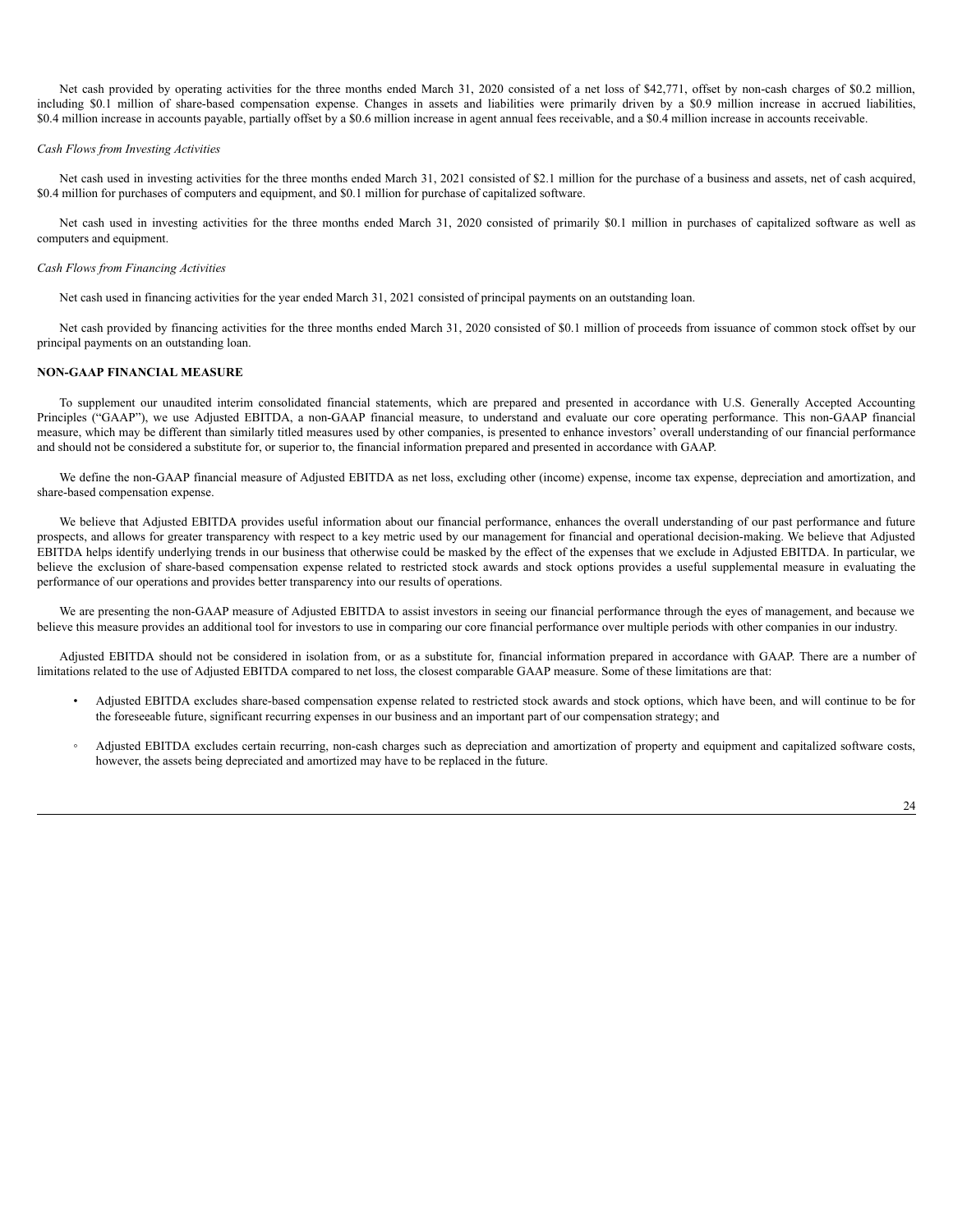The following tables present a reconciliation of Adjusted EBITDA to net loss, the most comparable GAAP financial measure, for each of the periods presented:

|                                             | <b>Three Months Ended March 31.</b> |     |           |  |  |
|---------------------------------------------|-------------------------------------|-----|-----------|--|--|
|                                             | 2020<br>2021                        |     |           |  |  |
|                                             | (Unaudited)                         |     |           |  |  |
| Net loss                                    | (3,399,718)                         | - 8 | (42, 771) |  |  |
| Other (income) expense                      | (54,356)                            |     | 32,837    |  |  |
| Income tax expense                          | 5,000                               |     | 1,000     |  |  |
| Depreciation & amortization                 | 102.359                             |     | 19.275    |  |  |
| Restricted stock award compensation expense | 828,895                             |     | 103,158   |  |  |
| Stock option compensation expense           | 41,180                              |     | 21,563    |  |  |
| <b>Adjusted EBITDA</b>                      | (2,476,640)                         |     | 135,062   |  |  |

### **Critical Accounting Policies and Estimates**

Discussion and analysis of our financial condition and results of operations are based on our financial statements, which have been prepared in accordance with U.S. Generally Accepted Accounting Principles ("GAAP"). The preparation of these financial statements requires us to make estimates and judgments that affect the reported amounts of assets and liabilities and related disclosure of contingent assets and liabilities, revenue, and expenses at the date of the financial statements. Generally, we base our estimates on historical experience and on various other assumptions in accordance with GAAP that we believe to be reasonable under the circumstances. Actual results may differ from these estimates under different assumptions or conditions.

Critical accounting policies and estimates are those that we consider the most important to the portrayal of our financial condition and results of operations because they require our most difficult, subjective, or complex judgments, often as a result of the need to make estimates about the effect of matters that are inherently uncertain.

#### *Revenue Recognition*

We apply the provisions of Financial Accounting Standards Board ("FASB") Accounting Standards Codification ("ASC") Topic 606, "Revenue from Contracts with Customers" ("ASC 606"), and all related appropriate guidance. We recognize revenue under the core principle to depict the transfer of control to our customers in an amount reflecting the consideration to which we expect to be entitled. In order to achieve that core principle, we apply the following five step approach: (1) identify the contract with a customer; (2) identify the performance obligations in the contract; (3) determine the transaction price; (4) allocate the transaction price to the performance obligations in the contract; and (5) recognize revenue when a performance obligation is satisfied.

Our revenue consists of commissions charged to individual customers (i.e. the seller or buyer of a residential property) on each real estate transaction completed, net of any closing-cost reductions. We are contractually obligated to provide for the fulfillment of transfers of real estate between buyers and sellers. We provide these services ourselves and control the services of our agents necessary to legally transfer the real estate. As such, we are defined as the principal. As principal, we satisfy our obligation upon the closing of a real estate transaction. As principal, and upon satisfaction of our obligation, we recognize revenue in the gross amount of consideration we expect we are entitled to receive. We calculate the transaction price by applying the Company's portion of the agreed upon commission rate to the property's selling price. We may provide services to the buyer, seller, or both parties to a transaction. When we provide services to the seller in a transaction, we recognize revenue for our portion of the commission, which is calculated as the sales price multiplied by the commission rate less the commission separately distributed to the buyer's agent, or the "sell" side portion of the commission. When we provide services to the buyer in a transaction, we recognize revenue in an amount equal to the sales price for the property multiplied by the commission rate for the "buy" side of the transaction. In instances in which we represent both the buyer and the seller in a transaction, we recognize the full commission on the transaction. Commissions revenue contains a single performance obligation that is satisfied upon the closing of a real estate transaction, at which point the entire transaction price is earned. We are not entitled to any commission until the performance obligation is satisfied and are not owed any commission for unsuccessful transactions, even if services have been provided.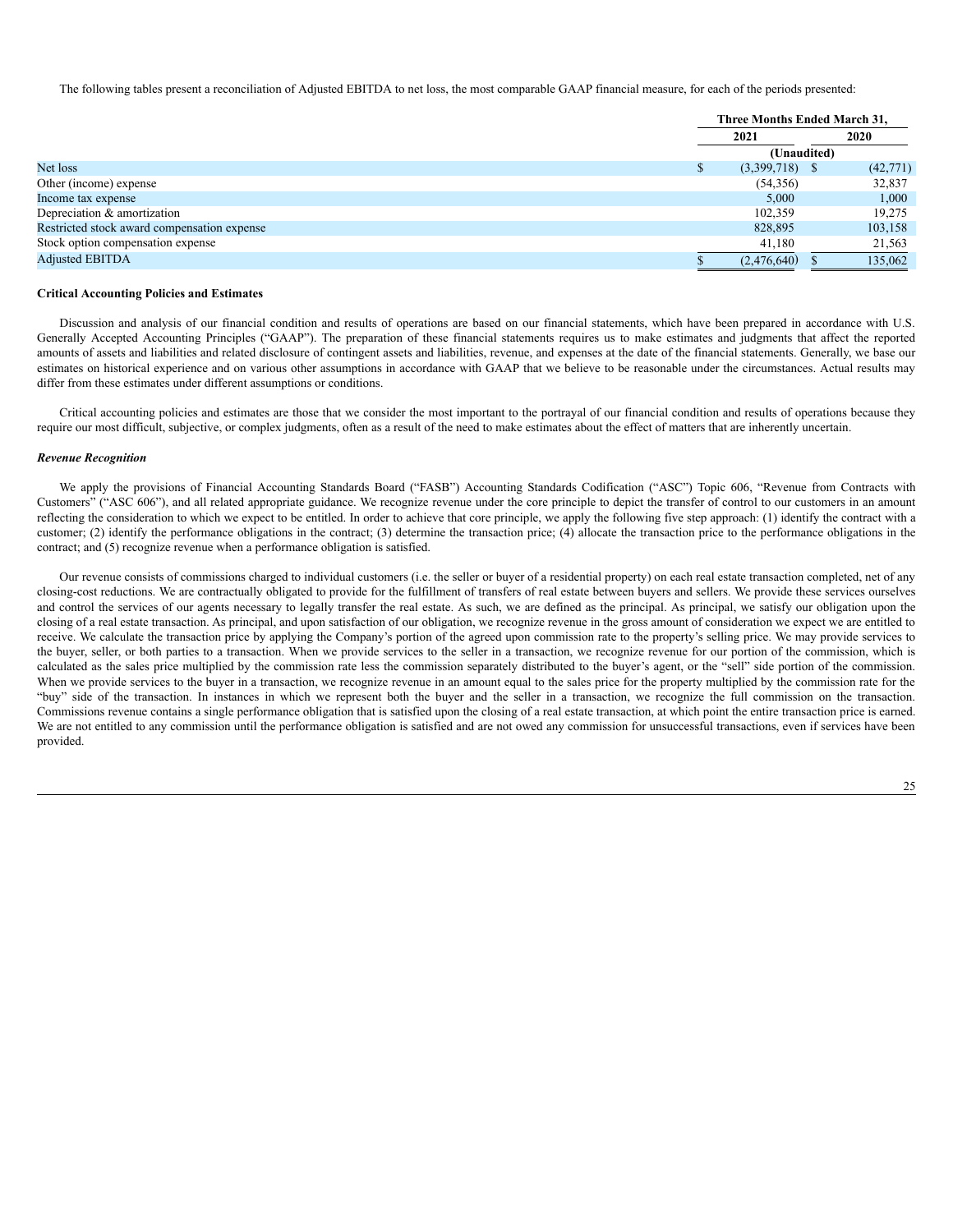The Company's revenue also consists of fees charged for title, property settlement and title insurance services provided in association with property acquisitions. We provide the title and property settlement services ourselves and control the services before they are transferred to our customers since we are primarily responsible for fulfilling the promise and also have full discretion in establishing the price for the services. As such, we are defined as the principal. As principal, we satisfy our obligation upon the closing of a real estate transaction. Upon satisfaction of our obligation, we recognize revenue in the gross amount of consideration we are entitled to receive. The transaction price for title and property settlement services is determined by the fixed fees we charge for our services. We provide our services to the buyers and sellers involved in the transaction. Title and property settlement revenue contains a single performance obligation that is satisfied upon the closing of a real estate transaction, at which point the entire transaction price is earned. The Company is not entitled to any title and property settlement revenue until the performance obligation is satisfied and is not owed any consideration for unsuccessful transactions, even if services have been provided.

For title insurance services, we work in conjunction with insurance underwriters to perform these services, obtain the insurance policy premiums associated with title insurance on behalf of customers and remit the policy premium to the insurance underwriters. Since the insurance underwriter is ultimately providing the insurance policy to the borrower, we are not responsible for fulfilling the promise to provide the specified services. Additionally, we do not have discretion in dictating the price for the insurance policy, which is set by each jurisdiction. Therefore, we do not control the specified service provided by the insurance underwriter. As such, in these circumstances, we act as an agent. As the agent, we satisfy our obligation upon the closing of a real estate transaction. Upon satisfaction of our obligation, we recognize revenue in the net amount of consideration we are entitled to receive, which is our fee for brokering the insurance policy less any consideration paid to the insurance underwriters. The transaction price for title insurance services is fixed, based on statutory rates depending on the jurisdiction. We negotiate with insurance underwriters the percentage they receive, and the rest is recognized as revenue. Title insurance revenue contains a single performance obligation that is satisfied upon the closing of a real estate transaction, at which point the entire transaction price is earned. The Company is not entitled to any title insurance revenue until the performance obligation is satisfied and is not owed any consideration for unsuccessful transactions, even if services have been provided.

### *Business Combinations*

The Company accounts for its business combinations under the provisions of Accounting Standards Codification Topic 805-10, Business Combinations ("ASC 805-10"), which requires that the purchase method of accounting be used for all business combinations. Assets acquired and liabilities assumed are recorded at the date of acquisition at their respective fair values. For transactions that are business combinations, the Company evaluates the existence of goodwill. Goodwill represents the excess purchase price over the fair value of the tangible net assets and intangible assets acquired in a business combination. ASC 805-10 also specifies criteria that intangible assets acquired in a business combination must meet to be recognized and reported apart from goodwill. Acquisition-related expenses are recognized separately from the business combinations and are expensed as incurred.

The estimated fair value of net assets acquired, including the allocation of the fair value to identifiable assets and liabilities, was determined using established valuation techniques. A fair value measurement is determined as the price we would receive to sell an asset or pay to transfer a liability in an orderly transaction between market participants at the measurement date. In the context of purchase accounting, the determination of fair value often involves significant judgments and estimates by management, including the selection of valuation methodologies, estimates of future revenues, costs and cash flows, discount rates, and selection of comparable companies. The estimated fair values reflected in the purchase accounting rely on management's judgment and the expertise of a third-party valuation firm engaged to assist in concluding on the fair value measurements. For the business combination completed during the three-month period ended, March 31, 2021, the estimated fair value of identifiable intangible assets, primarily consisting of agent relationships, was determined using a multi-period excess earnings method. The most significant assumptions under the multi-period excess earnings method include the estimated remaining useful life, expected future revenue, annual agent revenue attrition, costs to develop new agents, charges for contributory assets, tax rate, discount rate and tax amortization benefit. Management has developed these assumptions on the basis of historical knowledge of the business and projected financial information of the Company. These assumptions may vary based on future events, perceptions of different market participants and other factors outside the control of Management, and such variations may be significant to estimated values.

The determination and allocation of fair values to the identifiable assets acquired and liabilities assumed are based on various assumptions and valuation methodologies requiring considerable management judgment. The most significant variables in these valuations are discount rates and the number of years on which to base the cash flow projections, as well as other assumptions and estimates used to determine the cash inflows and outflows. Management determines discount rates based on the risk inherent in the acquired assets, specific risks, industry beta and capital structure of guideline companies. The valuation of an acquired business is based on available information at the acquisition date and assumptions that are believed to be reasonable. However, a change in facts and circumstances as of the acquisition date can result in subsequent adjustments during the measurement period, but no later than one year from the acquisition date.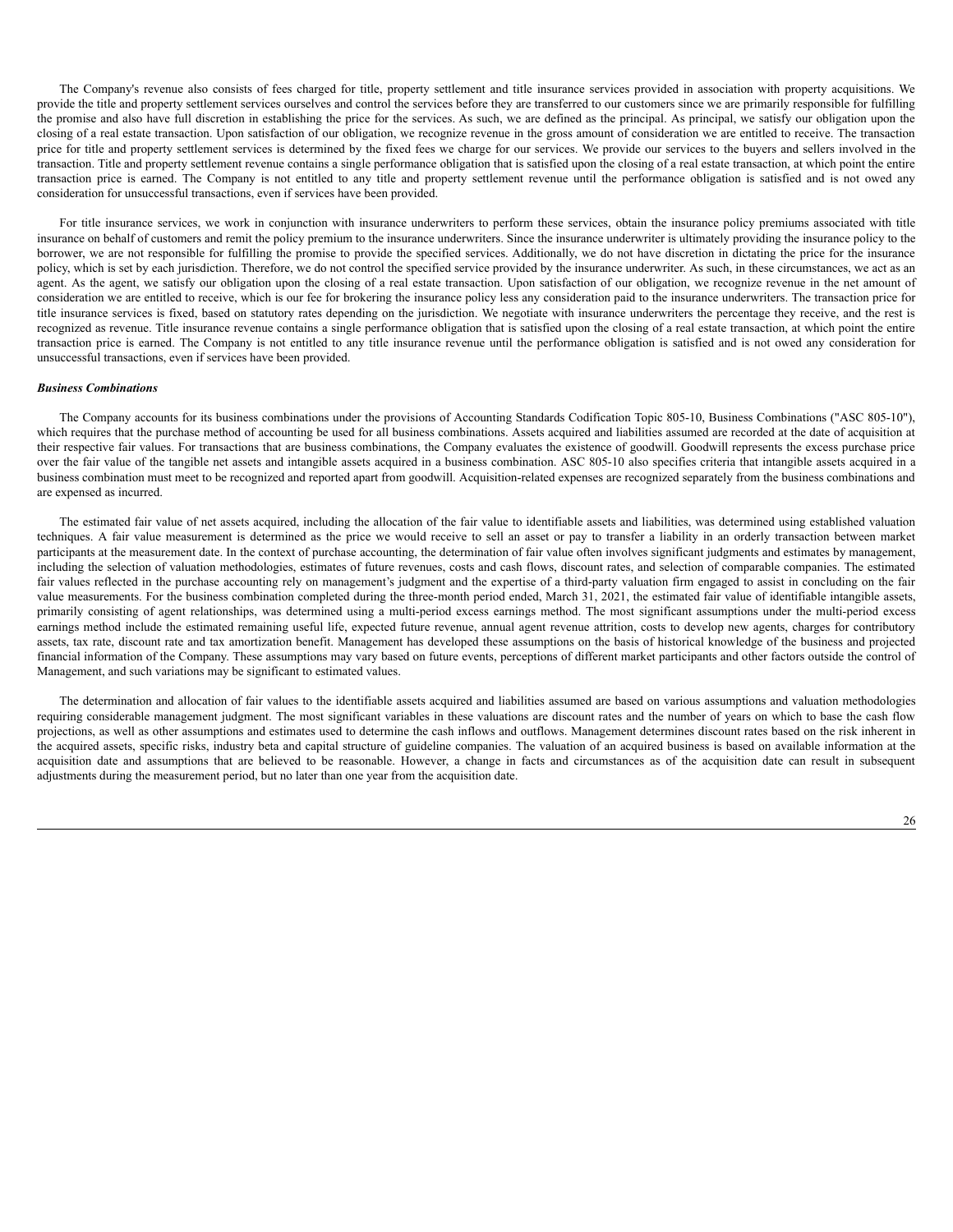#### *Asset Acquisitions*

The Company follows the guidance in ASC 805, Business Combinations, for determining the appropriate accounting treatment for acquisitions. ASU No. 2017-01, Clarifying the Definition of a Business, provides an initial fair value screen to determine if substantially all of the fair value of the assets acquired is concentrated in a single asset or group of similar assets. If the initial screening test is not met, the set is considered a business based on whether there are inputs and substantive processes in place. Based on the results of this analysis and conclusion on an acquisition's classification of a business combination or an asset acquisition, the accounting treatment is derived.

If the acquisition is deemed to be a business, the acquisition method of accounting is applied. Identifiable assets acquired and liabilities assumed at the acquisition date are recorded at fair value. If the transaction is deemed to be an asset purchase, the cost accumulation and allocation model is used whereby the assets and liabilities are recorded based on the purchase price and allocated to the individual assets and liabilities based on relative fair values.

### *Goodwill*

Goodwill, which represents the excess of purchase price over the fair value of net assets acquired, is carried at cost. Goodwill is not amortized; rather, it is subject to a periodic assessment for impairment by applying a fair value-based test. The Company is organized in one reporting unit and evaluates the goodwill for the Company as a whole. Goodwill is assessed for impairment on an annual basis or more frequently if events or changes in circumstances indicate that the asset might be impaired. Under the authoritative guidance issued by the FASB, the Company has the option to first assess the qualitative factors to determine whether it is more likely than not that the fair value of the reporting unit is less than its carrying amount as a basis for determining whether it is necessary to perform a quantitative goodwill impairment test. If the Company determines that it is more likely than not that the fair value of a reporting unit is less than its carrying amount, then the goodwill impairment test is performed. The goodwill impairment test requires the Company to estimate the fair value of the reporting unit and to compare the fair value of the reporting unit with its carrying amount. If the fair value exceeds the carrying amount, then no impairment is recognized. If the carrying amount recorded exceeds the fair value calculated, then an impairment charge is recognized for the difference. The judgments made in determining the projected cash flows used to estimate the fair value can materially impact the Company's financial condition and results of operations. There was no impairment of goodwill for the three months ended March 31, 2021.

### *Share-based Compensation*

Share-based compensation is measured at the grant date based on the fair value of the award and is recognized as expense, over the requisite service period, which is generally the vesting period of the respective award.

### *Valuation of Common Stock*

In order to determine the fair value of our common stock for stock option awards granted prior to our IPO, we considered, among other things, contemporaneous valuations of our common stock, our business, financial condition and results of operations, including related industry trends affecting our operations; the likelihood of achieving a liquidity event, such as an initial public offering, or sale, given prevailing market conditions; the lack of marketability of our common stock; the market performance of comparable publicly traded companies; and U.S. and global economic and capital market conditions. The fair value of our other restricted stock awards has been based on sales of the Company's common stock to third parties. Following the IPO, it is not necessary to estimate the fair value of our common stock, as our shares are traded in the public market.

### *Income Taxes*

Income taxes are accounted for using an asset and liability approach that requires the recognition of deferred tax assets and liabilities for the expected future tax consequences of temporary differences between the combined financial statement and tax bases of assets and liabilities at the applicable enacted tax rates. We establish a valuation allowance for deferred tax assets if it is probable that these items will expire before either we are able to realize their benefit or that future deductibility is uncertain.

We believe that it is currently more likely than not that our deferred tax assets will not be realized and as such, we have recorded a full valuation allowance for these assets. We evaluate the likelihood of the ability to realize deferred tax assets in future periods on a quarterly basis, and when appropriate evidence indicates we will release our valuation allowance accordingly. The determination to provide a valuation allowance is dependent upon the assessment of whether it is more likely than not that sufficient taxable income will be generated to utilize the deferred tax assets. Based on the weight of the available evidence, which includes our historical operating losses, lack of taxable income, and accumulated deficit, we provided a full valuation allowance against our tax assets resulting from the tax losses and credits carried forward.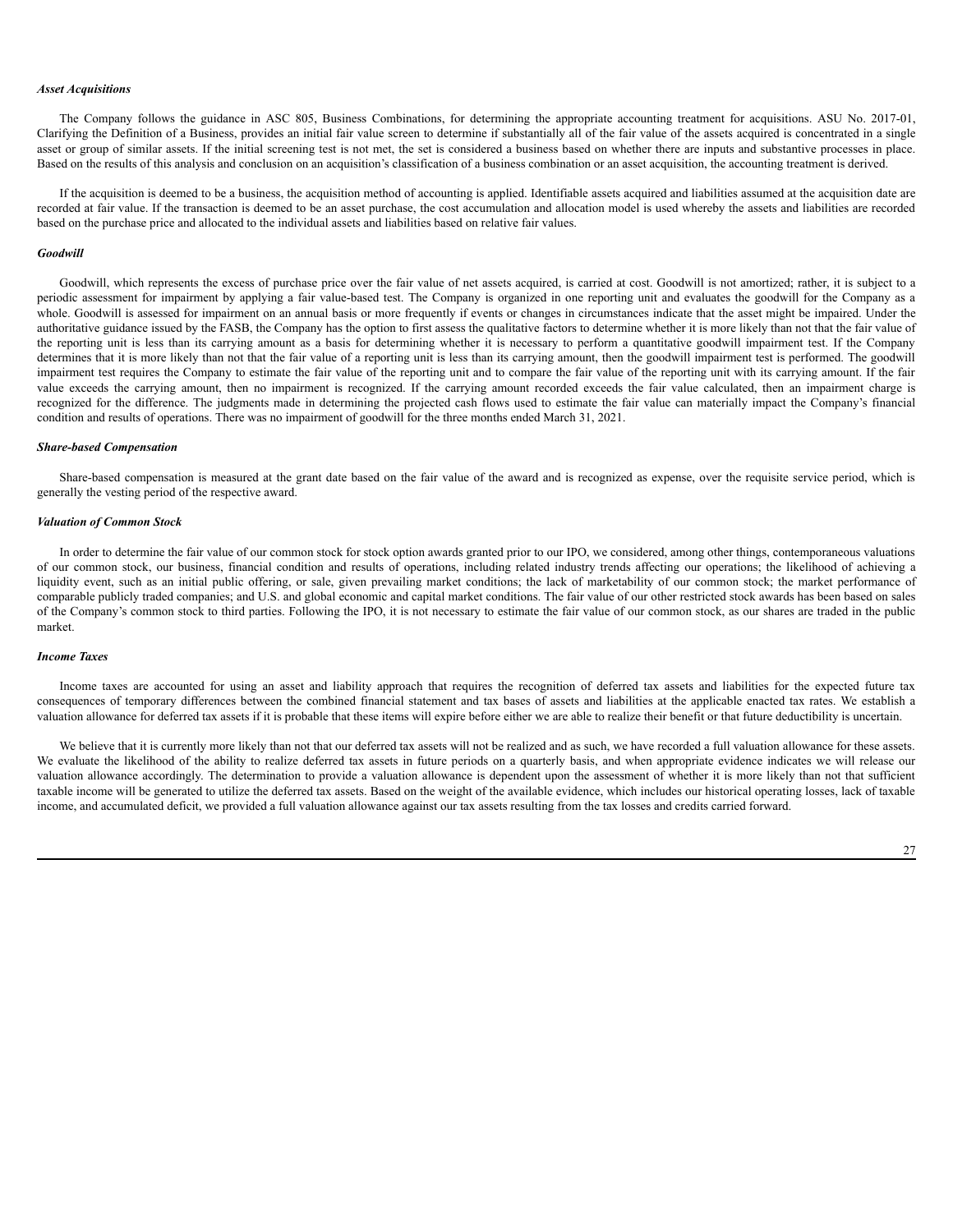#### **Recent Accounting Standards**

For information on recent accounting standards, see Note 2 to our consolidated financial statements included elsewhere in this report.

### **JOBS Act Transition Period**

In April 2012, the Jumpstart Our Business Startups Act of 2012 (the "JOBS Act") was enacted. Section 107 of the JOBS Act provides that an "emerging growth company" can take advantage of the extended transition period provided in Section 7(a)(2)(B) of the Securities Act of 1933 (the "Securities Act") for complying with new or revised accounting standards. Thus, an emerging growth company can delay the adoption of certain accounting standards until those standards would otherwise apply to private companies. We have irrevocably elected not to avail ourselves of this extended transition period and, as a result, we will adopt new or revised accounting standards on the relevant dates on which adoption of such standards is required for other public companies.

Subject to certain conditions, as an emerging growth company, we may rely on certain other exemptions and reduced reporting requirements under the JOBS Act. Certain of these exemptions are, including without limitation, from the requirements of (i) providing an auditor's attestation report on our system of internal controls over financial reporting pursuant to Section 404(b) of the Sarbanes-Oxley Act; and (ii) complying with any requirement that may be adopted by the Public Company Accounting Oversight Board regarding mandatory audit firm rotation or a supplement to the auditor's report providing additional information about the audit and the financial statements, known as the auditor discussion and analysis. We will remain an emerging growth company until the earlier to occur of (1) the last day of the fiscal year (a) following the fifth anniversary of the effectiveness of this registration statement, (b) in which we have total annual gross revenues of at least \$1.07 billion, or (c) in which we are deemed to be a "large accelerated filer" under the rules of the U.S. Securities and Exchange Commission, which means the market value of our common stock that is held by non-affiliates exceeds \$700 million as of the prior June 30th, and (2) the date on which we have issued more than \$1.0 billion in non-convertible debt during the prior three-year period.

### <span id="page-27-0"></span>**Item 3. Quantitative and Qualitative Disclosures About Market Risk.**

As a smaller reporting company, we are not required to provide the information required by this Item.

#### <span id="page-27-1"></span>**Item 4. Controls and Procedures.**

#### **(a) Evaluation of Disclosure Controls and Procedures**

Under the supervision and with the participation of our management, including our Chief Executive Officer, and our President and Chief Financial Officer, we conducted an evaluation of the effectiveness of the design and operation of our disclosure controls and procedures, as defined in Rules 13a-15(e) and 15d-15(e) under the Exchange Act, as of the end of the period covered by this report (the "Evaluation Date"). In designing and evaluating our disclosure controls and procedures, management recognizes that any disclosure controls and procedures, no matter how well designed and operated, can provide only reasonable assurance of achieving the desired control objectives. Based on the evaluation conducted, our Chief Executive Officer and Chief Financial Officer concluded our disclosure controls and procedures were not effective as of March 31, 2021 due to the material weaknesses discussed below.

The closing of our initial public offering occurred on August 4, 2020. Consequently, as a newly reporting company under the Exchange Act, we are not required to evaluate the effectiveness of our internal controls over financial reporting until the end of the fiscal year after we file our first annual report on Form 10-K, which will occur on December 31, 2021. However, in connection with the audit of our financial statements for the years ended December 31, 2020 and 2019, we identified material weaknesses in our internal control over financial reporting. As of December 31, 2020 and 2019, we did not effectively apply the Internal Control - Integrated Framework (2013) issued by the Committee of Sponsoring Organizations of the Treadway Commission, or the COSO framework, due primarily to an insufficient complement of personnel possessing the appropriate accounting and financial reporting knowledge and experience. Additionally, we did not maintain effective controls relating to reconciliation of and recording of revenue. Our management is working to remediate the material weakness by hiring additional qualified accounting and financial reporting personnel, and further evolving our accounting processes and systems.

We have begun implementing a remediation plan to address the previously reported material weaknesses identified by hiring additional qualified accounting and financial reporting personnel, and further evolving our accounting processes and systems. We also continue to utilize an accounting and financial reporting advisory firm with significant experience with publicly held companies to assist our management in evaluating significant transactions and conclusions reached regarding technical accounting matters and financial reporting disclosures.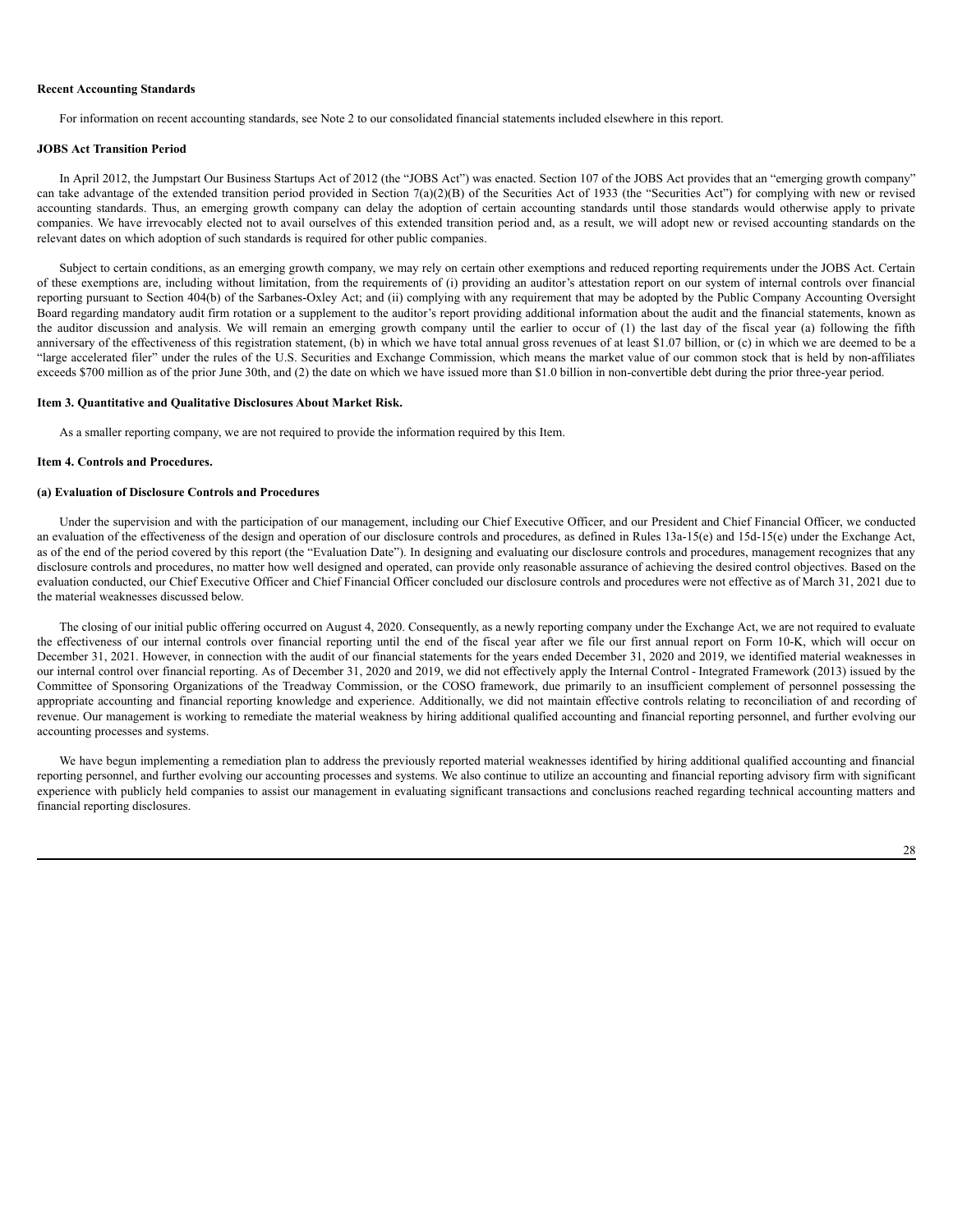#### **(b) Changes in Internal Control Over Financial Reporting**

Under the supervision and with the participation of our management, including our Chief Executive Officer, and our President and Chief Financial Officer, we conducted an evaluation of any changes in our internal control over financial reporting (as such term is defined in Rules 13a-15(f) and 15d-15(f) under the Exchange Act) that occurred during our most recently completed fiscal quarter. Based on that evaluation, our Chief Executive Officer, and our President and Chief Financial Officer concluded that there has not been any material change in our internal control over financial reporting during the quarter covered by this report that materially affected, or is reasonably likely to materially affect, our internal control over financial reporting.

The Company has not experienced any material impact to our internal controls over financial reporting due to the COVID-19 global pandemic. The Company will continue to monitor and assess the impact of the COVID-19 situation and our ability to maintain the design and operating effectiveness of internal controls over financial reporting.

#### **PART II - OTHER INFORMATION**

### <span id="page-28-1"></span><span id="page-28-0"></span>**Item 1. Legal Proceedings.**

We are involved in various legal actions incidental to our business. As of the date of this report, we are not involved in any legal proceedings that we believe could have a material adverse effect on our financial position or results of operations.

### <span id="page-28-2"></span>**Item 1A. Risk Factors.**

There have been no material changes to the risk factors that we have previously disclosed in our most recent Annual Report on Form 10-K. The risks described in our Annual Report are not the only risks facing the Company. Additional risks and uncertainties not currently known to us or that we currently deem to be immaterial also may materially adversely affect our business, financial condition, or future results of operations and the trading price of our common stock.

### <span id="page-28-3"></span>**Item 2. Unregistered Sales of Equity Securities and Use of Proceeds.**

During the three months ended March 31, 2021, we issued a total of 26,644 shares of Company common stock in connection with the acquisition of one company to certain former membership interest holders of the acquired company.

The foregoing transaction did not involve any underwriters, any underwriting discounts or commissions, or any public offering. We believe the offer, sale and issuance of the above securities was exempt from registration under the Securities Act by virtue of Section  $4(a)(2)$  of the Securities Act, because the issuance of securities to the recipients did not involve a public offering. The recipients of the securities in the transaction represented their intentions to acquire the securities for investment only and not with a view to or for sale in connection with any distribution thereof, and appropriate legends were affixed upon the securities issued. All recipients had adequate access, through their relationships with us or otherwise, to information about us. The issuance of these securities was made without any general solicitation or advertising.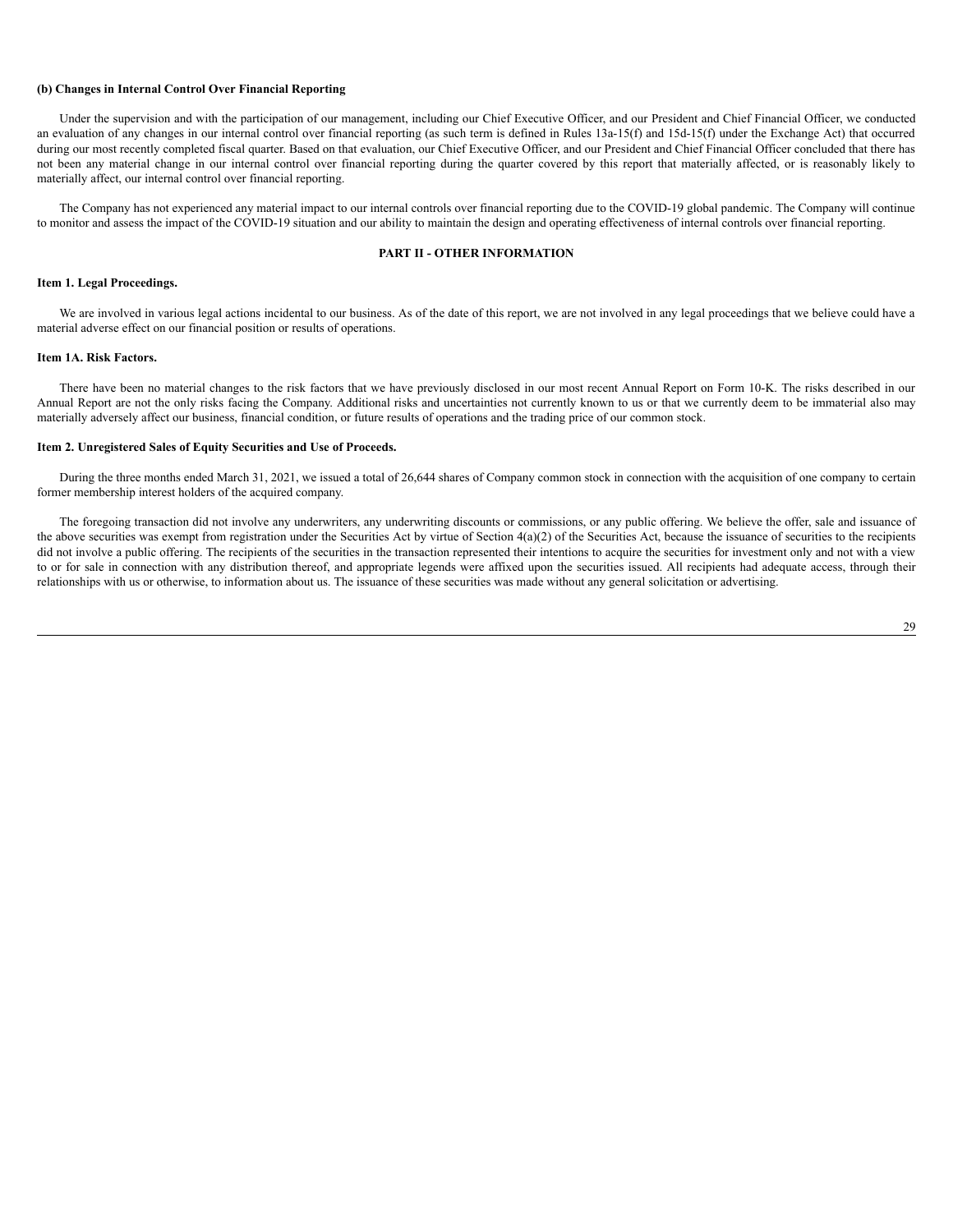## <span id="page-29-0"></span>**Item 6. Exhibits**

| <b>Exhibit Number</b> | <b>Description</b>                                                                                                                                                                                                                                                                                                                                                                                                                                                                                                                                          |
|-----------------------|-------------------------------------------------------------------------------------------------------------------------------------------------------------------------------------------------------------------------------------------------------------------------------------------------------------------------------------------------------------------------------------------------------------------------------------------------------------------------------------------------------------------------------------------------------------|
| $31.1+$               | Certification of Principal Executive Officer pursuant to Section 302 of the Sarbanes-Oxley Act of 2002.                                                                                                                                                                                                                                                                                                                                                                                                                                                     |
|                       |                                                                                                                                                                                                                                                                                                                                                                                                                                                                                                                                                             |
| $31.2+$               | <u>Certification of Principal Financial Officer pursuant to Section 302 of the Sarbanes-Oxley Act of 2002.</u>                                                                                                                                                                                                                                                                                                                                                                                                                                              |
|                       |                                                                                                                                                                                                                                                                                                                                                                                                                                                                                                                                                             |
| $32.1 +$ †            | Certification of Principal Executive Officer and Principal Financial Officer pursuant to Section 906 of the Sarbanes-Oxley Act of 2002.                                                                                                                                                                                                                                                                                                                                                                                                                     |
|                       |                                                                                                                                                                                                                                                                                                                                                                                                                                                                                                                                                             |
| $101*$                | Interactive data files pursuant to Rule 405 of Regulation S-T: (i) Consolidated Balance Sheets as of March 31, 2021 and December 31, 2020; (ii)<br>Consolidated Statements of Operations (Unaudited) for the Three Months Ended March 31, 2021 and 2020; (iii) Consolidated Statements of Cash<br>Flows (Unaudited) for the Three Months Ended March 31, 2021 and 2020; (iv) Consolidated Statements of Changes in Stockholders' Equity<br>(Unaudited) for the Three Months Ended March 31, 2021 and 2020; and (v) Notes to Unaudited Financial Statements. |

+ Filed herewith.

† This certification is being furnished solely to accompany this Quarterly Report pursuant to 18 U.S.C. Section 1350, and is not being filed for purposes of Section 18 of the Securities Exchange Act of 1934, as amended, and is not to be incorporated by reference into any filing of the registrant, whether made before or after the date hereof, regardless of any general incorporation language in such filing.

\* In accordance with Rule 406T of Regulation S-T, the XBRL-related information in Exhibit 101 to this Quarterly Report on Form 10-Q is deemed not filed or part of a registration statement or prospectus for purposes of sections 11 or 12 of the Securities Act, is deemed not filed for purposes of section 18 of the Exchange Act, and otherwise is not subject to liability under these sections.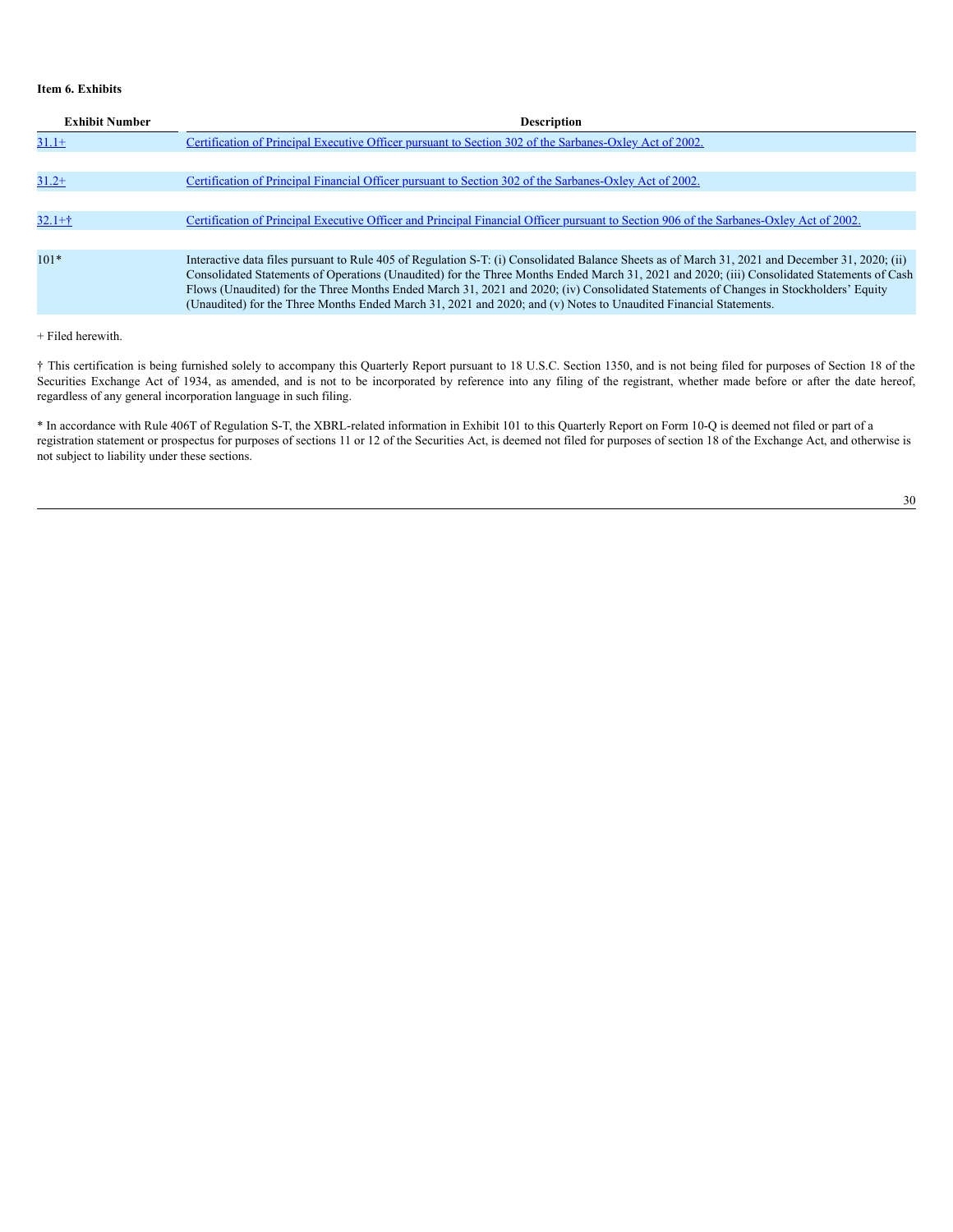## **SIGNATURES**

<span id="page-30-0"></span>Pursuant to the requirements of the Securities Exchange Act of 1934, the Registrant has duly caused this report to be signed on its behalf by the undersigned, thereunto duly authorized.

# **FATHOM HOLDINGS INC.**

Date: May 14, 2021 By: /s/ Marco Fregenal

Marco Fregenal President and Chief Financial Officer (Principal Financial and Accounting Officer)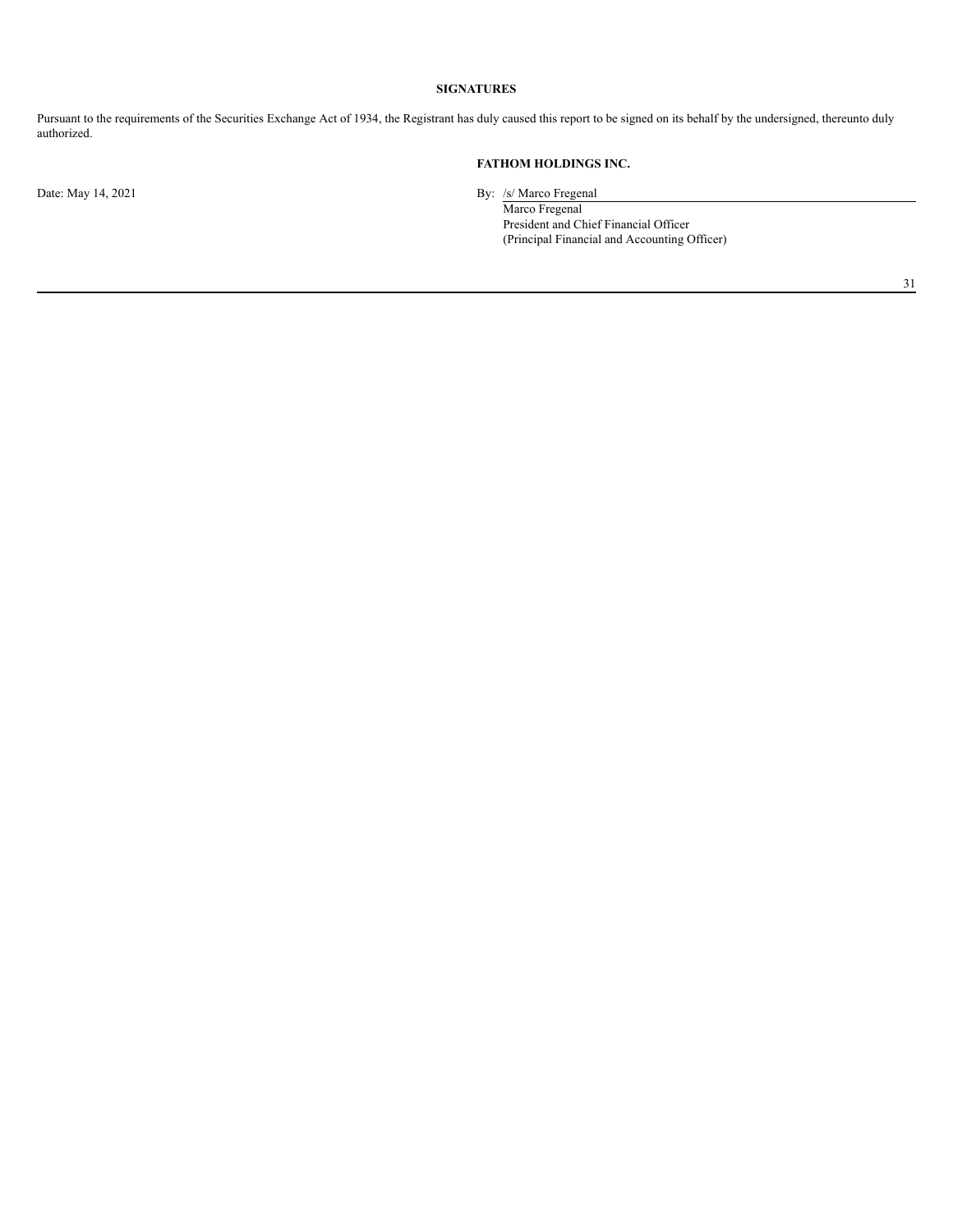### **CERTIFICATION OF PRINCIPAL EXECUTIVE OFFICER PURSUANT TO SECTION 302 OF THE SARBANES-OXLEY ACT OF 2002**

I, Joshua Harley, certify that:

1. I have reviewed this Quarterly Report on Form 10-Q of Fathom Holdings Inc.;

2. Based on my knowledge, this report does not contain any untrue statement of a material fact or omit to state a material fact necessary to make the statements made, in light of the circumstances under which such statements were made, not misleading with respect to the period covered by this report;

3. Based on my knowledge, the financial statements, and other financial information included in this report, fairly present in all material respects the financial condition, results of operations and cash flows of the registrant as of, and for, the periods presented in this report;

4. The registrant's other certifying officer and I are responsible for establishing and maintaining disclosure controls and procedures (as defined in Exchange Act Rules 13a-15(e) and 15d-15(e)) for the registrant and have:

(a) Designed such disclosure controls and procedures, or caused such disclosure controls and procedures to be designed under our supervision, to ensure that material information relating to the registrant, including its consolidated subsidiaries, is made known to us by others within those entities, particularly during the period in which this report is being prepared;

(b) (Paragraph omitted pursuant to SEC Release Nos. 33-8238/34-47986 and 33-8392/34-49313);

(c) Evaluated the effectiveness of the registrant's disclosure controls and procedures and presented in this report our conclusions about the effectiveness of the disclosure controls and procedures, as of the end of the period covered by this report based on such evaluation; and

(d) Disclosed in this report any change in the registrant's internal control over financial reporting that occurred during the registrant's most recent fiscal quarter (the registrant's fourth fiscal quarter in the case of an annual report) that has materially affected, or is reasonably likely to materially affect, the registrant's internal control over financial reporting; and

5. The registrant's other certifying officer and I have disclosed, based on our most recent evaluation of internal control over financial reporting, to the registrant's auditors and the audit committee of the registrant's board of directors (or persons performing the equivalent functions):

(a) All significant deficiencies and material weaknesses in the design or operation of internal control over financial reporting which are reasonably likely to adversely affect the registrant's ability to record, process, summarize and report financial information; and

(b) Any fraud, whether or not material, that involves management or other employees who have a significant role in the registrant's internal control over financial reporting.

Date: May 14, 2021

/s/ Joshua Harley

**Joshua Harley** Chief Executive Officer (Registrant's principal executive officer)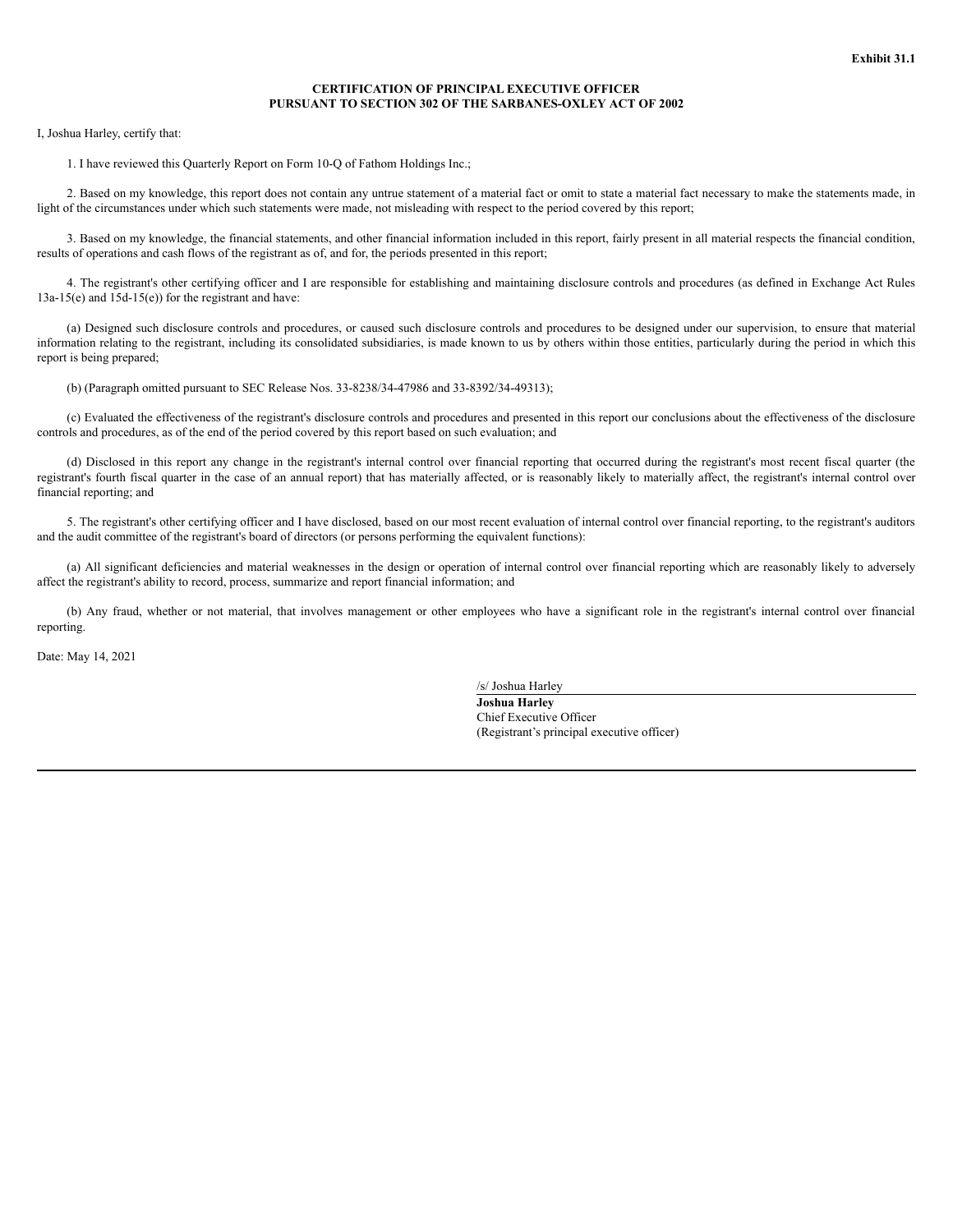### **CERTIFICATION OF PRINCIPAL FINANCIAL OFFICER PURSUANT TO SECTION 302 OF THE SARBANES-OXLEY ACT OF 2002**

I, Marco Fregenal, certify that:

1. I have reviewed this Quarterly Report on Form 10-Q of Fathom Holdings Inc.;

2. Based on my knowledge, this report does not contain any untrue statement of a material fact or omit to state a material fact necessary to make the statements made, in light of the circumstances under which such statements were made, not misleading with respect to the period covered by this report;

3. Based on my knowledge, the financial statements, and other financial information included in this report, fairly present in all material respects the financial condition, results of operations and cash flows of the registrant as of, and for, the periods presented in this report;

4. The registrant's other certifying officer and I are responsible for establishing and maintaining disclosure controls and procedures (as defined in Exchange Act Rules 13a-15(e) and 15d-15(e)) for the registrant and have:

(a) Designed such disclosure controls and procedures, or caused such disclosure controls and procedures to be designed under our supervision, to ensure that material information relating to the registrant, including its consolidated subsidiaries, is made known to us by others within those entities, particularly during the period in which this report is being prepared;

(b) (Paragraph omitted pursuant to SEC Release Nos. 33-8238/34-47986 and 33-8392/34-49313);

(c) Evaluated the effectiveness of the registrant's disclosure controls and procedures and presented in this report our conclusions about the effectiveness of the disclosure controls and procedures, as of the end of the period covered by this report based on such evaluation; and

(d) Disclosed in this report any change in the registrant's internal control over financial reporting that occurred during the registrant's most recent fiscal quarter (the registrant's fourth fiscal quarter in the case of an annual report) that has materially affected, or is reasonably likely to materially affect, the registrant's internal control over financial reporting; and

5. The registrant's other certifying officer and I have disclosed, based on our most recent evaluation of internal control over financial reporting, to the registrant's auditors and the audit committee of the registrant's board of directors (or persons performing the equivalent functions):

(a) All significant deficiencies and material weaknesses in the design or operation of internal control over financial reporting which are reasonably likely to adversely affect the registrant's ability to record, process, summarize and report financial information; and

(b) Any fraud, whether or not material, that involves management or other employees who have a significant role in the registrant's internal control over financial reporting.

Date: May 14, 2021

/s/ Marco Fregenal **Marco Fregenal** President and Chief Financial Officer (Registrant's principal financial officer and principal accounting officer)